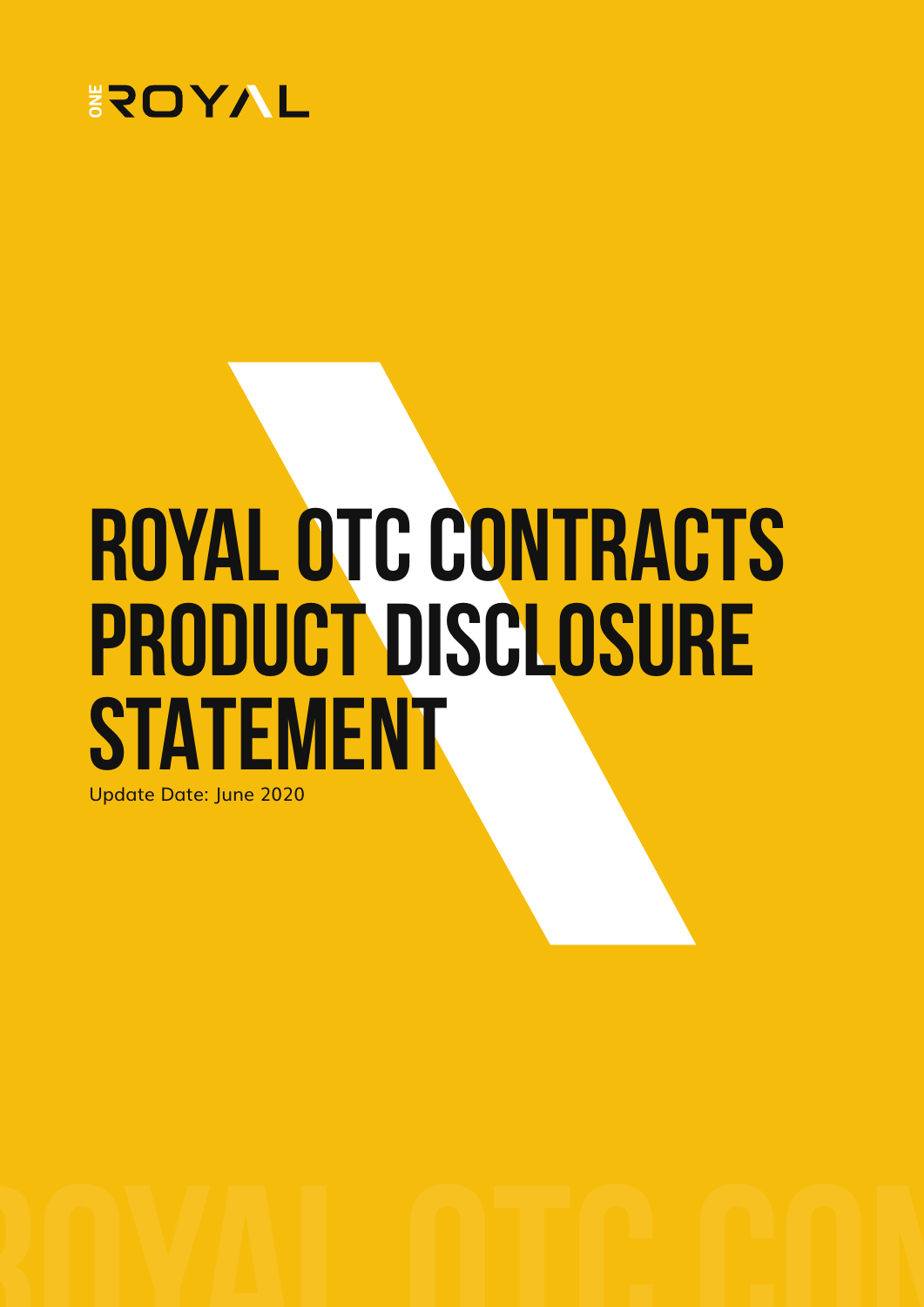#### **TABLE OF CONTENTS**

| Section 1: Important Information      | Page 2  |
|---------------------------------------|---------|
| Section 2: Key Information            | Page 4  |
| Section 3: How to Trade               | Page 13 |
| <b>Section 4: Significant Risks</b>   | Page 33 |
| Section 5: Costs, Fees and Charges    | Page 37 |
| <b>Section 6: General Information</b> | Page 55 |
| <b>Section 7: Glossary</b>            | Page 61 |

#### **SECTION 1 – IMPORTANT INFORMATION**

#### **1.1 THIS PDS**

This Product Disclosure Statement (PDS) is prepared by **Royal ETP LLC (Royal)**, as the issuer of its over-the-counter Royal Contracts (Royal Contracts or "contracts") referred to in this PDS.

This PDS is designed to help you decide whether the contracts described in this PDS are appropriate for you. You may also use this PDS to compare this financial product with similar financial products offered by other issuers.

This PDS describes the key features of our Royal Contracts, their benefits, risks, the costs and fees of trading in them and other related information. Royal Contracts are sophisticated financial products so you should read this PDS and the Account Terms in full before making any decision to invest in them.

Some expressions used in this PDS have definitions given in the Glossary at the end of this PDS (see Section 7).

#### **1.2 ROYAL**

This PDS covers OTC contracts in respect of:

- shares (referred to as Share Contracts);
- indices (referred to as Index Contracts);
- commodities (referred to as Commodity Contracts).
- Foreign Exchange (referred to as FX Contracts);
- Bullion (referred to as Bullion Contracts)

The Royal Contracts covered by this PDS are those traded on the Royal Electronic Trading Platform. These OTC contracts are derivative products issued by Royal and are not exchange traded products.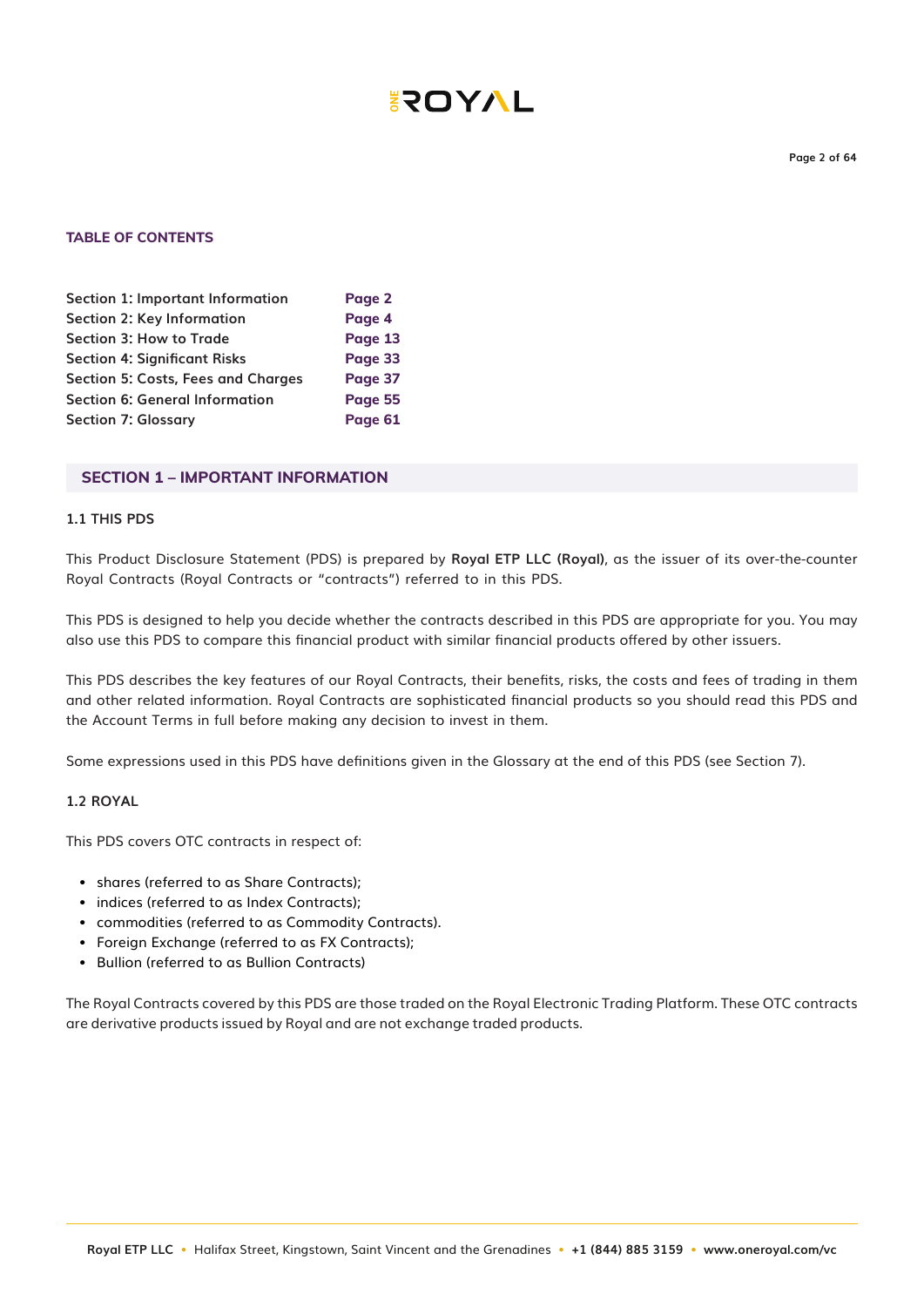#### **1.3 YOUR POTENTIAL LIABILITY**

Please especially read the Key Information in Section 2 and the Significant Risks in Section 4 for important information about your potential liability.

We recommend that you contact us if you have any questions arise from this PDS or the Account Terms prior to entering into any transactions with us. Royal recommends that you consult your advisor or obtain independent advice before trading.

#### **1.4 ROYAL DOES NOT GIVE PERSONAL ADVICE**

Royal will not give you personal financial advice about Royal Contracts. This PDS does not constitute a recommendation or opinion that the Royal Contracts are appropriate for you.

The information in this PDS is general only and does not take into account your personal objectives, financial situation and needs.

#### **1.5 YOUR SUITABILITY TO TRADE THE ROYAL CONTRACTS**

If we ask you for your personal information to assess your suitability to trade Royal Contracts and we accept your application to trade these contracts, this is not personal advice or any other advice to you. You must not rely on our assessment of your suitability since it is based on the information you provide and the assessment is only for our purposes of deciding whether to open an Account for you. You may not later claim you are not responsible for your losses merely because we have opened an Account for you after assessing your suitability. You remain solely responsible for your own assessments of the features and risks and seeking your own advice on whether the Royal Contracts are suitable for you.

We will assess wholesale client or retail client status from time to time. If you satisfy the criteria to be classified as a wholesale client, we may classify you as such. We are under no obligation to inform you if we classify you as a wholesale client.

#### **1.6 CURRENCY OF PDS**

The information in this PDS is up to date at the time it was prepared but is subject to change at any time. Any updates will be posted on our website **www.oneroyal.com/vc.** A copy of this PDS and the Account Terms can be downloaded from the website or you can call Royal to request that a paper copy of them be provided to you free of charge. If the new information is information which is materially adverse to you, we will issue either a new PDS or a supplementary PDS containing the new information. If the new information is not materially adverse to you, you will be able to find updated information on our **www.oneroyal.com/vc** or by calling us using the contact details given below. If you ask us, we will send you without charge a paper copy of the information.

#### **1.7 CONTACT**

Royal can be contacted at:

Telephone: **+1 (844) 885 3159** or by emailing us at **info@oneroyal.com.vc**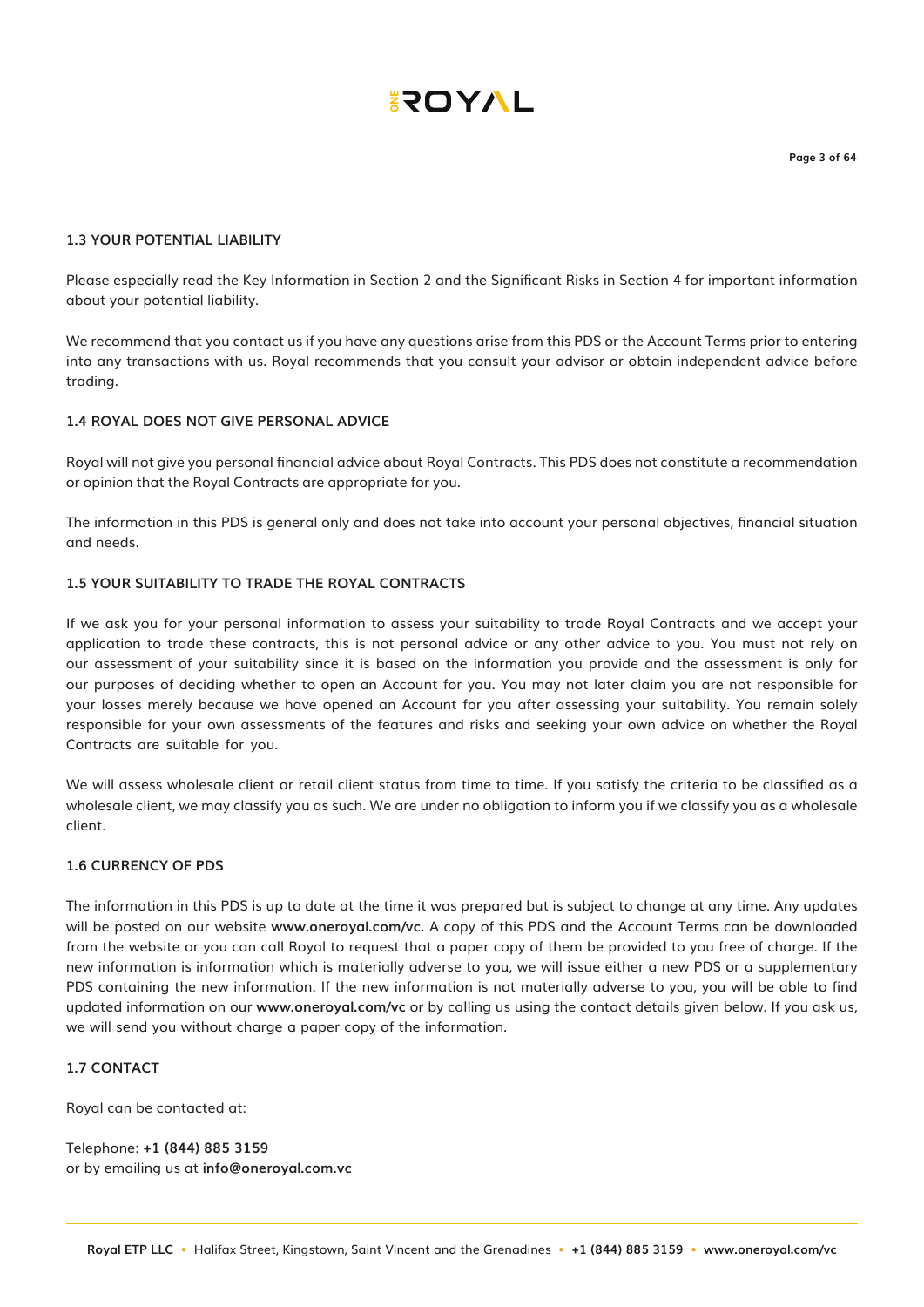

#### **SECTION 2 – KEY INFORMATION**

#### **2.1 KEY FEATURES OF OUR ROYAL CONTRACTS**

- Royal Contracts are over-the-counter derivatives issued by Royal. They are not exchange-traded.
- They are for investing indirectly in a range of currency, gold or silver, securities and index movements around the world without having to own and pay full value of the Underlying Security or any underlying exchange traded contract in relation to the index.
- You must fund your Account before Royal Contracts are issued to you. You do this by paying at least the Initial Margin (plus other fees and charges detailed in Section 5).
- You remain liable to pay later Margins and to maintain the required amount of Margin. If you do not maintain the required Margin or you do not pay the required Margin call by the required time, the contract can be Closed Out and you remain liable to pay us any remaining shortfall.
- Unlike contracts traded on an exchange, the Royal Contracts are not standardised. The terms of a contract are individually tailored to the requirements of the parties to the contract – you and Royal.
- In the case of Royal Contracts, you have no right or obligation to acquire the Underlying Security itself. See the comparison table in this Section which outlines the key differences between Royal Contracts and dealing directly in the Underlying Security.
- There is leverage in the Royal Contracts because you pay to Royal only Margin, not the full value. All payments to Royal are paid as Margin (or for the relevant fees and charges). The more Margin you pay, the less leverage.

#### **2.2 KEY BENEFTS OF OUR CONTRACTS**

- Our Royal Contracts enable you to take a trading position with an exposure to a particular Underlying Security without needing to buy or sell the actual Underlying Security.
- You can use the Royal Contracts for speculation, with a view to profiting from market fluctuations in the Underlying Security. You may take a view of a particular Underlying Security and so invest in Royal Contracts intending to make a profit.
- You can use Royal Contracts to hedge your existing exposure to an Underlying Security.
- You can deal in Royal Contracts with a view to profiting in both rising and falling markets.
- Royal Contracts involve a high degree of leverage.

Our contracts potentially let you invest a relatively small amount (in the form of the Initial Margin) to have an exposure to the Underlying Security without having to pay the full price of the Underlying Security. This leverage gives you the potential to take a greater level of risk for a smaller initial outlay, so this increases the potential risks and rewards. Leverage can magnify losses (see Section 4 – Significant Risks and, in particular, the paragraph "Loss from Leverage").

• Your moneys paid as Margin are kept in the Royal client moneys trust account until either paid back to you or paid to Royal for fees, costs and charges.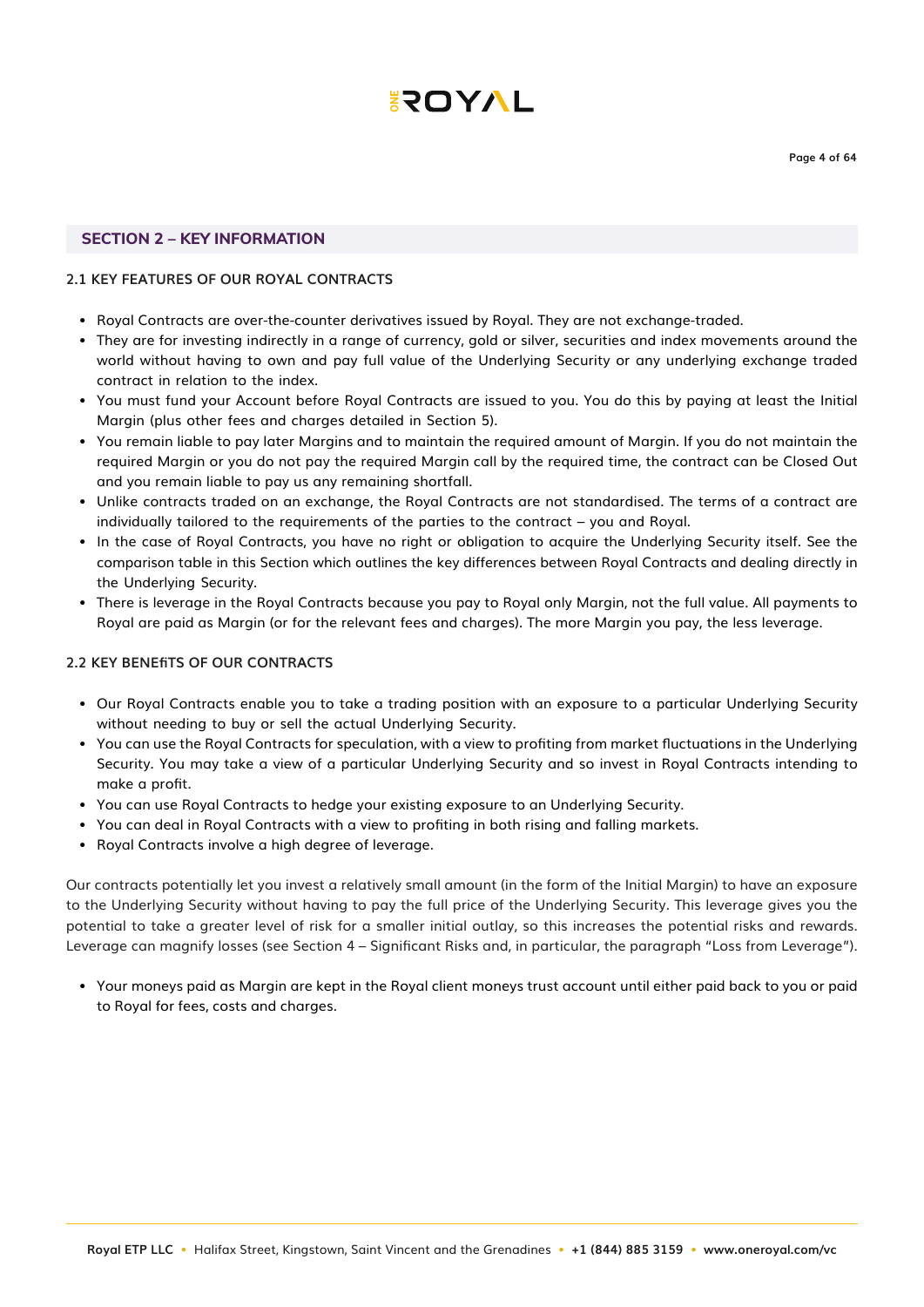#### **2.3 KEY RISKS OF OUR CONTRACTS**

The key risks of investing in Royal Contracts are outlined below. Please see Section 4 for further information in the description of the significant risks.

**• Leverage –** Royal Contracts are leveraged when the amount you pay (i.e., the total Margin and fees and charges) to Royal is less than the full face value of the underlying investment.

Royal Contracts are typically a low margin, high leveraged investment.

You should be prepared for greater risks from this kind of leveraged derivative, including being liable to pay Royal more Margin and those Margin requirements changing rapidly in response to changes in the market for the Underlying Security.

- **• Loss of your moneys** Your potential losses on (long or short) Royal Contracts may exceed the amounts you pay (as Margin) for the Royal Contract or amounts we hold on trust for you.
- **• Unlimited loss** Your potential loss on positions may be unlimited more than the amount you pay Royal for them.
- Trust moneys are withdrawn to pay for the Royal Contracts The money which you pay into the Royal client moneys trust account are not kept there but are withdrawn to pay Royal for the Royal Contracts.
- **• Margin requirements –** You are liable to pay Margin before the Royal Contract is issued and you may be required to pay more Margin before the Royal Contract is Closed Out. Margin requirements can change rapidly. If you do not meet Margin requirements, including at little or no notice, all or a portion of your Royal Contract position may be Closed Out without notice to you and the positions are usually (but need not be) liquidated on a first in/first out (FIFO) basis.
- **• Foreign Exchange** Royal Contracts which are denominated in foreign currency can expose you to fast and large changes to the value of your Account, potentially triggering the need for more Margin to be paid by you, including at short or no notice.
- **• Counterparty risk –** you have the risk that Royal will not meet its obligations to you under the Royal Contract. Royal Contracts are not Exchange-traded so you need to consider the credit and performance risk you have on Royal. This is further explained in Section 3 under "Your Counterparty Risk on Royal".

#### **2.4 YOUR SUITABILITY**

We may make an initial assessment of your suitability to invest in Royal Contracts based on the information you give us through Royal's client on-boarding and ongoing due diligence. You should always make your own assessment of your suitability to trade our Royal Contracts. You should carefully consider the features of Royal Contracts and their significant risks before investing in them.

Some key suitability considerations for you are:

- whether you have experience in trading in the Underlying Security;
- whether you understand the terms of Royal Contracts and how they work;
- whether you accept a high degree of risk in trading in these contracts;
- whether you can monitor your investments and manage them in a volatile market;
- whether you have financial resources to provide more Margin, especially on little or no notice; and
- whether you can bear substantial losses that might arise from trading in these contracts, especially the potential for unlimited losses.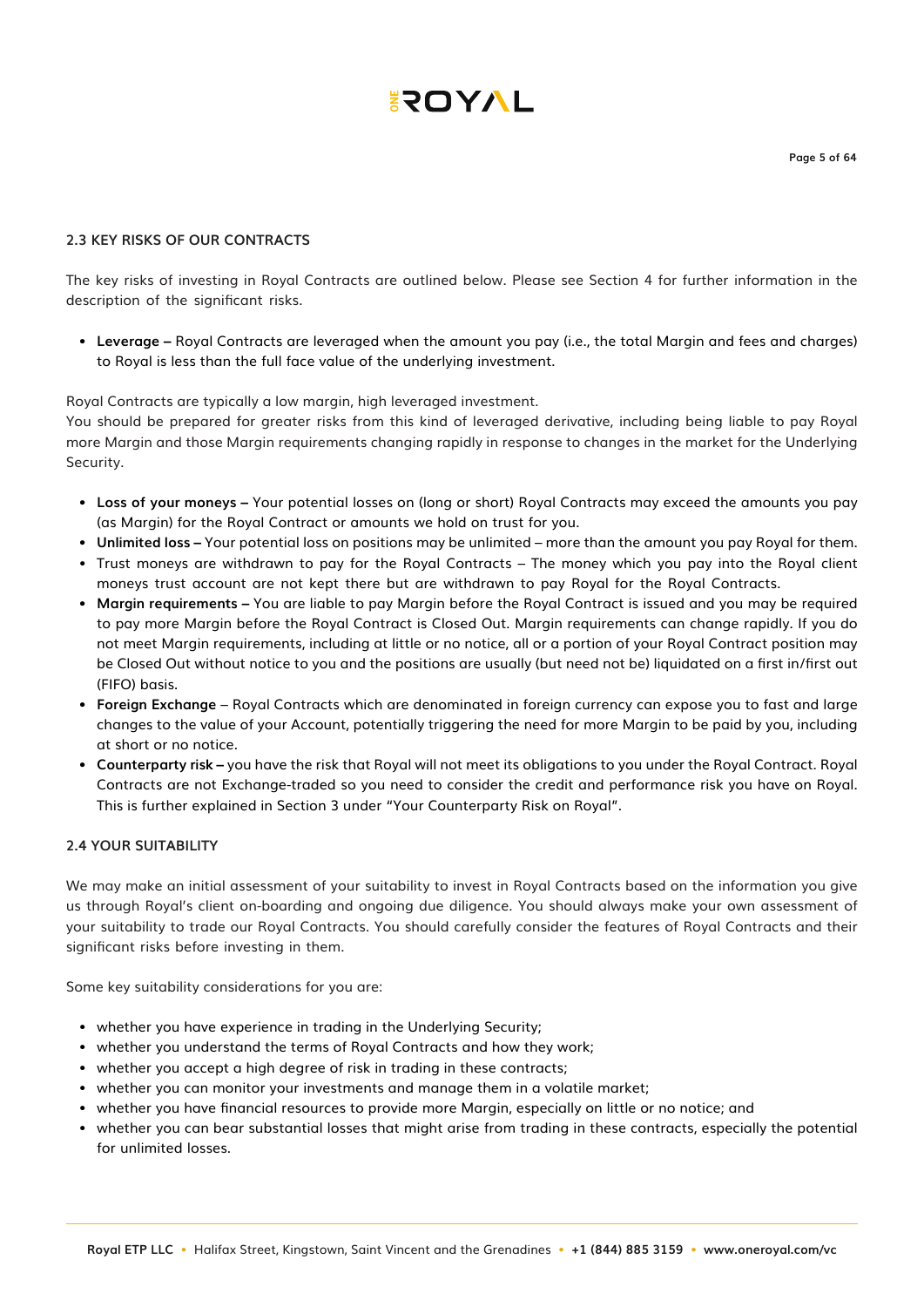

Our assessment of your suitability is based on your information and any other information we ask and you give us. To the extent permitted by law we do not accept liability for your choice to invest in any Royal Contracts so you should read all of this PDS carefully, consider your own needs and objectives for investing in the Royal Contracts and take independent advice as you see fit.

#### **2.5 NATURE OF ROYAL CONTRACTS**

Royal Contracts are sophisticated over-the-counter financial products which allow you to make a profit or loss from changes in the market price of the Underlying Security (or, if that is an index, changes in the index level), without actually owning the Underlying Security or having any direct interest in the Underlying Security. In simple terms, the amount of profit or loss made on the Royal Contract will be equal to the difference between the price of the Royal Contract when the contract is opened and the price when the Royal contract is closed, multiplied by the number of Royal Contracts held.

The calculation of profit or loss is also affected by other payments, including payments relating to Transaction Fees, Finance Charges and any other charges (for more information, see Section 5).

The value can also be affected by fluctuations in foreign exchange if you effect a Transaction denominated in a currency different from the denomination of your Account currency.

You can take both "long" and "short" positions. If you take a long position, you profit from a rise in the Underlying Security, and you lose if the price of the Underlying Security falls. Conversely, if you take a short position, you profit from a fall in the price of the Underlying Security and lose if the underlying price or level rises.

You can also deal in Royal Contracts on many indices in respect of leading Exchanges. Go short if you think the market index is going to fall, or go long if you think the index is going to rise. This can be useful if you want to follow a specific market trend rather than individual shares.

The value can also be affected by fluctuations in foreign exchange if you effect a Transaction denominated in a currency different from the denomination of your Account currency.

You can take both "long" and "short" positions. If you take a long position, you profit from a rise in the Underlying Security, and you lose if the price of the Underlying Security falls. Conversely, if you take a short position, you profit from a fall in the price of the Underlying Security and lose if the underlying price or level rises.

You can also deal in Royal Contracts on many indices in respect of leading Exchanges. Go short if you think the market index is going to fall, or go long if you think the index is going to rise. This can be useful if you want to follow a specific market trend rather than individual shares.

Unlike direct investments made by trading on an Exchange, Royal Contracts are not standardised. The terms of Royal Contracts are based on the Account Terms with Royal, which apply to your Account and your Transactions.

Royal Contracts do not give you any beneficial interest in the Underlying Security nor any right to acquire the Underlying Security. You have none of the rights of a holder of that financial product. This is different from direct trading in the Underlying Security where you acquire a beneficial interest in the actual financial product.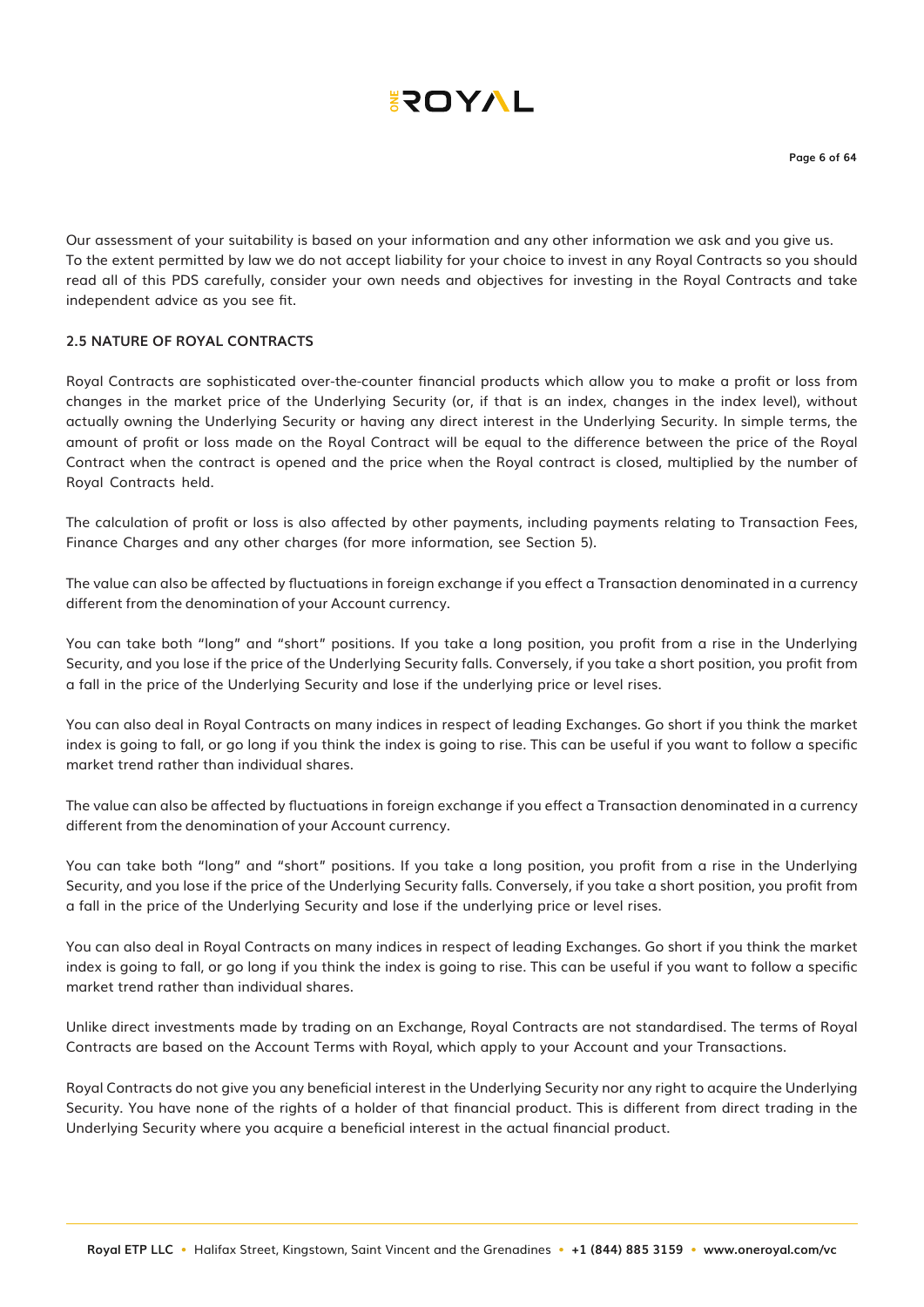

#### **2.6 TYPES OF CONTRACTS**

#### **2.6.1 SHARE CONTRACTS**

Share Contracts allow you to receive many of the economic benefits of owning the Underlying Security on which the Royal Contract is based without physically owning it (for more information on key benefits of trading in Royal Contracts see Section 2). For more information on which Share Contracts Royal provides quotes on, please download a demonstration trading platform located on our website or contact Royal.

Share Contracts are valued based on the price of the Underlying Security.

Share Contracts derive their price from the real time changes in of the price of the Underlying Security on the relevant exchange or market.

Prices are only quoted for Share Contracts and can only be traded during the open market hours of the relevant exchange on which the Underlying Security is traded.

Open hours of the relevant exchanges are available by viewing the relevant Exchange website. In addition, Royal will not quote for a Royal Contract on a particular Underlying Security if that Underlying Security is illiquid or is in suspension (for more information on potential external disruptions see Section 4). Royal will not quote Share Contracts if the contract is over shares in a company which becomes externally administered.

For example, if you bought 1000 Share Royal Contracts and the price of the Underlying Security was quoted as 15.70/15.71 then the Share Contract would have a value of \$15,710 (being 15.71 x 1000).

Refer to the Section 3 under "Rolling over or swapping" for more details and for the relating fees and charges refer to the Section 5 under "Finance Charge Adjustment/ Finance Credit Adjustment".

#### **2.6.2 INDEX CONTRACTS**

Index Contracts allow you to trade anticipated market trends rather than individual shares. Margin requirements for Index Contracts may differ and may be lower than of other Royal Contracts.

Index Contracts are valued based on the number of units per index point of the underlying index. For example, if the S&P™/ ASX 200™ is valued at 4600 then trading 10 Index Royal Contracts would mean the face value of the trade was \$46,000. Index Contracts derive their price or value from the real time changes in the value of an underlying index as calculated by the relevant exchange or Royal's valuation. Similar to Share Contracts, Index Contracts prices are only quoted and can only be traded during the open market hours of the relevant exchange on which the underlying index is determined (or within any more limited hours set from time to time by Royal). Open hours of the relevant exchanges are available by viewing the relevant exchange website. Refer to the Section 3 under "Rolling over or swapping" for more details and for the relating fees and charges refer to the Section 5 under "Finance Charge Adjustment/ Finance Credit Adjustment".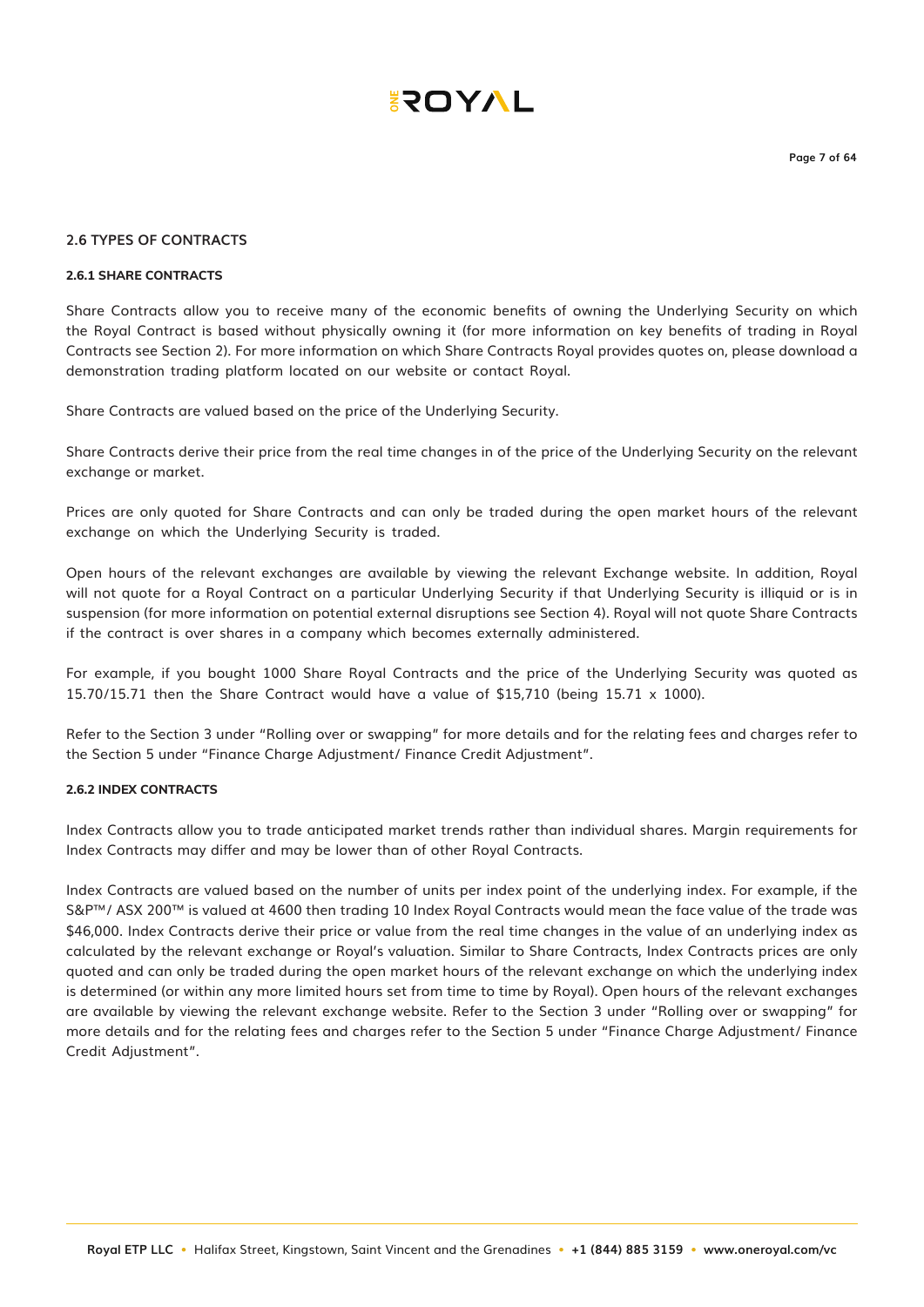#### **2.6.3 COMMODITY CONTRACTS**

Commodity Contracts operate in the same way as Share Contracts and Index Contracts except their Underlying Security is the value or price of a Commodity Transaction.

Commodity Contracts are an easy way to gain access indirectly to commodity markets and underlying commodities such as oil and gas. Commodity Contracts give traders and investors indirect exposure to the underlying commodity without physical delivery.

Commodity Contracts may be based on Underlying Futures contracts which have set expiry dates or settlement terms. However Commodity Contracts cannot be settled by the physical or deliverable settlement of the underlying commodity. Rather these products can be rolled or swapped indefinitely until you decide to close out the transaction.

Refer to the Section 3 under "Rolling over or swapping" for more details and for the relating fees and charges refer to the Section 5 under "Finance Charge Adjustment/ Finance Credit Adjustment.

#### **2.6.4 FX CONTRACTS**

FX Contracts are leveraged products which derive their prices from the real time changes in the price of the Underlying Security. Prices are only quoted for FX Contracts and can only be traded during the open market hours on which the Underlying Security is traded.

Open hours of the market are available by viewing the relevant FX market website. FX Contracts allow you to receive many of the economic benefits of owning the full value of the Underlying Security on which the FX Contract is based without physically owning it (for more information on key benefits of trading in FX Contracts see Section 2.2). For more information on what Royal provides quotes on, please download a demonstration trading platform located on Royal's website **www.oneroyal.com/vc** or contact Royal directly.

FX Contracts are valued based on the price of the Underlying Security. For example, if you bought 100,000 units of one currency against another and the price of the Underlying Security was quoted as 1.25505/1.25525 then the FX Contract would have a value of \$125,525 (being 1.25525 x 100,000).

#### **2.6.5 FORWARD FX CONTRACTS**

Forward FX contracts are particular kinds of FX Contracts which derive their price or value from the real time changes in the value of a currency for settlement in the future as calculated by Royal.

Similar to FX Contracts, prices are only quoted by Royal and can only be traded during the open market hours (or within any more limited hours set from time to time by Royal).

#### **2.6.6 BULLION CONTRACTS**

Bullion Contracts are very similar to FX Contracts in that they are an over-the-counter financial product which allow you to make a profit or loss from changes in the market price of an Underlying Security, in this case gold or silver to the extent they are reflected in price movements in Bullion Contracts, without having to own the Underlying Security. Bullion Contracts cannot be settled by physical delivery on their Value Date, rather these products can be rolled or swapped indefinitely until you decide to Close Out the Transaction i.e. Bullion Contracts do not have set expiry dates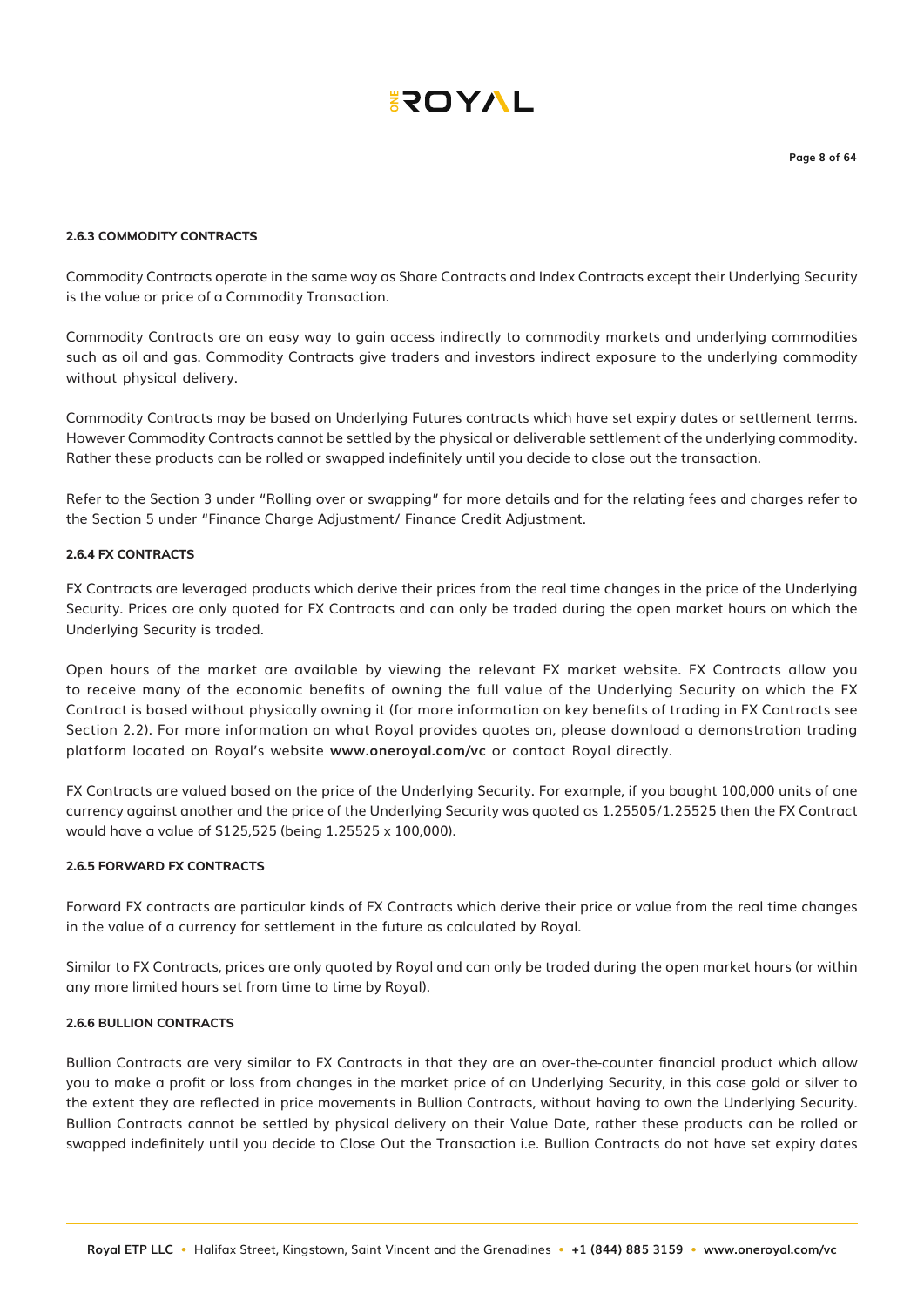and will remain open until Closed Out. Refer to Section 3.14 under "Rolling over or swapping" for more details and for the relating fees and charges refer to the Section 5 under "Finance Charge Adjustment/ Finance Credit Adjustment".

#### **2.7 COMPARISON**

This summary table compares the Royal Contracts offered by this PDS with direct investments in shares. As a summary, it cannot cover all features, risks and terms of all the financial products and services.

#### **2.8 BENCHMARK DISCLOSURE**

Royal has chosen to apply the benchmarks set out by FSA to all of the Royal Contracts, which include OTC contracts for differences and margin foreign exchange financial products.

It is important to note that the benchmarks are not mandatory and are not law. Not meeting the benchmarks is not an indication of breaches or failures.

The following table summarises the benchmarks as Royal applies them to our Royal Contracts, whether Royal meets them and, if not, why not.

The table that follows below also refers you to other Sections of this PDS for more information on relevant topics (to avoid duplicating the information in this PDS).

| <b>Feature</b>                                                                                                                                          | <b>Direct investments in shares</b>                                                                                                                 | <b>Royal Contracts</b>                                                                                                                                                                                                |
|---------------------------------------------------------------------------------------------------------------------------------------------------------|-----------------------------------------------------------------------------------------------------------------------------------------------------|-----------------------------------------------------------------------------------------------------------------------------------------------------------------------------------------------------------------------|
| Beneficial interest in Underlying Security                                                                                                              | Investor has beneficial interest.                                                                                                                   | Holder of Royal Contracts has no beneficial<br>interest in Underlying Security.                                                                                                                                       |
| Dividends and distributions                                                                                                                             | Investor has entitlement to available<br>dividends and distributions, typically<br>paid some days after the ex-date for the<br>Underlying Security. | Holder has no right to dividends or<br>distributions, though adjustments are made<br>to the Account in respect of the gross cash<br>value of the dividends. See Section 3.8.                                          |
| Dividend imputation credits                                                                                                                             | Investor has entitlement to available<br>dividend imputation credits.                                                                               | Holder has no right to dividend imputation<br>credits or value of them.                                                                                                                                               |
| Shareholder benefits (e.g., voting,<br>participation in corporate actions, receiving<br>company reports or purchase plans or<br>shareholder discounts). | Investor has entitlements (subject to<br>custodian's rules) and must manage<br>responses to them.                                                   | Holder has no right to shareholder benefits<br>or purchase plans or to direct Royal to<br>act in respect of them. Royal may make<br>adjustments in its discretion to Royal<br>Contracts to reflect corporate actions. |
| Rights as a Client of an Exchange-regulated<br>broker.                                                                                                  | Investor has rights imposed by operating<br>rules of Exchange and any other regulatory<br>rules                                                     | Investor has no rights under Exchange<br>rules; all rights come from Royal Contracts.<br>Royal Contracts are not subject to any<br>market rules.                                                                      |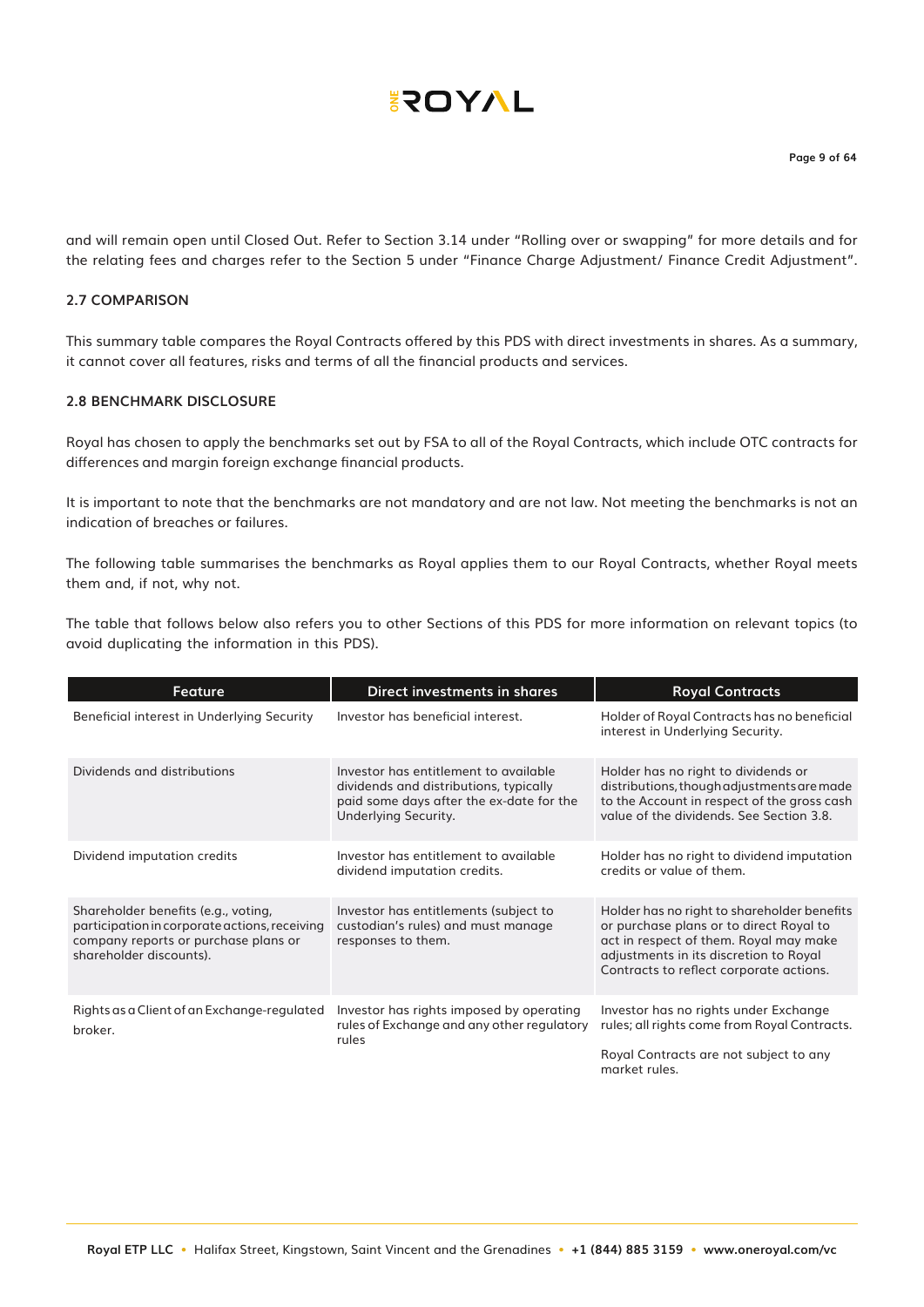#### **Page 10 of 64**

| Pricing changes          | The price of an Exchange-traded share<br>changes according to market.                                                                                                                        | The price of Royal's Royal Contracts change<br>according to a range of variables, including<br>the market price of Underlying Security<br>(except in cases of a market disruption).           |
|--------------------------|----------------------------------------------------------------------------------------------------------------------------------------------------------------------------------------------|-----------------------------------------------------------------------------------------------------------------------------------------------------------------------------------------------|
| Leverage                 | No leverage.                                                                                                                                                                                 | Leveraged by way of the investor paying<br>Margin which is less than %100 of the<br>cost of directly buying and holding the<br>Underlying Security.                                           |
| <b>Further Margining</b> | No Margining.                                                                                                                                                                                | Further margining occurs.                                                                                                                                                                     |
| Short positions          | Direct investments are long positions. Short<br>positions may be possible with separate<br>orders where the long position has been<br>closed.                                                | Short Royal Contracts are possible,<br>depending on availability and regulations.                                                                                                             |
| Custody                  | Shares are held in custody according to<br>investor's wishes (could be directly held or<br>indirectly held through a nominee).                                                               | Holder has direct ownership of the Royal<br>Contracts; but no interest in Underlying<br>Securities or in any moneys paid to Royal.<br>Margin remains in Royal client moneys trust<br>account. |
| Recourse                 | No need for recourse except to cover the<br>risk of a custodian default or broker fraud.<br>Investor has the benefit of any exchange<br>guarantee fund, depending on rules for that<br>fund. | Holder has benefit of Margin retained in<br>Royal client moneys trust account but<br>otherwise is an unsecured creditor of Royal<br>(see Section 3).                                          |
| Trading                  | As permitted by broker.                                                                                                                                                                      | According to Royal's Electronic Trading<br>Platform.                                                                                                                                          |
| <b>Finance Charges</b>   | None                                                                                                                                                                                         | Finance Charge imposed on value of Royal<br>Contracts position (see Section 5).                                                                                                               |

| <b>Regulatory Benchmark</b>                                                                    | Roval                                                           |
|------------------------------------------------------------------------------------------------|-----------------------------------------------------------------|
| 1. Client qualification                                                                        | Royal believes that it meets this benchmark. Please see Section |
| If an issuer meets this benchmark, the PDS should clearly explain: 2 under "Your Suitability". |                                                                 |

• that trading in CFDs [or other applicable products] is not suitable for all investors because of the significant risks

ı

- involved; and • how the issuer's client qualification policy operates in
- practice.

If an issuer does not have such a policy in place, or one that does not incorporate all of the elements described in RG 227.40, it should disclose this in the PDS and explain why this is so.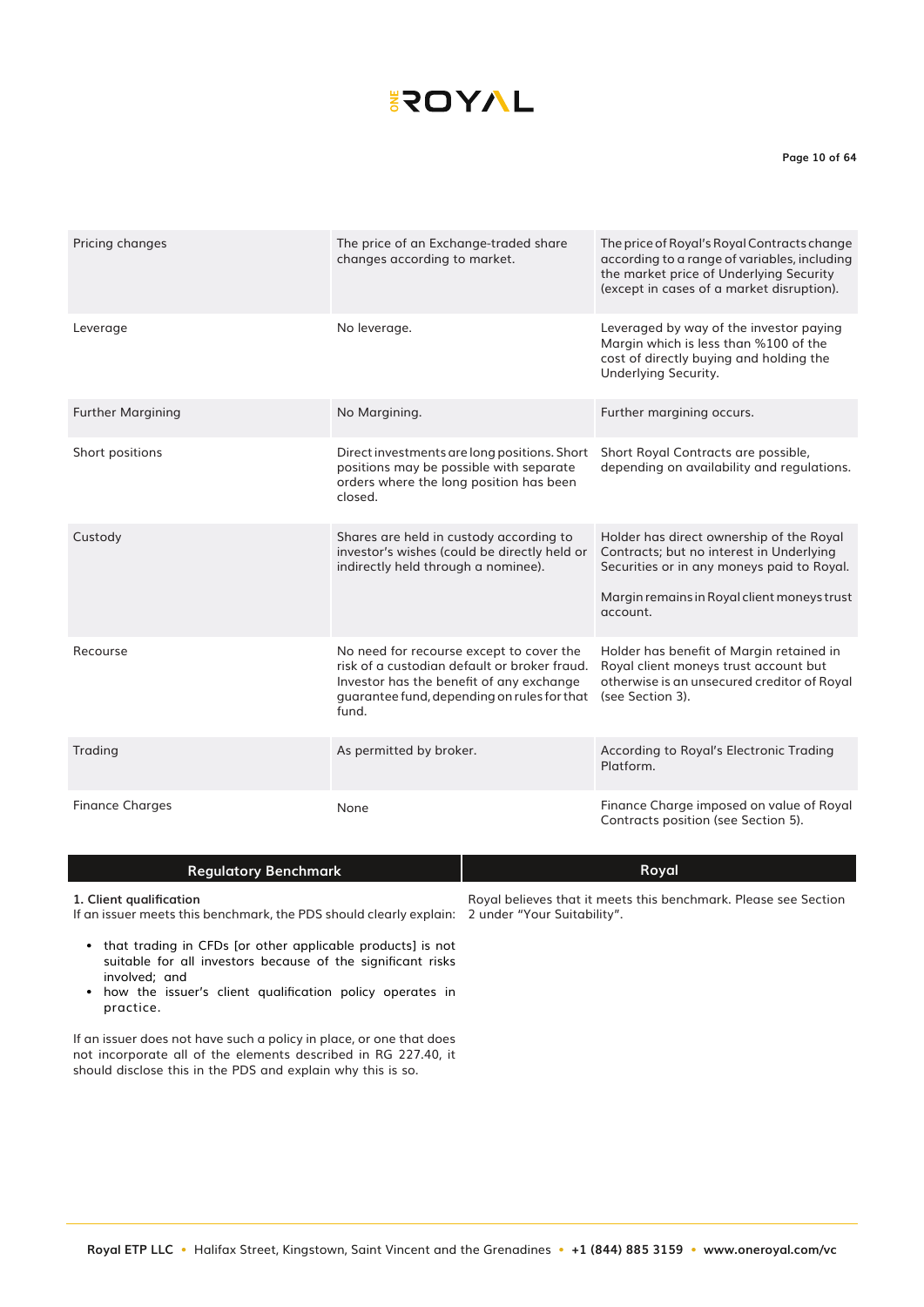# **AYOTS**

#### **Page 11 of 64**

| <b>Regulatory Benchmark</b>                                                                                                                                                                                                                                                                                                                                                                                                                                                                                                                                                                                                                                                                                                                                                                                                                                                                                                                                                                                                                                                                                                                                                                  | Royal                                                                                                                                                                                                                                                                                                                                                                                                                                                                                                                                                                                                                                                                                                                                                                         |
|----------------------------------------------------------------------------------------------------------------------------------------------------------------------------------------------------------------------------------------------------------------------------------------------------------------------------------------------------------------------------------------------------------------------------------------------------------------------------------------------------------------------------------------------------------------------------------------------------------------------------------------------------------------------------------------------------------------------------------------------------------------------------------------------------------------------------------------------------------------------------------------------------------------------------------------------------------------------------------------------------------------------------------------------------------------------------------------------------------------------------------------------------------------------------------------------|-------------------------------------------------------------------------------------------------------------------------------------------------------------------------------------------------------------------------------------------------------------------------------------------------------------------------------------------------------------------------------------------------------------------------------------------------------------------------------------------------------------------------------------------------------------------------------------------------------------------------------------------------------------------------------------------------------------------------------------------------------------------------------|
| 2. Opening collateral<br>If an issuer meets this benchmark, the PDS should explain the<br>types of assets the issuer will accept as opening collateral.<br>If an issuer accepts non-cash assets as opening collateral (other<br>than credit cards to a limit of 1000\$), the PDS should explain<br>why the issuer does so and the additional risks that using other<br>types of assets (e.g. securities and real property) as opening<br>collateral may pose for the investor. This includes, for example,<br>the risks of 'double leverage' if leveraged assets are accepted<br>as opening collateral.                                                                                                                                                                                                                                                                                                                                                                                                                                                                                                                                                                                      | Royal does not meet this benchmark because it accepts as<br>collateral for opening the account payments by credit card for<br>more than 1,000\$.<br>The additional risks of paying by credit card are described in<br>Section 6 under "Applications".<br>Royal otherwise meets this benchmark.                                                                                                                                                                                                                                                                                                                                                                                                                                                                                |
| 3. Counterparty risk- Hedging<br>If an issuer meets this benchmark, the PDS should provide the<br>following explanations:<br>• a broad overview of the nature of hedging activity the issuer<br>undertakes to mitigate its market risk, and the factors<br>the issuer takes into account when selecting hedging<br>counterparties; and<br>details about where investors can find the issuer's more<br>detailed policy on the activities it undertakes to mitigate<br>its counterparty and market risk, and the names of any<br>hedging counterparties.<br>• If an issuer does not meet this benchmark, it should disclose<br>this in the PDS and explain why this is so.<br>The PDS must include information about the significant risks<br>associated with the product: s1013D(1)(c). The PDS should also<br>provide a clear explanation of the counterparty risk associated<br>with OTC CFDs [or other applicable products]. The PDS should<br>explain that, if the issuer defaults on its obligations, investors may<br>become unsecured creditors in an administration or liquidation<br>and will not have recourse to any underlying assets in the event<br>of the issuer's insolvency. | Royal meets this benchmark due to:<br>• Royal disclosing in its PDS that it operates a modified<br>market making model and broadly describing its hedging<br>activity (see Section 3.19).<br>. This PDS complies with the requirements to include<br>information about the significant risks associated with<br>the contracts (see Section 3.19) and also provides an<br>explanation of the counterparty risk associated with Royal<br>Contracts (see Section 3 under "Your Counterparty Risk on<br>Royal").<br>This PDS explains that, if Royal defaults on its obligations,<br>investors may become unsecured creditors in an administration<br>or liquidation.<br>However, this PDS does not name Royal's hedge counterparties<br>for the reasons set out in section 3.19. |
| 4. Counterparty risk- Financial resources<br>If an issuer meets this benchmark, the PDS should explain how<br>the issuer's policy operates in practice.<br>If an issuer does not meet the requirement on stress testing,<br>it should explain why and what alternative strategies it has in<br>place to ensure that, in the event of significant adverse market<br>movements, the issuer would have sufficient liquid resources<br>to meet its obligations to investors without needing to have<br>recourse to client money to do so.<br>An issuer should also make available to prospective investors<br>a copy of its latest audited annual financial statement, either<br>online or as an attachment to the PDS.                                                                                                                                                                                                                                                                                                                                                                                                                                                                          | Royal would meet this benchmark except that:<br>. Royal makes available copies of its latest audited annual<br>financial statement only by inspection at the office of Royal.<br>. Royal have sufficient financial resources including meeting<br>minimum Net Tangible Asset requirements to conduct its<br>financial services business.<br>This PDS includes information about Royal's policy on<br>maintaining adequate financial resources see Section 3.19<br>under "Your Counterparty Risk on Royal".                                                                                                                                                                                                                                                                    |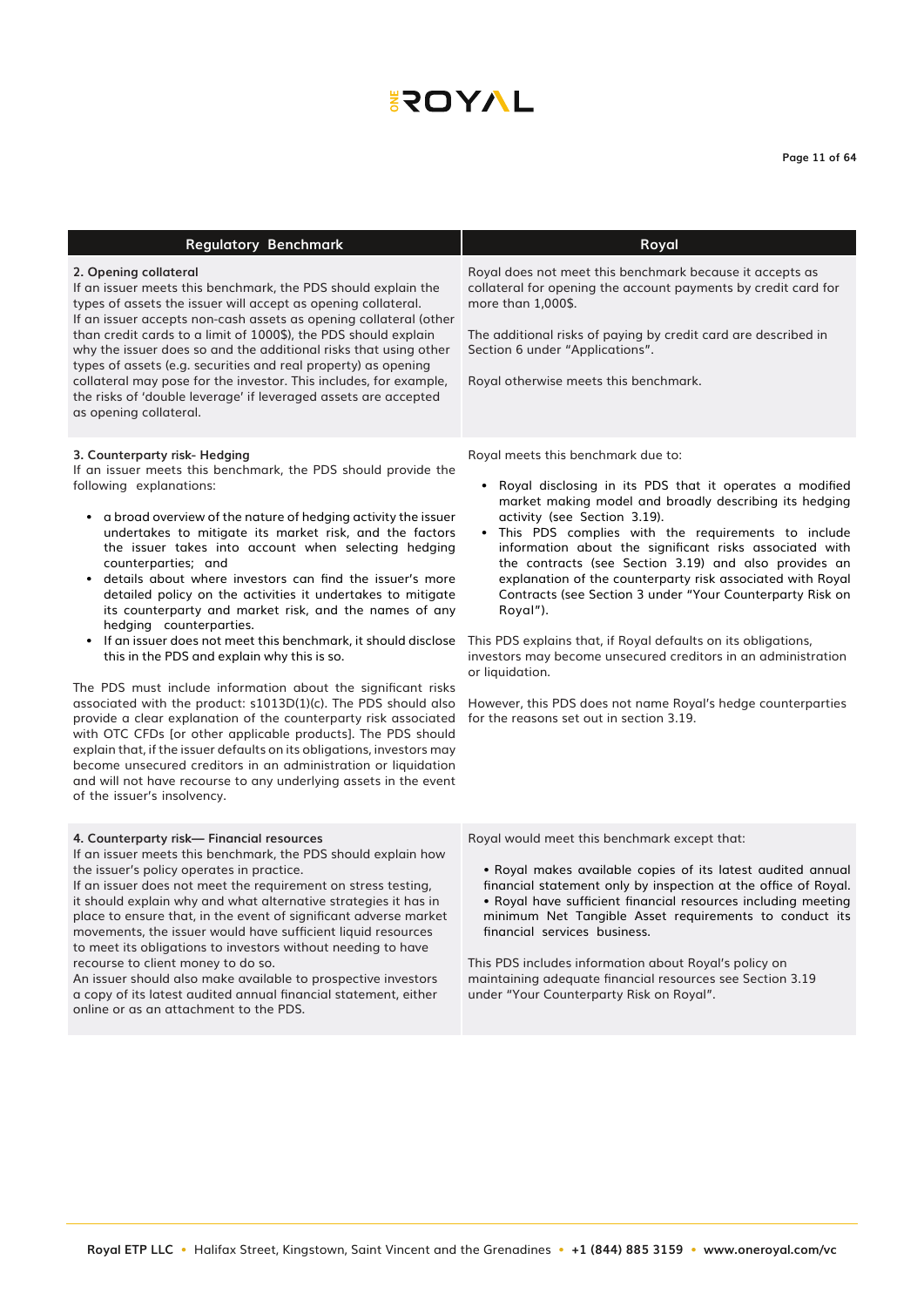#### **Page 12 of 64**

| <b>Regulatory Benchmark</b>                                                                                                                                                                                                                                                                                                                                                                                                                                                                                                                                                                                                                                                                                                                                                                                                                                                                                                                                                                                      | Royal                                                                                                                                                                                                                                                                                                                                                                                                                                                                                                                                                                                                                                                                                                                                                                                                               |
|------------------------------------------------------------------------------------------------------------------------------------------------------------------------------------------------------------------------------------------------------------------------------------------------------------------------------------------------------------------------------------------------------------------------------------------------------------------------------------------------------------------------------------------------------------------------------------------------------------------------------------------------------------------------------------------------------------------------------------------------------------------------------------------------------------------------------------------------------------------------------------------------------------------------------------------------------------------------------------------------------------------|---------------------------------------------------------------------------------------------------------------------------------------------------------------------------------------------------------------------------------------------------------------------------------------------------------------------------------------------------------------------------------------------------------------------------------------------------------------------------------------------------------------------------------------------------------------------------------------------------------------------------------------------------------------------------------------------------------------------------------------------------------------------------------------------------------------------|
| 5. Client money<br>If an issuer meets this benchmark, the PDS should clearly:<br>• describe the issuer's client money policy, including how the<br>issuer deals with client money and when, and on what basis, it<br>makes withdrawals from client money; and<br>• explain the counterparty risk associated with the use of<br>client money for derivatives.<br>If an issuer does not have such a policy in place, or one that does<br>not incorporate all of the elements described above, it should<br>disclose this in the PDS.<br>If an issuer's policy allows it to use money deposited by one<br>client to meet the margin or settlement requirements of another<br>client, it should very clearly and prominently explain this and the<br>additional risks to client money entailed by this practice.<br>An issuer's client money policy should be explained in the PDS in<br>a way that allows potential investors to properly evaluate and<br>quantify the nature of the risk, if any, to client money. | Royal believes it meets this benchmark in all respects.<br>See sections 3.19, 3.13 and the risks described in section 4.                                                                                                                                                                                                                                                                                                                                                                                                                                                                                                                                                                                                                                                                                            |
| 6. Suspended or halted underlying assets<br>If an issuer meets the benchmark, the PDS should explain the<br>issuer's approach to trading when underlying assets are<br>suspended or halted.<br>If an issuer does not meet this benchmark, it should disclose<br>this in the PDS and explain why this is so, as well as the<br>additional risks that trading when underlying assets are<br>suspended may pose for investors.<br>To provide a full explanation of this aspect of the product, an<br>issuer should explain any discretions it retains as to how it<br>manages positions over halted or suspended assets, and how it<br>determines when and how it uses these discretions. This should<br>include disclosure of any discretions the issuer retains to:<br>- change the margin requirement on a position;<br>- re-price a position; or close out a position.                                                                                                                                          | Royal believes it meets this benchmark in all respects.<br>Royal's approach to trading when underlying assets are<br>suspended or halted is described in Section 3 under "Dealing".<br>Royal's discretions and how it manages its positions are<br>described in Section 6 under "Discretions".                                                                                                                                                                                                                                                                                                                                                                                                                                                                                                                      |
| 7. Margin calls<br>If an issuer meets this benchmark, the PDS should explain the Royal describes its margin policy at Section 3 under "Payments<br>issuer's policy and margin call practices.<br>If an issuer does not have such a policy in place, or one that<br>does not incorporate all of the elements prescribed by regulatory<br>guide, it should disclose this in the PDS and explain why this is so.<br>To provide full and accurate information about this aspect of<br>trading in CFDs [or other applicable products], the PDS should<br>clearly state that trading in CFDs [or other applicable products]<br>involves the risk of losing substantially more than the initial<br>investment. This will ensure the issuer meets its obligation<br>to include in the PDS information about the significant risks<br>associated with the product: s1013D(1)(c).                                                                                                                                          | Royal does not meet this benchmark in certain respects.<br>and Client Moneys" subheading "Margin Policy" and the risks<br>associated at Section 4.<br>Royal does not commit to taking any reasonable steps to<br>notify investors before making a Margin call because that is<br>contrary to the Account Terms and, if it applied, would tend<br>to have a worse financial effect for all Clients generally, since<br>they could all suffer adverse price movements while waiting for<br>an undefined reasonable notice period, that may only later be<br>decided after lengthy and costly legal proceedings.<br>Royal might attempt to contact Clients, but the Account Terms<br>clearly require the Client (i) to maintain the required minimum<br>Margin Cover as well as (ii) to meet any Margin call. A Client |

must meet the Margin Cover requirements whether or not the Client is aware of the current Margin Cover. A Client must meet a Margin call even if they have not actually received the Margin call made to the address they gave Royal.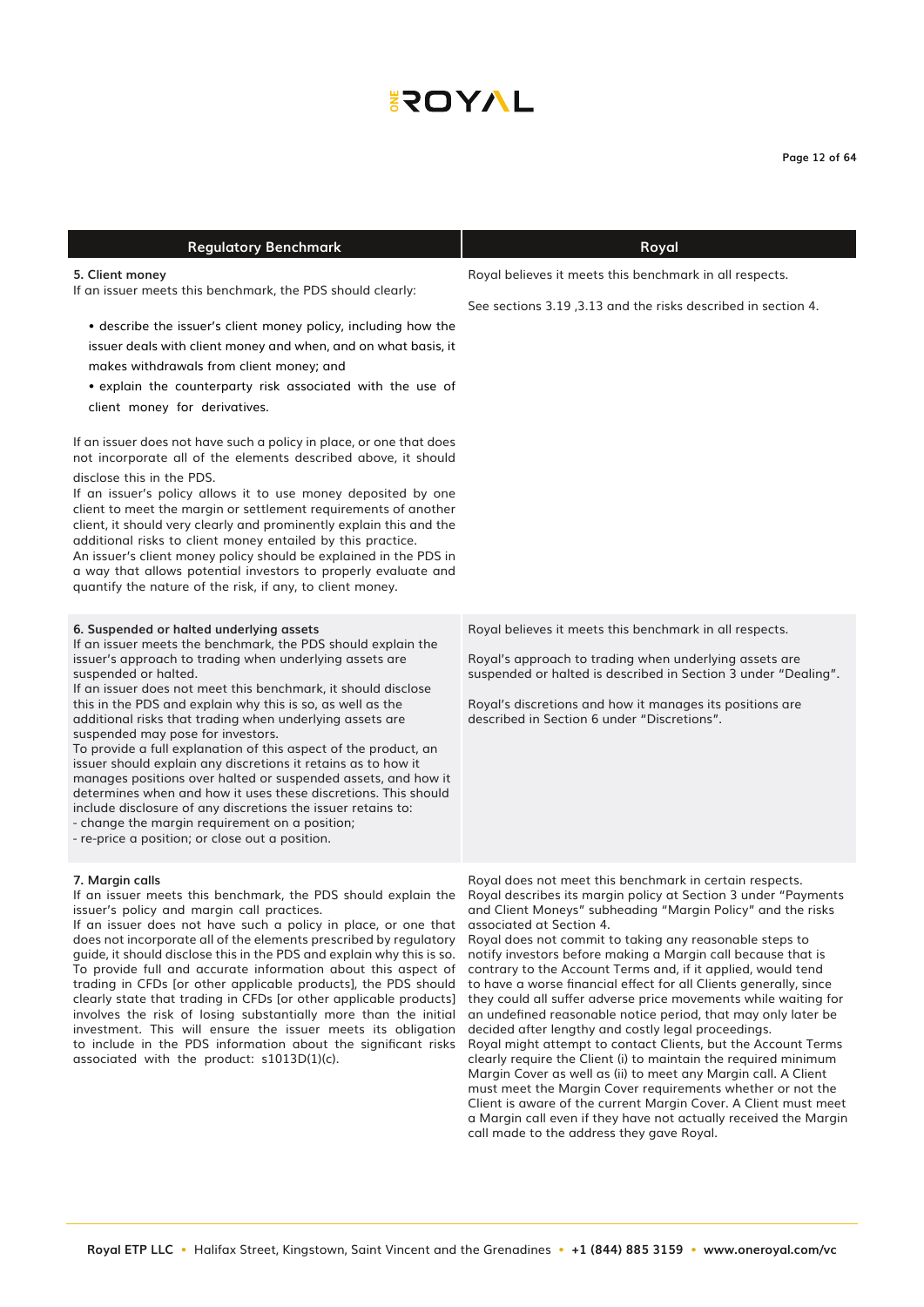

#### **SECTION 3 – HOW TO TRADE**

#### **3.1 YOUR ACCOUNT**

You need to establish your Account by completing Royal's Account application form, which will be made available for you online or by contacting Royal directly. After Royal accepts your application, your Account will be established. Your Account covers all of the services and products which you apply for in your application form and which is accepted by Royal. Your trading in Royal Contracts is within your Account which is for your trading on the trading platform known as Royal Electronic Trading Platform. By opening an Account, you agree to the Account Terms. The legal terms governing your Account and your dealing in Royal Contracts are set out in the Account Terms. The Account Terms also have the legal terms for your dealings with us for other financial products which are not covered by this PDS.

#### **3.2 OPENING A ROYAL CONTRACT**

The particular terms of each contract are agreed between you and Royal before entering into the Transaction. Before you enter into a contract, Royal will require you to have sufficient Account Value (see the Glossary in Section 7) to satisfy the Initial Margin requirements for the relevant number of contracts. The payments you make to Royal are either held as Margin or withdrawn to pay the fees and charges which you owe. The fees and charges of transacting with Royal are described in Section 5 of this PDS. A position is opened by buying a Royal Contract, corresponding with either buying (going long) or selling (going short) the Underlying Security. You go "long" when you buy a contract corresponding with buying the Underlying Security in the expectation that the price of the Underlying Security to which the contract is referable will increase, which would have the effect that the price of the contract to Close Out would increase.

You go "short" when you sell a contract corresponding with selling the Underlying Security in the expectation that the price of the Underlying Security to which the contract is referable will decrease, which would have the effect that the price of the contract will decline.

When you Close Out a position, you are entering into a new position opposite to your Open Position. You are liable for the costs, fees and charges as described in this PDS (see Section 5). You should be aware that your investment might suffer a loss, depending on the value of your contract at termination compared with the total cost of your investment up to the time of termination.

#### **3.3 CLOSING A ROYAL CONTRACT**

Most Royal Contracts do not have an expiry date. They remain open until they are Closed Out. With most Royal Contracts you can hold the position for as long as you like. This may be for less than a day, or for months. Commodity Contracts and Index Contracts whose Underlying Security is a Futures Contract will have an expiry date.

All Contracts whose Underlying Security is a Futures Contract will expire at a specified date in the expiry month for them. These Royal Contract positions need to be closed or rolled into the next available contract month by the Client since Royal does not support the automatic rolling of these Royal Contract Open Positions.

Please take note of and monitor the expiry and first notice dates of any Futures Contracts which are the underlying Futures Contract of the Commodity Royal Contracts which you invest in and ensure that you have Closed Out your Royal Contract position before the Royal Contract's expiry date, otherwise it will be Closed Out.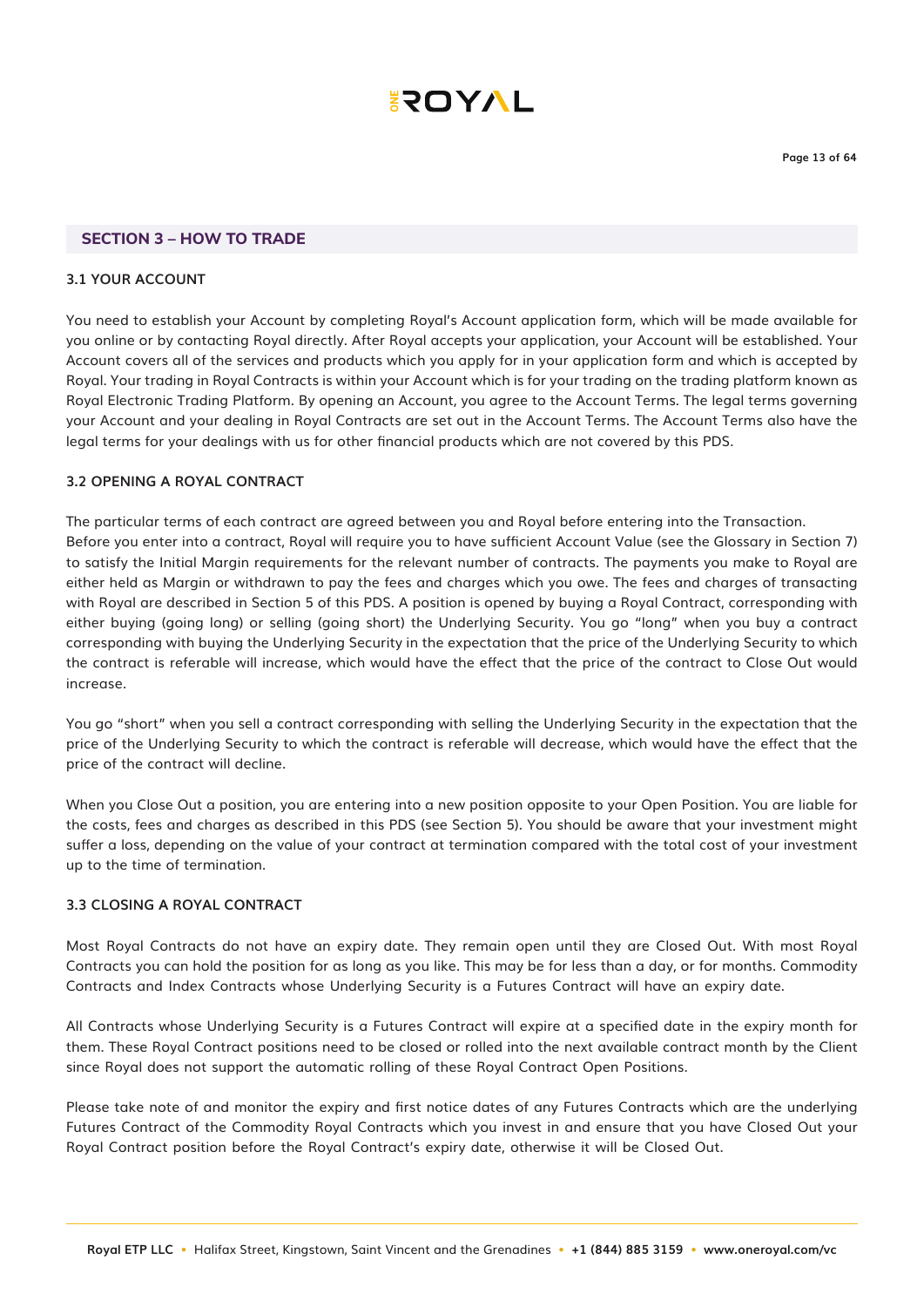

If you do not close a Royal Contract position before the Royal Contract's expiry date which generally is always two days prior to the underlying Futures Contract expiry date or notice date (whichever is first), Royal will normally automatically Close Out your Commodity Contract position for you at the first opportunity available to Royal at the prevailing market price. Any resulting costs, gains or losses will be passed on to you. If you wish to close a Royal Contracts position before it expires, you enter into a Royal Contract which is equal and opposite of the open Royal Contract. To close a 'bought' or 'long' Royal Contracts you sell, and to close a 'short' or 'sold' Royal Contracts you buy. To implement this, you contact Royal, either directly or via the online trading platform, to determine the current market value of the Underlying Security for the Royal Contracts, with the view to closing the Royal Contracts position (or part of it). Royal will confirm the current market value and you will then decide whether to accept the value, and if so, you would instruct Royal to Close Out your Open Position in accordance with your instructions.

At the time that the Royal Contracts are closed, Royal will calculate the remaining payment rights and obligations to reflect movements in the Contract Value since the previous business close (including other credits/debits). Because you enter into a Royal Contracts to Close Out the existing Royal Contracts, there may be a Transaction Fee on the Royal Contracts, used to close the position – see Section 5 on "Costs, Fees and Charges".

Royal has discretion in determining closing prices. In general, without limiting Royal's discretion, it should be expected that Royal will act reasonably and have regard to a range of relevant factors at the time, such as the value of the hedge contract taken by Royal to hedge its Royal Contracts issued to you, the closing price of the Underlying Security for the Royal Contracts, any foreign currency exchange rates which are relevant due to the denomination of the Royal Contracts or Accounts and any suspension or halt in trading of the Underlying Security. In the worst case, it is possible that the closing price determined by Royal maybe zero. Royal also has the right to decide to make an adjustment in any circumstance if Royal considers an adjustment is appropriate. Royal has a discretion to determine the extent of the adjustment so as to place the parties substantially in the same economic position they would have been in had the adjustment event not occurred.

Royal may elect to close a position (without prior notice to you) if an adjustment event occurs and it determines that it is not reasonably practicable to make an adjustment. Although there are no specific limits on Royal's discretions, Royal must comply with its obligations as a financial services licensee to act efficiently, honestly and fairly. The amount of any profit or loss you make on a Royal Contracts will be based on the difference between the amount paid for the Royal Contracts when it is issued (including fees and charges) and the amount credited to your Account when the Royal Contracts is Closed Out (including allowance for any fees and charges).

#### **3.4 DEALING**

Quotes for prices for dealing in our products are indicative only and so are subject to the actual price at the time of execution of your Transaction. There is no assurance that the position will actually be dealt with at the indicative quote. Quotes can only be given and Transactions made during the open market hours of the relevant Market/Exchange on which the Underlying Securities are traded. The open hours of the relevant Markets/Exchanges are available by viewing the relevant Exchange website or by contacting Royal. Royal may at any time in its discretion without prior notice impose limits on our products in respect of particular Underlying Securities. Ordinarily, Royal would only do this if the market for the particular Underlying Security has become illiquid or its trading status has been suspended or there is some significant disruption to the markets, including trading facilities. You should be aware that the market prices and other market data which you view through Royal's online trading platforms or other facilities which you arrange yourself may not be current or may not exactly correspond with the prices for our products offered or dealt by Royal.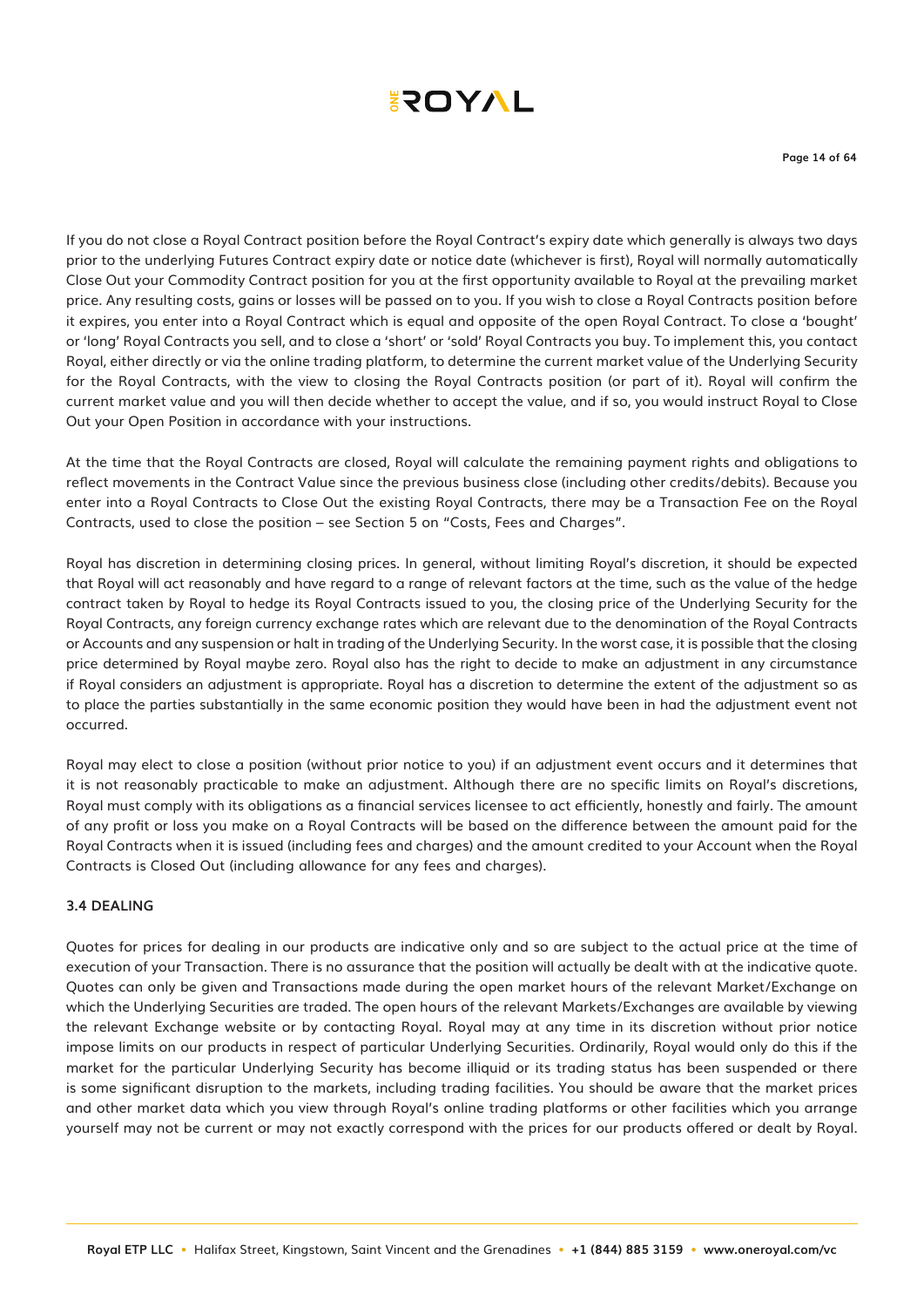

If you access your Accounts and any online trading platform outside of the hours when Orders may be accepted, you should be aware that the Orders may be processed at a later time when the relevant Market/Exchange is open to trading, by which time the market prices (and currency exchange values) might have changed significantly.

#### **3.5 PRICING - BID/ASK SPREAD**

Royal quotes a lower price and a higher price at which you can place your Order. This may be referred to as the Bid/Ask spread. The higher quoted price is the indication of the price you can buy the Royal Contracts at. The lower quoted price is the indication of the price at which you can sell the Royal Contracts at. Royal's Bid/Ask prices are set by Royal and so these prices may not be the same as those quoted in the relevant underlying market. Royal aims to give competitive pricing but please be aware that the quotes offered may not be the best price. When your Order is executed, for you to break even or realise a profit, putting aside for the sake of simple illustration any fees or charges, the price at which you exit your position needs to be at least equal to the original Bid or Ask price that you started the position (depending on whether you went long or short); if you trade at the Ask, the price needs to reach the Bid and vice versa. Also, the available pricing may be limited by minimum steps, depending on the Exchange rules for trading the Underlying Security or its hedge, so, depending on the product you choose, your Order to exit your position might have to be in minimum increments of pricing before it can be accepted and executed.

#### **3.6 PRICING MODEL**

You may only trade in and out of the Royal Contracts by using Royal's prices. Royal offers prices based on a modified market making pricing model where the price available to Royal is derived from its Hedge Counterparty. Royal might make hedge contracts at or around the same time as it issues the Royal Contracts to you by making a corresponding hedge contract with its Hedge Counterparty (not by placing orders directly into the market.

Royal understands that Royal's Hedge Counterparty usually takes the other side of the transaction and so Royal's Hedge Counterparty may choose not to place its hedge contacts directly in the market or it might hedge directly into the market, without Royal being aware of the Hedge Counterparty's choice.

Royal's Bid and Ask prices to you are based on the corresponding prices offered by the Hedge Counterparty to Royal, which generally are derived from the underlying markets (but are not limited to that). Generally the prices of Royal Contracts are set on the Royal Electronic Trading Platform to give competitive pricing but you should be aware that Royal is responsible for setting the prices of opening and closing the Royal Contracts and Royal does not guarantee to find you the best prices.

#### **3.7 ROYAL ELECTRONIC TRADING PLATFORM**

Your Account gives you access to Royal Electronic Trading Platform, which is a multi-product multi-currency on- line trading platform.

Most of the Royal Contracts will use the Royal Electronic Trading Platform. Even if you telephone Royal to place an Order, your Order will be placed using the Royal Electronic Trading Platform.

You must carefully read and follow the operational rules for the online trading platform. The online trading platform may impose special operating rules regarding:

- posting Margin (such as when payment is effective);
- how Margins are calculated (such as automatic adjustments outside of trading hours, including at the weekend); or
- how Orders are managed.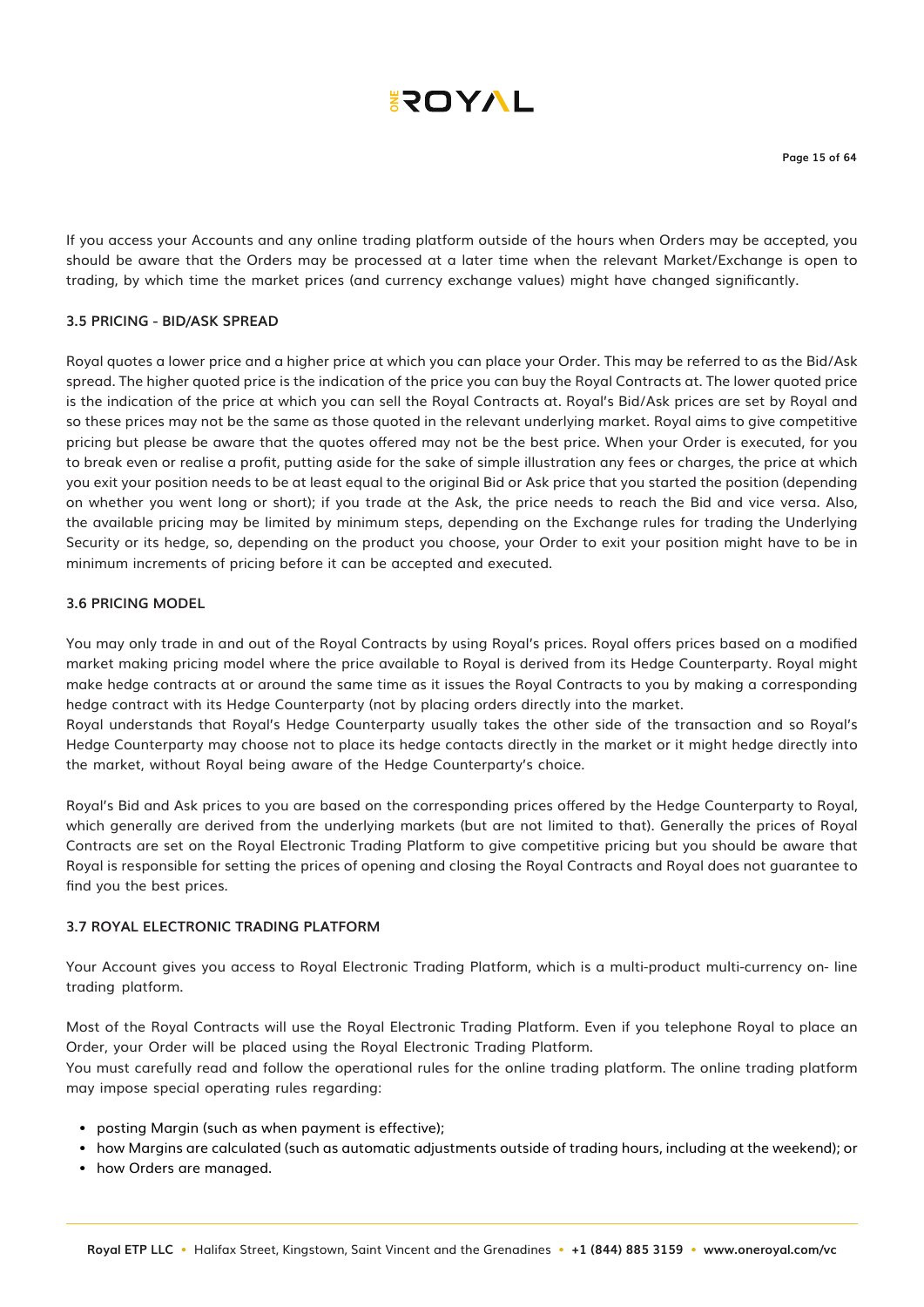

We recommend that prior to engaging in live trading you open a "demo" account and conduct simulated trading. This enables you to become familiar with the Royal Electronic Trading Platform attributes.

There is also online help available Royal Electronic Trading Platform which has a wealth of information relating to the operation of the Royal Electronic Trading Platform.

#### **3.8 CONFIRMATIONS OF TRANSACTIONS**

If you transact in our Royal Contracts, the confirmation of that Transaction, as required by the Corporations Act, may be obtained by accessing the daily statement online, which you can print. Once you have entered an Order into an online trading platform, the system may report the main features of your Transaction in a "pop-up" window. This is a preliminary notification for your convenience and is not designed to be a confirmation as required by the Corporations Act. If you have provided Royal with an e-mail or other electronic address, you consent to confirmations being sent electronically, including by way of the information posted to your Account in the online trading platform. It is your obligation to review the confirmation immediately to ensure its accuracy and to report any discrepancies within 48 hours.

#### **3.9 SHARE CONTRACTS – DIVIDENDS**

If you hold a long Royal Contract, you will be credited with an amount equal to the cash dividend on the relevant number of the Royal Contracts' Underlying Securities as soon as practical, typically on the business day after the exdividend date (Royal Contracts do not confer rights to any dividend imputation credits). Please be aware that delays might occur for reasons outside of Royal's control, including delays by the issuer which is paying the dividend, time zones or banking payment systems.

Conversely, if you hold a short Royal Contract, your Account will be debited an amount equal to the cash dividend on the Underlying Securities on the ex-dividend date and may be debited any imputation credits of the Underlying Security. The dividend and cash adjustments reports given by Royal record the adjustments made to your Royal Contracts for dividends or other corporate actions affecting the Underlying Securities (they do not refer to actual dividends paid by the issuer of the Underlying Security).

If the Royal Contracts relate to an index and then a share that is a constituent of the index goes ex-dividend, then an adjustment may be made to the index level to reflect this dividend. An amount for the weighted proportion of the dividend will be credited to your Account in respect of your long positions and debited from short positions.

#### **3.10 SHARE CONTRACTS – CORPORATE ACTIONS**

If there is a corporate action by the company which issues the Royal Contracts' Underlying Security to which the Royal Contracts relates, Royal may in its discretion make an adjustment to the terms of the Royal Contracts in accordance with the terms of the Account. For example, an adjustment will ordinarily be made for: subdivisions; consolidations; reclassifications of shares; bonus issues; other issues of shares for no consideration; rights issues; buy backs; in specie distributions; takeovers, schemes of arrangement or similar corporate actions; a corporate action event that has a dilutive or concentrative effect on the market value of the shares. You may not direct Royal how to act on a corporate action or other shareholder benefit. Royal has a discretion to determine the extent of the adjustment and aims to place the parties substantially in the same economic position they would have been in had the adjustment event not occurred.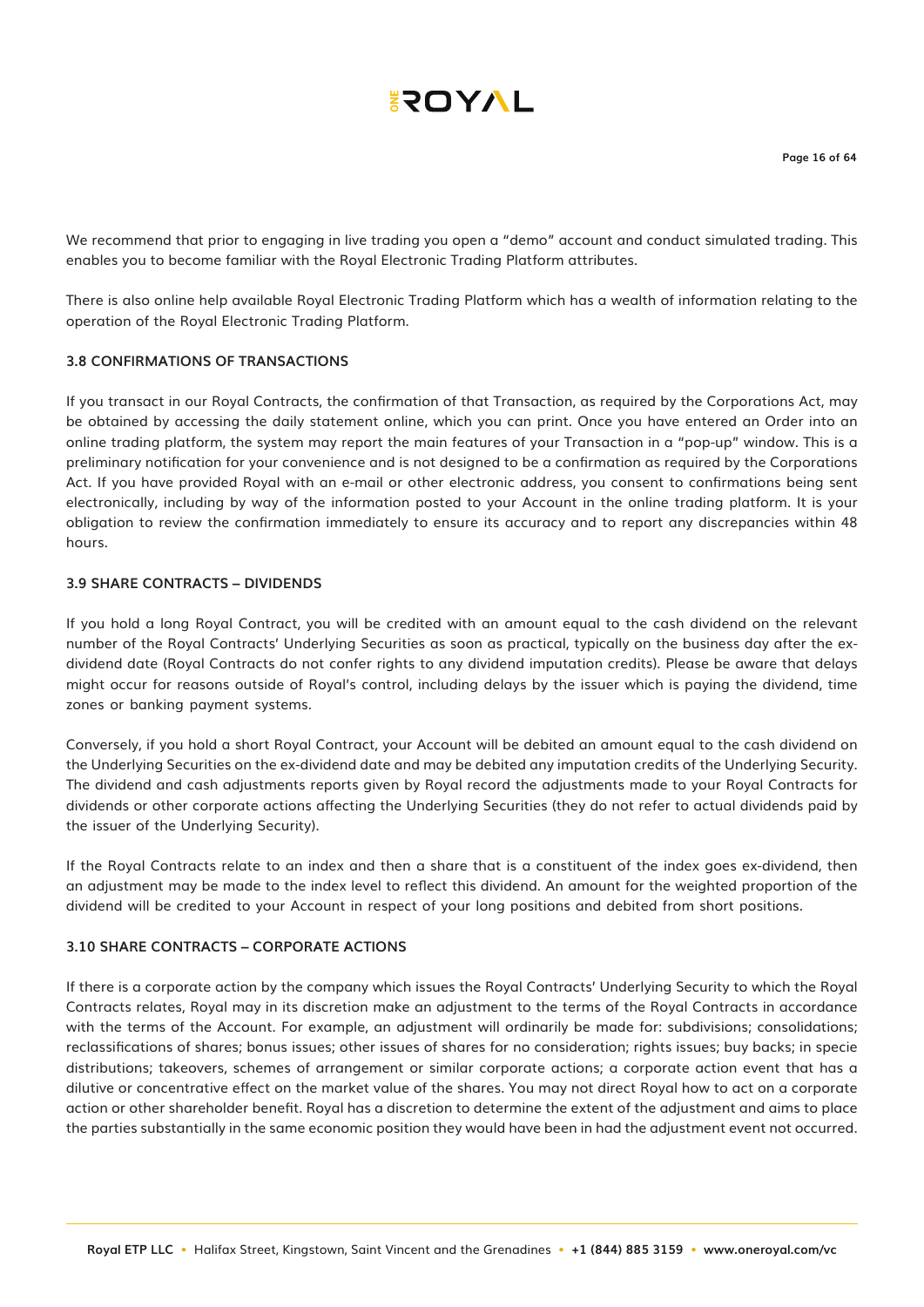

Royal may elect to close a position (without prior notice to you) if an adjustment event occurs and it determines that it is not reasonably practicable to make an adjustment. Royal may also elect to close a Royal Contract if the Royal Contract's Underlying Securities are the subject of a take-over offer, scheme of arrangement or other mechanism for change in control, prior to the closing date of the offer.

Royal Contracts do not entitle you to direct Royal on how to exercise any voting rights in connection with the Royal Contract's Underlying Security such as shares.

Clients should be aware that some Exchanges purge orders in securities that undergo corporate actions. You should seek confirmation from Royal of any action for specific corporate actions that might affect your Royal Contracts

#### **3.11 SHARE CONTRACTS – NO SHAREHOLDER BENEFTS**

If the Royal Contracts relates to an Underlying Security which is an Exchange-traded security, you do not have rights to vote, attend meetings or receive the issuer's reports, nor can you direct Royal to act on those rights. Other benefits such as participation in shareholder purchase plans or discounts are unavailable.

#### **3.12 SHARE CONTRACTS AND INDEX CONTRACTS- ROLLING OVER OR SWAPPING**

Some Index Contracts and Commodity Contracts are not automatically 'rolled over'' to a new value date and are closed out by Royal according to the standard terms of the Underlying Security which may be an Exchange Traded Futures Contract. Alternatively some open Royal Contracts are never allowed to reach their Value Date but instead are 'rolled over' to a new Value Date. Open Positions held at the end of a trading day at 17:00 New York local time will be rolled over to a new Value Date on a spot basis being TOM/NEXT rollover basis (i.e. rolled from tomorrow to the next day) immediately after the change of the trading day. For example, a position opened on Monday which is still open on Tuesday will be automatically Closed Out then reopened again immediately with the new Value Date of Thursday.

This will ensure that if a Closed Out Spot Commodity Contract is entered into, the Value Date of the Close Out Spot Commodity Contract has the same Value Date as the rolled Spot Commodity Contract so the position can be matched and Closed Out on the Value Date.

The rollover (or swap) points is reflected in the price at which the Open Position is rolled forward i.e. it is added to or deducted from the original traded rate and debited or credited to your Account balance on Value Date (and so is not an additional fee or charge).

When a position is rolled over to a new Value Date, any unrealised profit or loss on the position being rolled is also subject to a Finance Charge credit or debit on the profit or loss. This finance charge or finance credit is included in the rollover/swap points.

Details of the rollover (or swap) pricing are included in your rollover history statement. This is an online report that you can access and print upon demand and can be accessed via the Electronic Trading Platform. You should see the Trading Conditions for roll-over or swap depending on the Electronic Trading Platform you have chosen and the Underlying Security.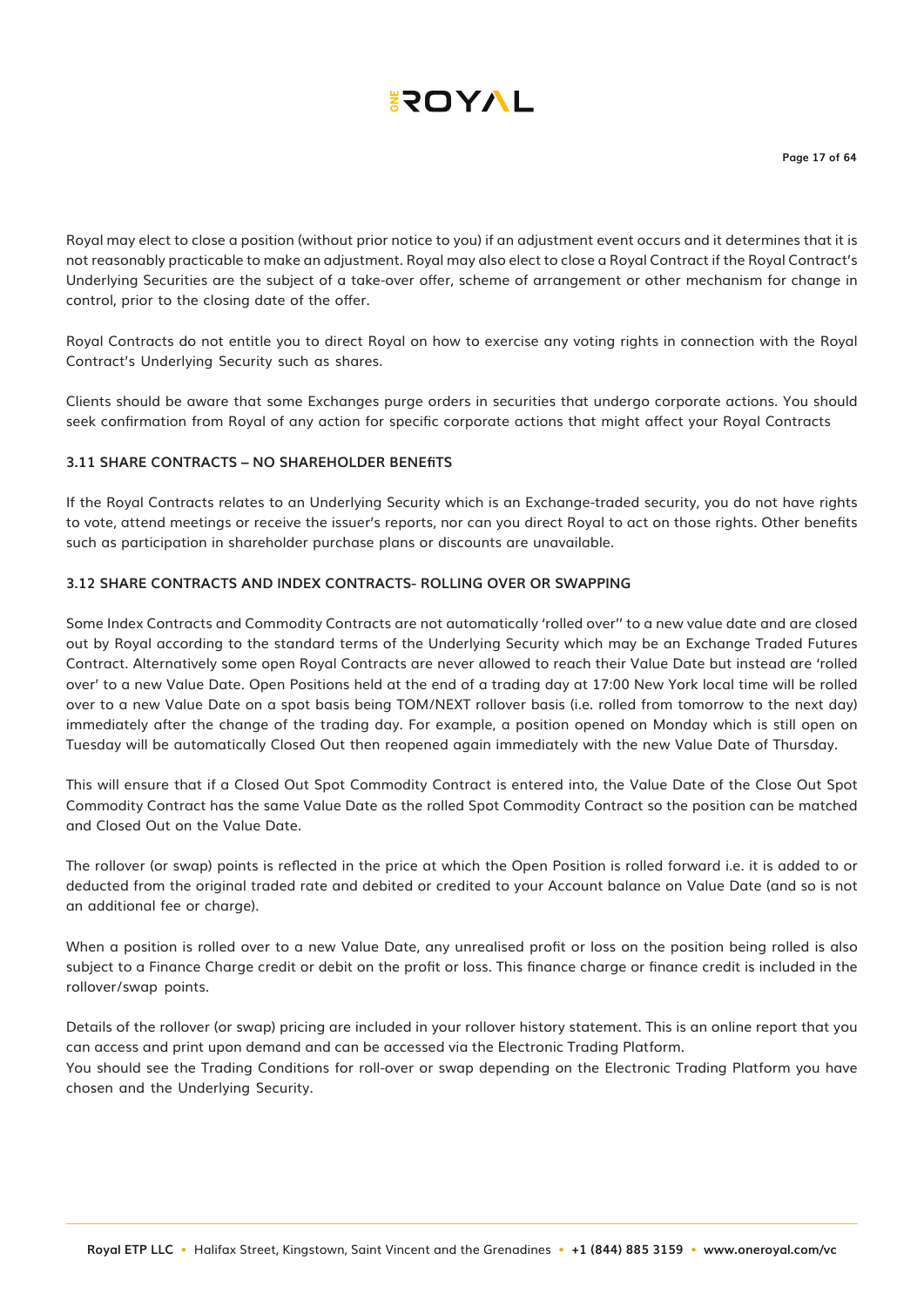

#### **3.13 PAYMENTS AND CLIENT MONEYS**

Here is an explanation of payments when you invest in our Royal Contracts.

#### **A. Establishing a Position**

Before you transfer any money to Royal, you should carefully consider how your money will be held and used and the risks to you of paying money to Royal. This is a simplified diagram and outline of steps of flows of payment for establishing a position in a contract. Please see the entire description which follows.

#### **Steps:**



**Step 1** You (as our Client) pay money into the Royal client moneys trust account for Margin and for fees, charges and costs. You need to do this to fund your Account before trading.

**Step 2** Royal's general policy is that it will immediately withdraw from the client moneys trust account all of your money which you had deposited there, on your direction

and in accordance with the Account Terms, from the client moneys trust account to pay as Margin to Royal for your Royal Contracts (including for any other fees or charges or other payments which you owe, according to your Account Terms or for other amounts for your Account). This will allow for your Account to be credited in order for you to trade in the Royal Contracts.

**Step 3** Royal Contracts are issued to you.

**Step 4** shows that the money is used to pay Hedge Counterparty.

#### **Steps 3 and 4** are virtually simultaneous:

If Royal hedges some or all of Client's Royal Contracts with Hedge Counterparty, then step 5 shows the hedge contracts held by Royal for its own account. In certain instances Royal may not hedge, this may include where another Royal customer enters into a trade which is opposite to the trade you enter. Royal may not hedge where in the reasonable opinion of Royal having regard to various factors, is satisfied that hedging is not required. (See more detail later in this PDS):

1. Royal withdraws moneys from the client moneys trust account only for:

- paying Clients;
- amounts, fees and charges due to Royal on the Royal Contracts or other products you choose to trade in); or
- to pay the Hedge Counterparty for managing Royal's Margin obligations on the hedge contracts for those Clients.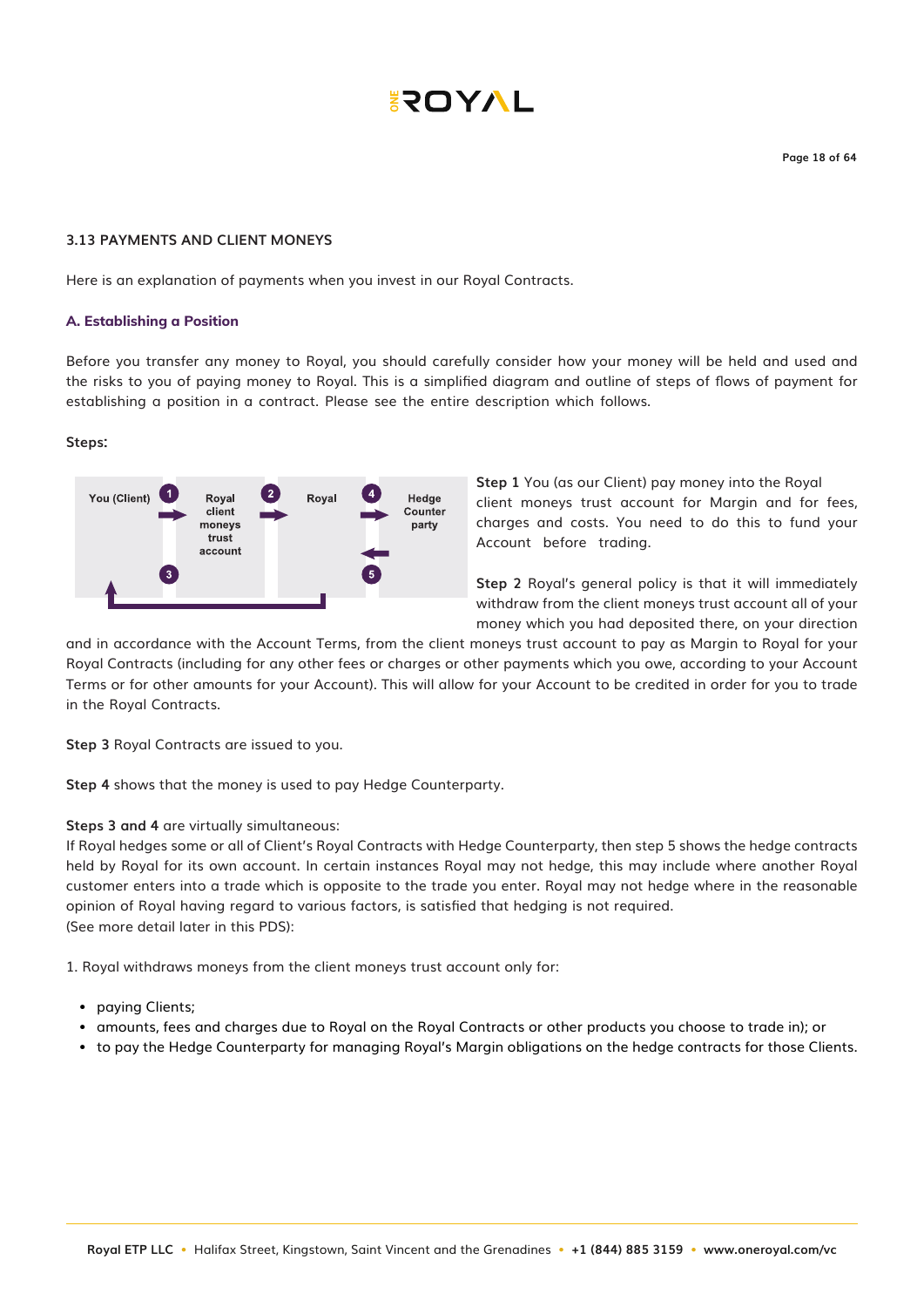2. You do not satisfy your payment obligations to Royal merely by having your moneys in the Royal client moneys trust account.

For so long as your money's remain in the Royal client moneys trust account, they are held in trust for you and, pursuant to the Account Terms, cannot be counted as payment for or credit for your Account (unless Royal chooses to waive this) until Royal acts on the direction given by the Client (each time the Client deposits funds into the Royal client moneys trust account) to withdraw the funds from the Royal client moneys trust account. **However, Royal's general policy is to make the withdrawals from the Royal client moneys trust account in the ordinary course of business to allow you to trade.**

3. Royal may choose to credit your Account with payment to Royal before it withdraws the funds you have paid into the Royal client moneys trust account. This may be done as an advantage to Clients to facilitate dealing in Royal Contracts having regard to available banking payment procedures, but if that is done by Royal it should not be expected or be relied upon as always going to be done by Royal. However, as explained earlier in this PDS, the general policy of Royal is to credit your Account once Royal has withdrawn the funds which you have paid into the Royal client moneys trust account.

#### **Detailed explanation of Client moneys when establishing a position**

Before you transfer any money to Royal, you should carefully consider how your money will be held and used and the risks to you of paying money to Royal.

#### **Royal client moneys trust account Moneys paid by you to Royal for Royal Contracts are initially deposited into a trust account maintained by Royal, which is referred to in this PDS as the "Royal client moneys trust account".**

The moneys paid by you into the Royal client moneys trust account are held for you and are segregated from Royal's own funds. This means those funds are not available to pay general creditors in the event of receivership or liquidation of Royal (unless a court orders differently).

**You should be aware that, generally, for trust accounts such as the Royal client moneys trust account:**

- **• Individual Clients do not have separate or segregated accounts.**
- **• All Clients' moneys are combined into one account.**
- **• Moneys and other assets in the trust account (e.g., the Royal client moneys trust account) which belong to nondefaulting Clients are potentially at risk of being withdrawn and not being re-paid to the Client even though they did not cause the default. This is because the licensee (e.g., Royal) is permitted by law to use the moneys to pay itself for its hedge of the Client's position (i.e., the contract) (see "Your Counterparty Risk on Royal" in Section 3). Also, a licensee (e.g., Royal) is permitted by law to use Client moneys in these trust accounts (e.g., the Royal client moneys trust account) to meet obligations incurred by the licensee (i.e., Royal) in connection with margining, guaranteeing, securing, transferring, adjusting or settling dealings in derivatives.**
- **• Royal is entitled to retain all interest earned on the money held in the Royal client moneys trust account.**

You make your deposit by using the unique client reference number we give to you for your Account.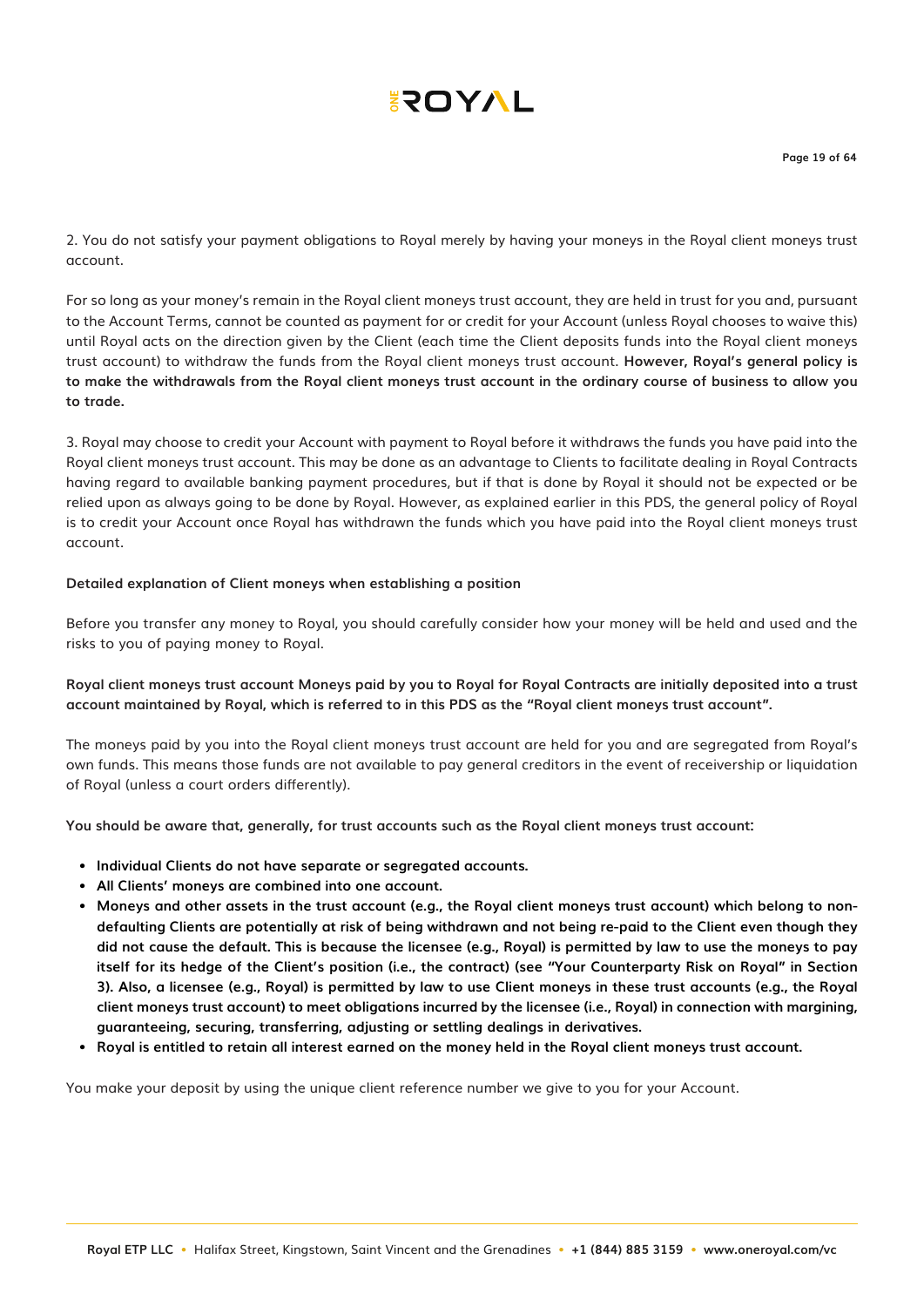

**This deposit also serves as confirmation of your direction to Royal to tell us that these moneys should be withdrawn as payment for which we are entitled for any contract you wish to enter into using the Royal Electronic Trading Platform (not just Royal Contracts). If you do not use the client reference number when making your deposit, Royal may ask you to confirm your direction before we can credit your Account to enable you to enter into a Transaction.**

In practical terms, when you make a payment which is deposited into the Royal client moneys trust account, you are making payments which will be withdrawn to be used only for the fees and charges in respect of your Royal Contracts (or other OTC Transaction) and the balance that is withdrawn will be used as Margin, being part payment for your Royal Contracts (or other OTC Transaction) (because you take the benefit of the leverage from Royal only requiring an amount of Margin which is less than the full risk-free value of the Royal Contracts or other OTC Transaction).

#### **Use of Client moneys**

Pursuant to your Account Terms, you cannot make a payment into the Royal client moneys trust account without also directing that all of those funds may be withdrawn to pay Royal amounts to which it is entitled. Therefore you should only pay into the Royal client moneys trust account the amount which you are prepared to have withdrawn to pay Royal.

Client moneys are held in the Royal client moneys trust account until Royal carries out the Client's direction to withdraw the funds. The timing of the funds being held in the Royal client moneys trust account might be for a short time, as little as the same day as your deposit or as much as a few days depending on whether the payment has been correctly referenced with the unique client reference number we give to you when you make your deposit or subsequently allocated manually.

Your moneys are withdrawn from the Royal client moneys trust account because you direct those payments in order for your Royal Contracts (or other OTC Transaction) to be issued and to pay for your Royal Contracts trading (or other trading on your Account). You make those directions by your Account Terms and each time you make a deposit into the Royal client moneys trust account by using the unique client reference number we give to you when you make your deposit in an amount of at least the minimum required Margin amount. Your moneys have to be withdrawn from the Royal client moneys trust account to pay Royal for the Royal Contracts.

Royal's general policy is that it will immediately withdraw from the Royal client moneys trust account all of the funds you deposit for your Account, even if it is more than the required minimum Margin. If it is not withdrawn from the Royal client moneys trust account, then, pursuant to the Account Terms, the credit is not posted to your Account for that amount remaining in the Royal client moneys trust account and so you cannot trade with the benefit of credit for that amount (unless Royal exercises its discretion, as explained below).

Royal may, in its discretion, choose to credit your Account before it withdraws your money from the Royal client moneys trust account. This may be done as an advantage to Clients to facilitate dealing in Royal Contracts (or other trading on your Account) having regard to available banking payment procedures, but if that is done by Royal it should not be expected or relied upon as always going to be done by Royal.

You are free to decide that it is more prudent for you to pay more than the required minimum Margin in respect of Royal Contracts to reduce your risks from leveraging or to avoid any future time limits for meeting later Margin requirements that you cannot meet. Also, you need to pay Royal before you trade (holding moneys in a Royal client moneys trust account is not payment to Royal). Your Account Terms and your directions give Royal its entitlement to withdraw your funds from the Royal client moneys trust account to pay itself all of the funds you deposit.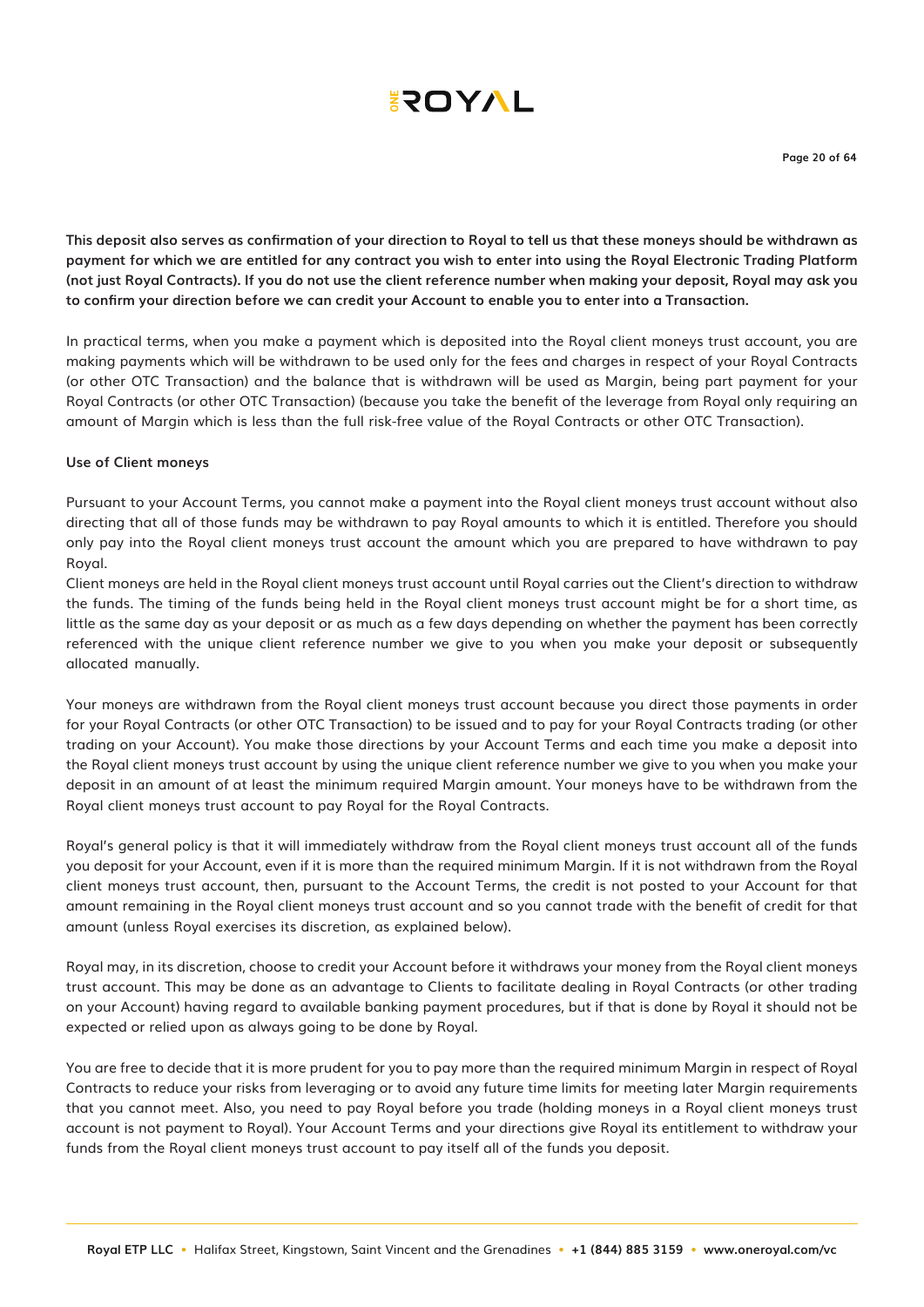

**So, all of the funds withdrawn by Royal from the Royal client moneys trust account are payments for your Royal Contracts and the amount paid to Royal is credited to your Account (not held on deposit for you).**

This general policy of immediately withdrawing all of your funds will not apply if:

- you have given other written instructions, such as to credit other specific Accounts you have with Royal; or
- the moneys are held in the Royal client moneys trust account while waiting instructions from you.

#### **Withdrawal Authority**

Margin is part payment by you to Royal for the Royal Contracts and is not held on deposit for you. You must pay Margin to Royal for the Royal Contracts. You must pay Margin in an amount of at least the minimum required Margin amount, though you can choose to pay more than the required minimum amount (and it may be prudent for you to do so).

Since you must pay Margin for the Royal Contracts and you control when you place Orders, Royal requires that all of your moneys for payment for your Royal Contracts must first be deposited into the Royal client moneys trust account and then all of it be withdrawn to pay Royal to credit your Account. Royal only accepts your payment into the Royal client moneys trust account on the basis that it is authorised and directed by you to withdraw all of those funds to pay Royal to your Account, even if it is before you have traded any Royal Contracts or, after you have traded, you have paid more Margin than the minimum required Margin. Your acceptance of the Account Terms and your payment to the Royal client moneys trust account serves as confirmation of your direction to Royal to withdraw all of your funds.

Royal uses the Account Terms, policies and procedures to ensure each Client's payments for Royal Contracts are promptly and fully allocated to that Client's Account.

#### **Consequences of withdrawals from the Royal client moneys trust account**

Moneys are withdrawn from the client moneys trust account either to pay Royal (being moneys to which it is entitled) or to pay you.

When moneys are withdrawn to pay Royal they are from the time of withdrawal from the Royal client moneys trust account Royal's own moneys (and are not held for you).

The law allows Royal (as for any other licensee with a similar trust account) to use any Client's moneys in the Royal client moneys trust account for meeting margin and settlement obligations of any other Client's derivatives and to pay Royal moneys to which it is entitled.

However, since Royal operates a modified market making model and chooses to give you the benefit of systematic, regular payments into the Royal client moneys trust account for your benefit, this legal right (and its risk to you) is diminished. You should be aware that as from the time of withdrawal from the Royal client moneys trust account:

- You lose the protections given to a trust account of that kind.
- You are an unsecured creditor of Royal for its obligations on the Royal Contracts. This includes your exposure to Royal as an unsecured creditor for payment to you of the net account balance (if any) after closing all of your Royal Contracts positions.
- You are not beneficially entitled to any moneys paid by Royal to hedge its obligations to all or any Clients nor do you have any beneficial interest in those hedge contracts.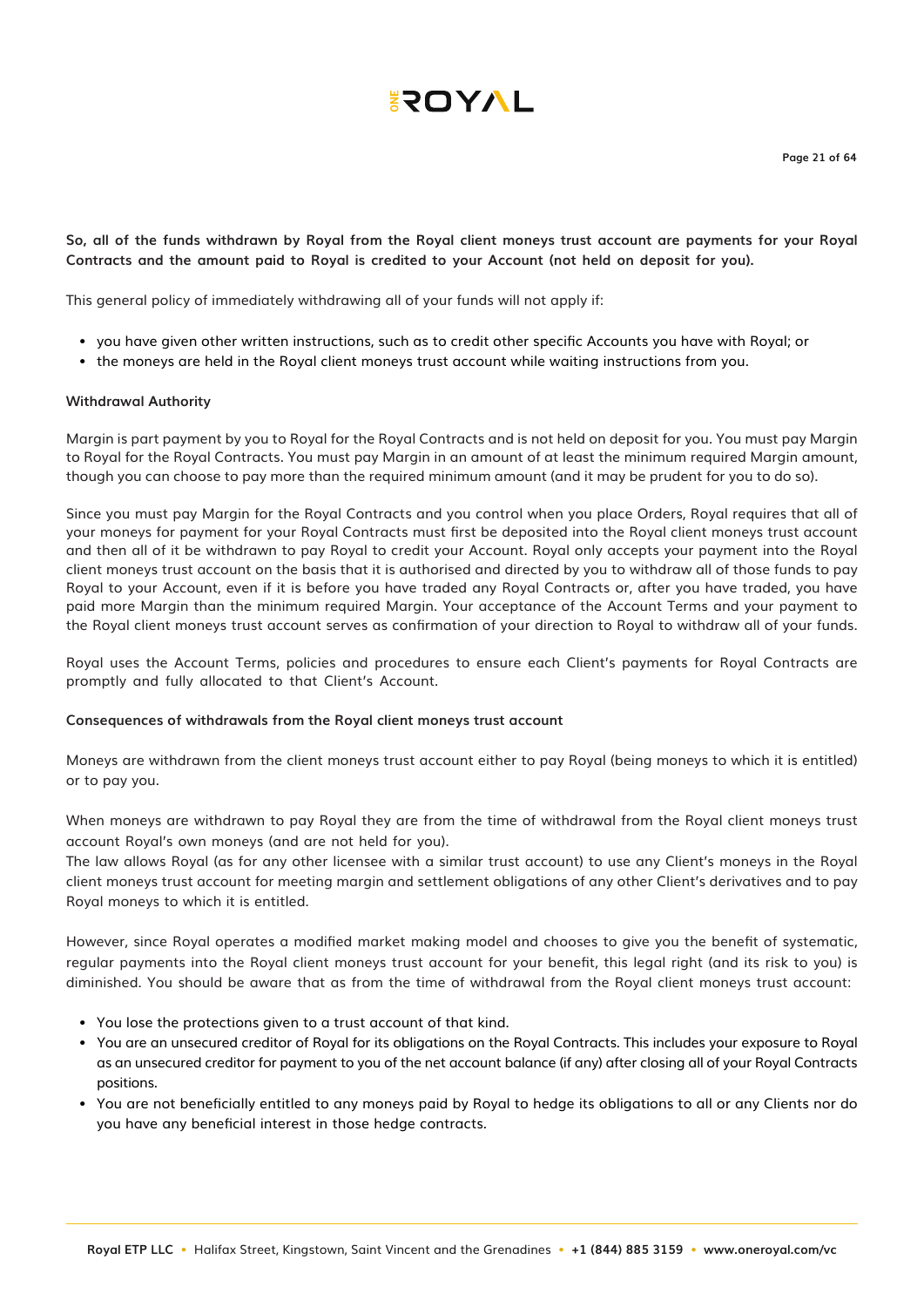Royal reduces the risks to you arising from the withdrawals from the Royal client moneys trust account by managing all Clients' Margin requirements under a policy designed to reduce risk to Royal and therefore benefit all of its Clients.

#### **B. Margin Call payments**

This is a simplified diagram and outline of steps of flows of payment for Margin for a contract. Please see the entire description which follows.

#### **Steps:**



**Step 1** You (as our Client) pay moneys into the Royal client moneys trust account as payment for Margin.

You do this before trading, or in response to a Margin call or simply to maintain at least the required minimum Margin cover.

**Step 2** Royal's general policy is that it will promptly withdraw all of your money which was deposited, on your direction in accordance with the Account Terms, from the Royal client moneys trust account to pay as Margin to Royal.

**Step 3** shows that the money is used to pay Hedge Counterparty for any hedging. At or around the same time as step #2, Royal posts to your Account the Margin.

#### **Detailed explanation of Margining on contracts**

Here are the key features of Margining which are explained further in this Section:

- Margin is your payment of moneys to be held in the Royal client moneys trust account before a Royal Contract is issued to you and, after that, to maintain the required minimum Margin cover or to meet a Margin call.
- The amount of Margin you hold in the Royal client moneys trust account is credited to your Account
- When you have Open Positions, you are also liable to meet all calls for Margin and to maintain the required minimum margin cover – they are two separate obligations.
- Required Margin amounts change with the value of your Account. It is based on all Open Positions (not just contracts described in this PDS). Just as the value of your Open Positions can be volatile, so too can the Margin requirements be volatile.
- Once payments are withdrawn from the Royal client moneys trust account to pay Royal they are no longer Margin and so you do not own them nor are they beneficially held for you.

#### **Margin Call obligation**

- You are also liable to meet all calls for Margin for your Account.
- There is no limit as to when you need to meet Margin calls, how often you may be called or the amount of the Margin calls.
- The timing and amount of each Margin call for your Account will depend on movements in the market price of the Open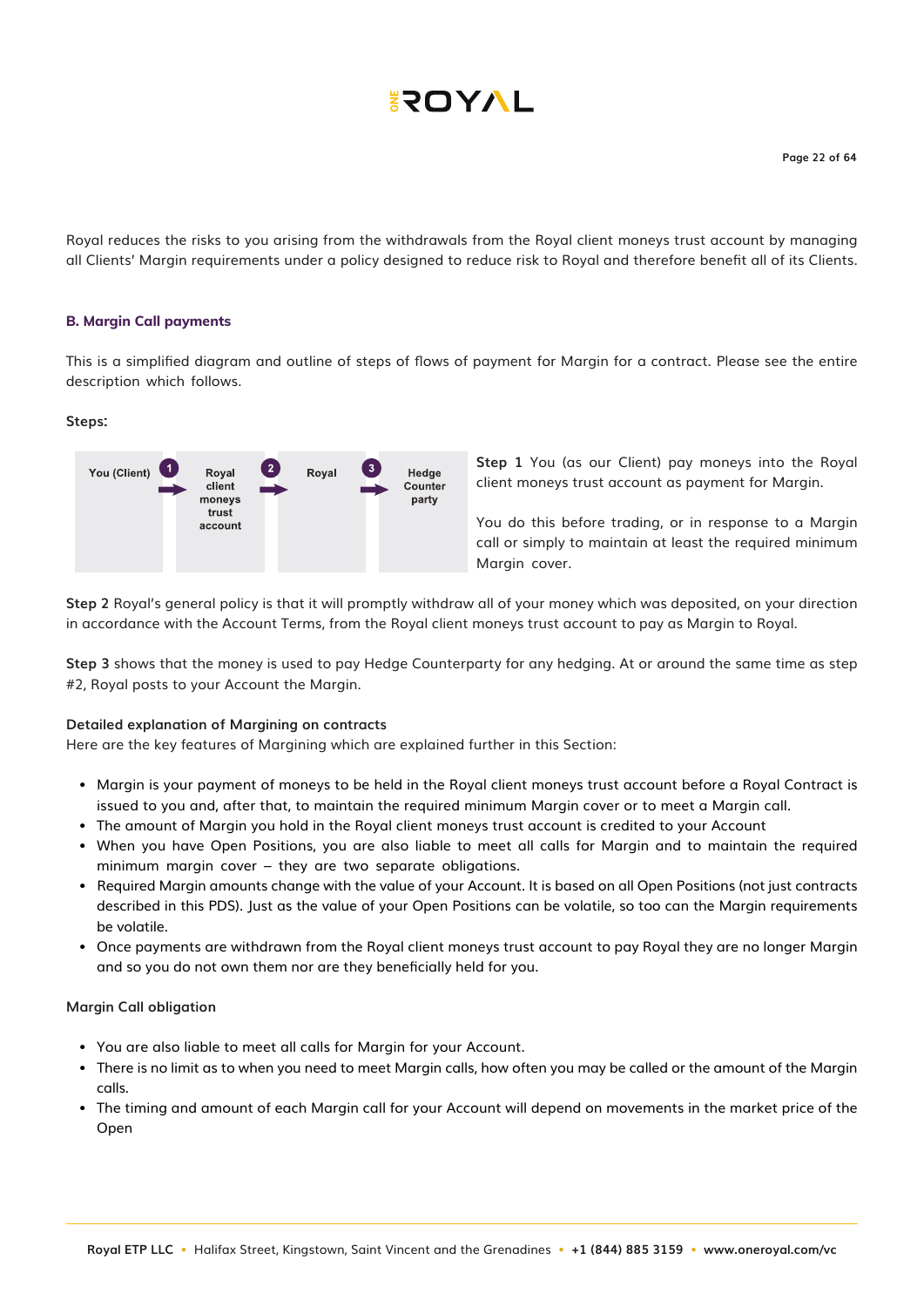- Positions, and the changes to the Account Value.
- You have an obligation to meet the Margin call even if Royal cannot successfully contact you.
- You have a risk of all of your contracts being Closed Out if you do not meet the requirement to meet a Margin call.
- This obligation (to meet Margin calls) is in addition to your obligation to maintain positive Free Margin for your account **Maintaining minimum Margin obligation**
- Apart from your Margin call obligations, it is your obligation to monitor the minimum amount of Margin required for your Account.
- It is your obligation to maintain the minimum required Margin at all times for so long as you have an Open Position in a Royal Contract, which means you must ensure that the Free Margin amount is positive at all times.
- Royal is not obliged to notify (outside of the Royal Electronic Trading Platform) you about the amount of your Free
- Margin, though we may do so by email, telephone call or otherwise, as a courtesy.
- You have a risk of your Royal Contracts (and all other products held in your Account) being Closed Out if you do not
- have in your Account sufficient Margin credited to it, regardless of whether you have checked your Account's requirement for minimum Margin or whether you have tried to make a payment but it has not been credited to your Account.

#### **Margin policy**

Royal applies the following main Margin principles:

• Each Client is required to pay a minimum required amount of Margin before issuance of contracts (or any other product traded on the Royal Electronic Trading Platform).

The minimum amount is determined by Royal based on a number of factors, including the market price of the underlying market, the Margin required to hedge the underlying market, any margin which Royal is required to pay its Hedge Counterparty (if any) and Royal's risk assessment of the Client at any point in time.

- Each Client is required to pay Margin before issuance of the contracts (or any other product traded on the Royal Electronic Trading Platform) in order to minimise credit risk to Royal and that therefore benefits all Clients.
- Each Client is required to pay the minimum required Margin in order to minimise the risk of any one Client benefiting from other Clients.
- Each Client's Account is promptly adjusted for Margin requirements according to market movement so that no Client is intentionally benefited from other Clients' trading. This could occur if, for example, the Client's Margin requirements are not adjusted in line with market changes or the credit risk on the Client.
- Each Client is required to pay Margin calls promptly and that is managed within the requirements of the Margin policy, so that no Client receives any substantial benefit or waiver which imprudently jeopardises Royal and therefore increases the risks of other Clients to Royal.

#### **Paying Margin**

As explained earlier in this PDS, you must pay the Initial Margin before the Royal Contract is issued to you. You must then maintain the minimum amount of Margin required by us. Separately, you must pay any further Margin when we call for it.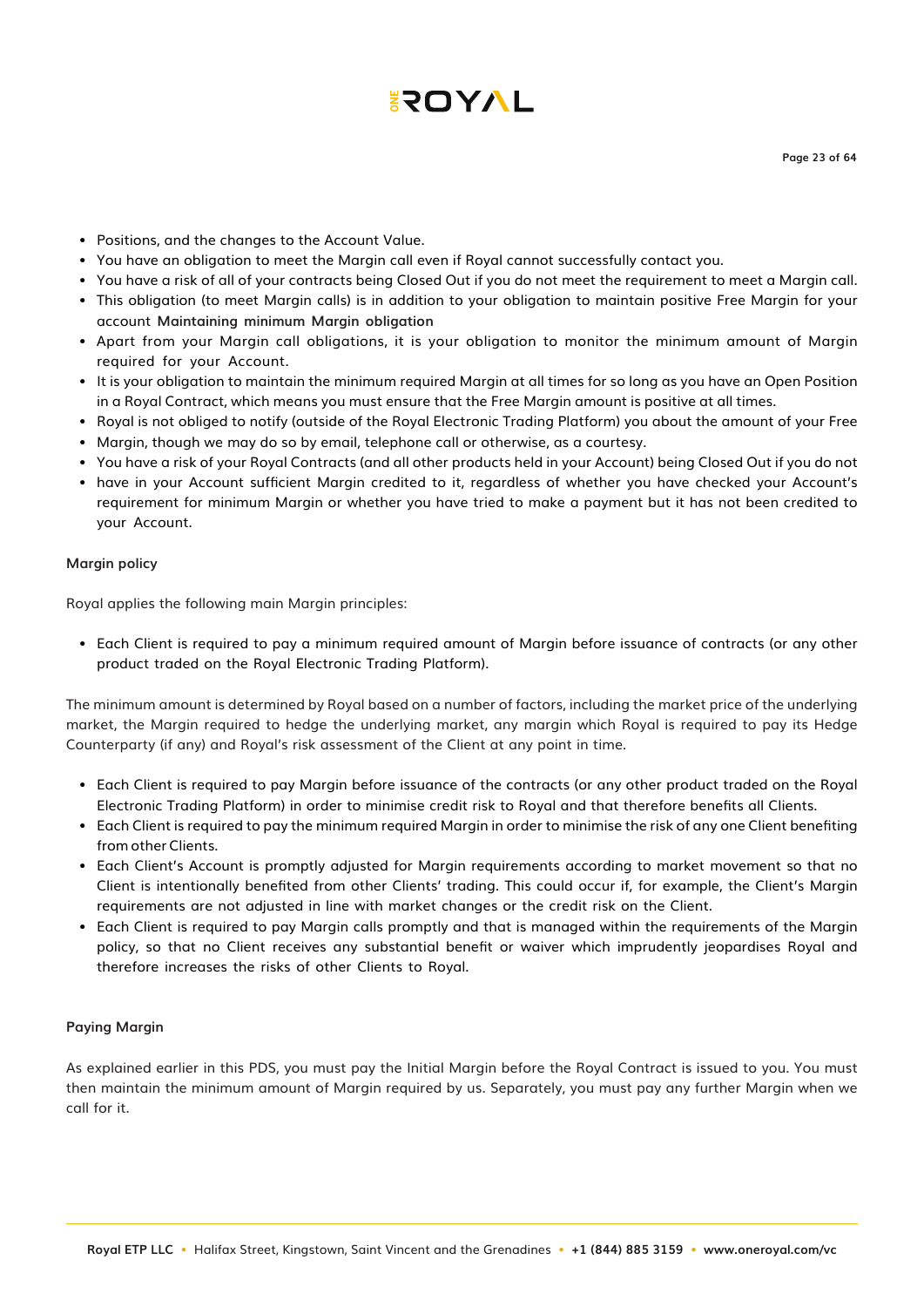

Your payment to Royal is effective only when cleared funds are withdrawn from the Royal client moneys trust account.

Royal's general policy is that it does not accept as payment a copy of your payment instructions into the Royal client moneys trust account and will only credit your account once the funds are cleared. However, Royal may, in its discretion, choose to credit your Account before it withdraws your money from the client moneys trust account.

Royal is authorised to withdraw all of the funds including Margin payments which you deposit due to the Account Terms and due to your payment into the Royal client moneys trust account serving as confirmation of your direction for the withdrawal. Do not make any payment into the client moneys trust account unless you agree that all of those funds will be withdrawn in payment to Royal (for Margin and for fees and charges).

#### **How Margin is calculated**

Royal sets the amount of the Initial Margin and, at any later time, may require more Margin to maintain the required amount of Margin.

The minimum Initial Margin will be set by Royal and calculated as a percentage of the full face value at the Current Market Price (market exposure) of the Royal Contracts.

Owing to the volatility of the market, the amount of required Margin may change after a position has been opened, requiring a further payment as Margin because your initial payment has become insufficient. Margin amounts are calculated to cover the maximum expected movement in the market at any time but will change when the market changes, so those calculation might not cover all market movements and since those Margin requirements can change rapidly and continuously, you need to ensure your Margin Cover is positive at all times otherwise you risk some or all of your positions being automatically Closed Out.

Here is an example of calculating Margin Cover: You deposit \$10,000 and you pay Royal in order for your Account to be credited with \$10,000. You enter into a Royal Contract and Royal requires you to pay Initial Margin of \$8,000. A short time later, there are fluctuations in the market such that your unrealised loss on your Account is \$2,000. As a result, your Margin Cover is fully utilised and therefore you have no capacity to enter into further Transactions (except to close your Open Position) and you are at risk of being Closed Out if there are further adverse movements in the pricing.

Under the Account Terms, your obligation to pay Margin arises from the time you have an Open Position. If the market moves so as to increase the minimum Margin requirements, or Royal increases the minimum Margin requirement, you immediately owe the increased amount of the Margin Cover, regardless of if or when we contact you to pay more Margin. Your obligation to maintain the minimum required Margin remains at all times, whether or not we contact you and whether or not you log into your Account.

You might (but need not) receive notice about Margin requirements by email, SMS message or, when you access your Account online, by pop-up messages on your screen, but you need to provide the Margin whether or not you receive notice or even log into your Account.

The value of your Royal Contract positions is ordinarily marked to market on a continuous basis, which automatically leads to corresponding changes in Free Margin requirements for your Account. (Note of course that if the underlying market is not trading then the value might not change until the market re-opens and there might be a gap in prices/ values at the time of re-opening.)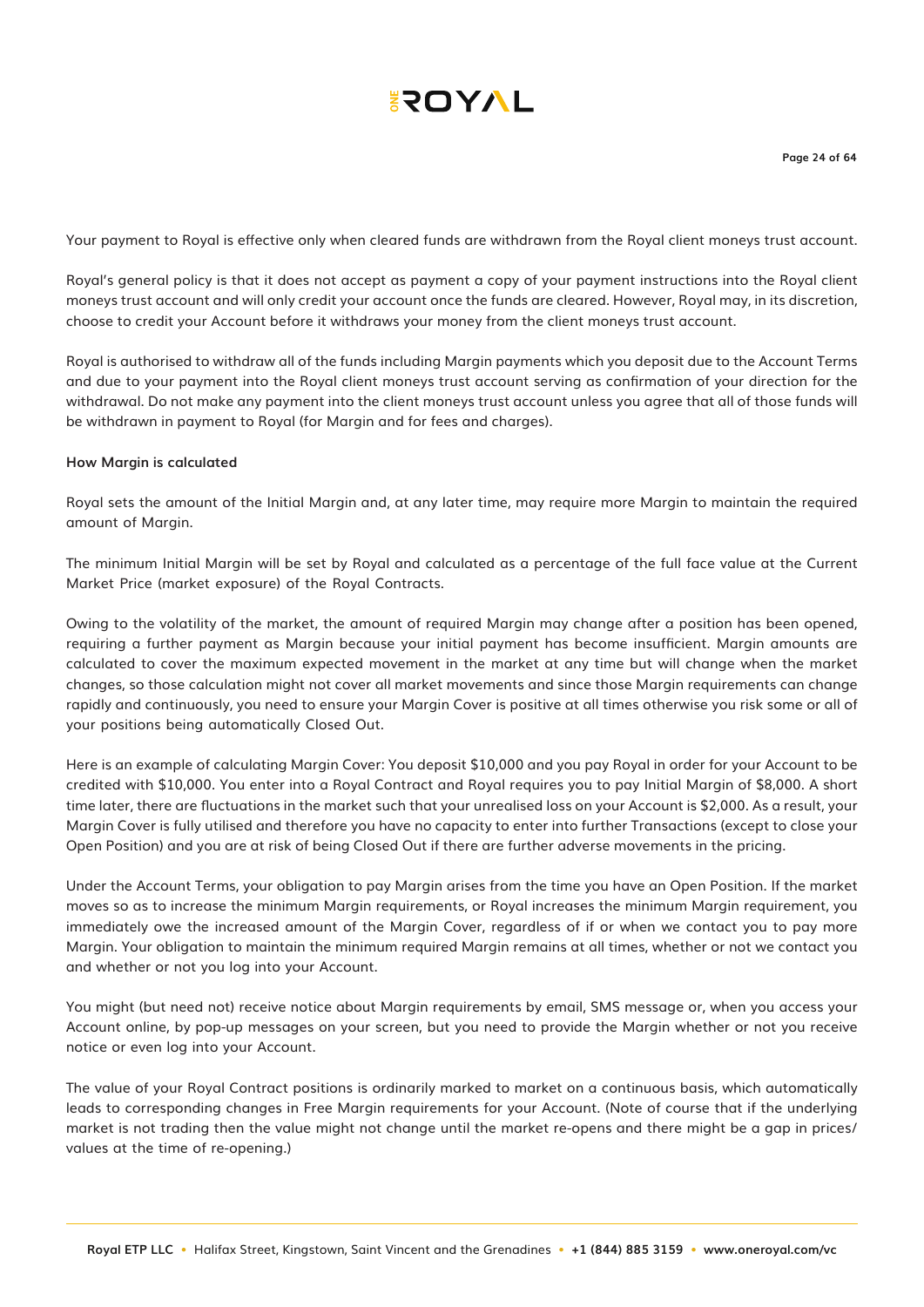#### **Margin calls**

Apart from your obligation to maintain the required amount of Margin, you are also obliged to meet Margin calls by paying the required amount by the time stipulated in the Margin call.

If no time is stipulated, payment is required within 24 hours of the Margin call being made. Sometimes, however (such as in unusually volatile market conditions or rapidly falling market prices), little or no time may be stipulated for paying a Margin call (that is, immediate payment is required) or more than one Margin call may be made on the one day including at weekends or outside of local business hours.

If you do not answer the telephone on the number you give us, or you do not read the emailed Margin call which was sent to them email address you gave us, you remain liable to meet the Margin call. That is why you need to be contactable 24 hours a day, 7 days a week.

#### **Your Margin defaults**

If you do not ensure that you maintain the required level of Margin or meet your obligation to pay Margin calls (even those requiring immediate payment), all of your positions may be Closed Out. Any losses resulting from Closing Out your Open Positions will be debited to your Account and you may be required to provide additional funds to Royal to cover any shortfall. If you do not comply with your obligations, all of your Open Positions can be Closed Out automatically.

It is your responsibility to pay your Margin and also to meet Margin call payments on time and in cleared funds, so please keep in mind the possibility of delays in the banking and payments systems. If your payment is not credited by Royal by the time you are required to have the necessary Margin or to meet the Margin call, you could lose some or all of your positions. Royal may but need not give you any grace period but you should never rely on that being possible. You should maintain a prudent level of Margin and make payments in sufficient time to be credited to your Account. Please see "Margin risks" in Section 4.

Accounts can be funded by credit card, electronic funds transfer, and cheque.

#### **C. Free Margin**

This is a simplified diagram and outline of steps of flows of payment to the Client when a position in a contract has excess Margin over the required Margin. Please see the entire description which follows.

Assume that you (as our Client) have excess Margin, i.e., the Free Margin amount is positive and you request payment of an amount not exceeding the Withdrawable Funds and the Balance on your Account.



**Step 1** Royal might (but need not) source some funds for payment to you from the Hedge Counterparty.

**Step 2** Royal pays funds into the Royal client moneys trust account.

**Step 3** Royal pays funds into your nominated bank account.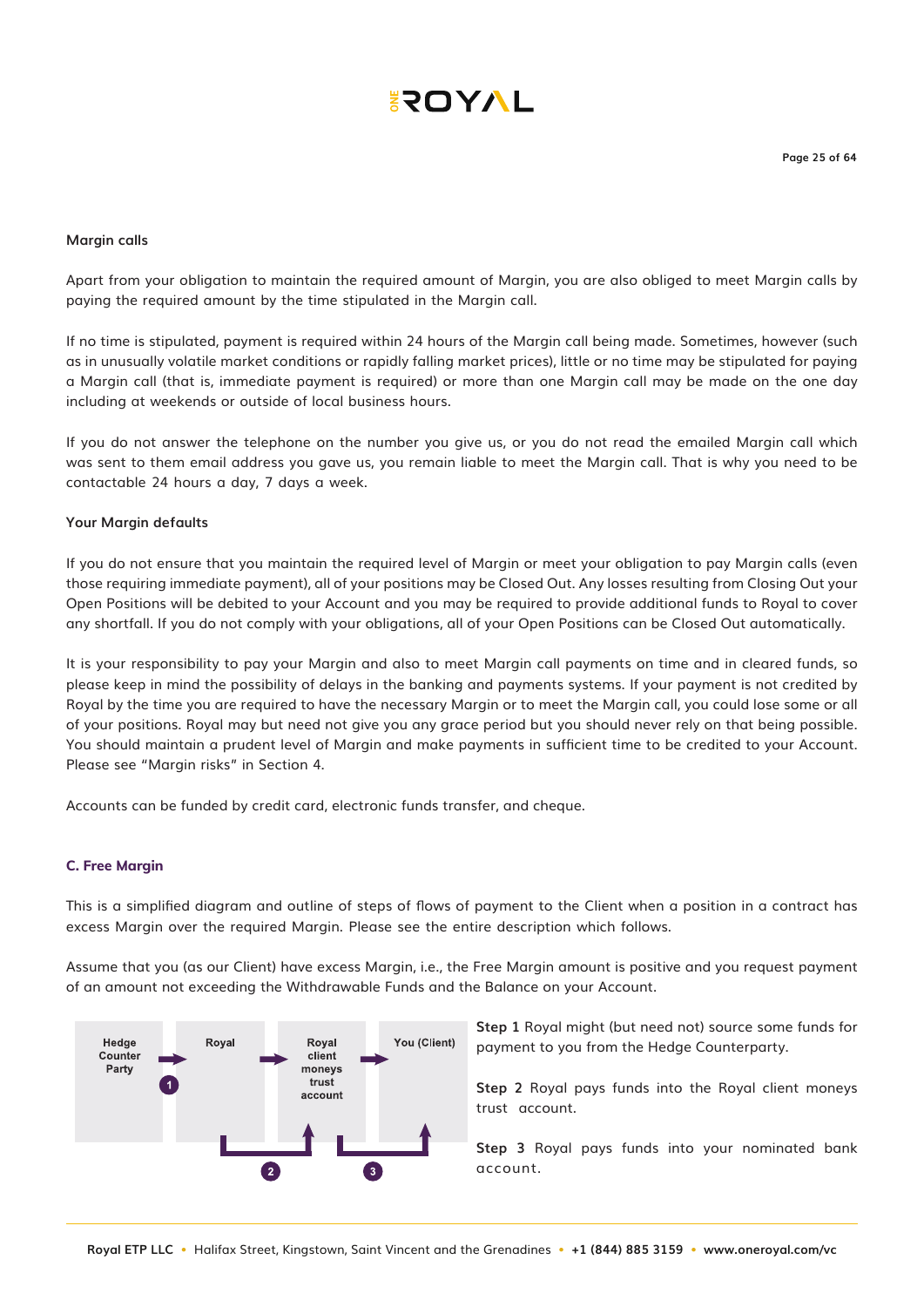

#### **D. Close Out and return of surplus funds**

This is a simplified diagram of flows of payment for Closing Out a position in a Royal Contract.

Essentially there is no difference from "C. Free Margin" above – if there is any Free Margin after Closing Out your contract, then surplus moneys held as Margin in the Royal client moneys trust account will, on request, be withdrawn to pay you.

#### **3.14 VALUATION**

During the term of our Royal Contracts, Royal will determine the value of your entire Account, based on the value of the contracts and all other Open Positions in your Account (not just the contracts described in this PDS). The value of your contract positions is ordinarily adjusted on a continuous basis, reflecting the values being marked to market on a continuous basis when the market or Exchange for the relevant Underlying Security is open. (After the Exchange trading ends for the day, the Royal Contract pricing uses the last closing price or index level in the regular trading session not any closing price auction.)

If trading in the Underlying Security is suspended or halted by the relevant Exchange, the Royal Contract position will be re-valued by Royal for your Account.

Please be aware that valuations may therefore suddenly change (or "gap") if underlying markets or Exchanges open with prices that differ from previous closing prices. This can lead to sudden changes in Margin requirements or your Orders not being met (see next section).

#### **3.15 ORDER TYPES**

Different types of Orders are available on the Royal Electronic Trading Platform. You will be able to find out information about Orders that apply on the Royal Electronic Trading Platform when you log in. The following are examples of Order types that may be available to you. If you have any questions, please contact Royal.

#### **Important notice about this section**

When you request to place one of the types of Orders described in this section, we have discretion whether or not to accept and execute any such request. We will, at our discretion, accept or reject any Orders. The price at which we accept an Order to trade will generally be on the basis of filling the full volume of the Order in one Transaction if possible and partially filled Orders will be filled as soon as the opportunity arises. The type of Orders and how they may be filled, if at all, might depend on the rules of the Exchange where the Underlying Securities are being traded. For some contracts that you choose to trade, there may be a minimum trade value or other restrictions (e.g., pricing) that relate to a particular market.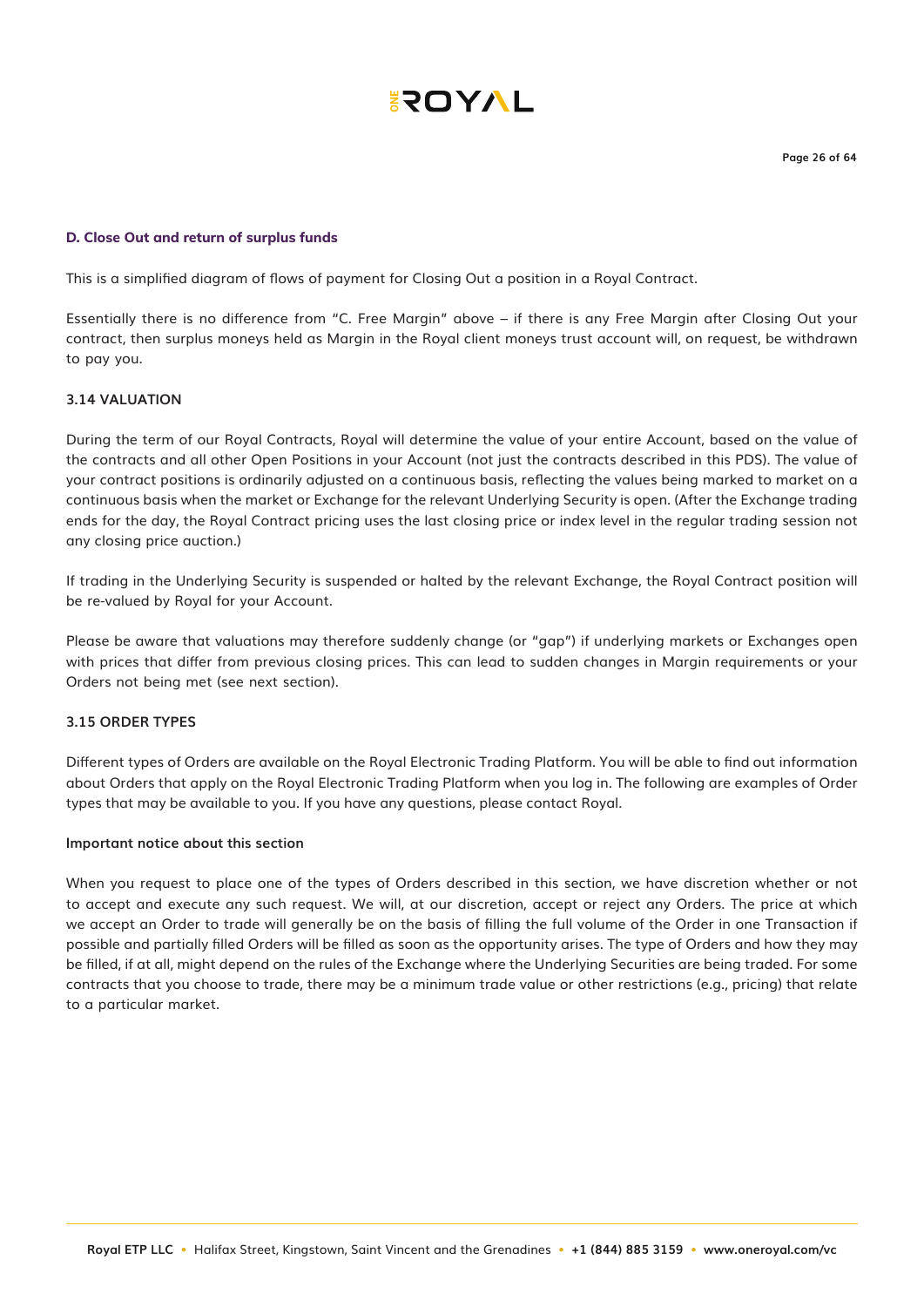**Page 27 of 64**

#### **Limit Orders & Stop Limit Orders**

Limit orders are commonly used to enter a market and to take profit at predefined levels.

#### **Steps**

You (as our Client) Close Out the Royal Contracts, realising a gain. Your Account has a net credit balance above any remaining minimum required Margin (if any remains).

You request payment of the Balance on your Account.

**Step 1** Royal might source some funds for payment to you from the Hedge Counterparty. **Step 2** Royal pays funds into the Royal client moneys trust account. **Step 3** Royal pays funds into your nominated bank account.

#### **Please note that this describes the flows of payment.**

Limit orders to buy are placed below the current market price and are executed when the Ask price hits or breaches the price level specified. If placed above the current market price, the order is filled at the best available price below or at the limit price.

• Limit orders to sell are placed above the current market price and are executed when the Bid price breaches the price level specified. If placed below the current market price, the order is filled at the best available price below or at the limit price.

When a limit order is triggered, it is filled as soon as possible at the price obtainable on the market. Note that the price at which your order is filled may differ from the price you set for the order if the opening price of the market is better than your limit price. In the case of Derivatives Contracts, the order will be filled if possible, and any remaining volume will remain in the market as a limit order; however, see the Trading Conditions for any particular variations depending on the pricing model you have chosen and the Underlying Security.

A Stop Limit order is a variation of a Stop-Loss order, with a lower/higher limit price to suspend trading if the price falls/ rises too far before the order is filled. This effectively restricts trading to a defined price range.

A Stop Limit order means that the Order will not get filled at all beyond the limit of the Order. This means that if the new or opening price gaps beyond your Stop Limit order, your Order will not be filled at all.

#### **Market Order**

A market order is an order to buy or sell at the current market price as soon as possible, i.e., if the market is closed, the order may not be accepted or may be executed when the market opens if accepted by the Royal Electronic Trading Platform. The end of the Trading day is 17:00 EST/EDT depending on whether Daylight Savings time needs to be considered.

For daylight saving, 17:00 EST is considered the beginning and end of the trading day. Any positions that are open at 17:00 EST sharp are considered to be held overnight, and are subject to a Finance Charge. A position opened at 17:01 EST is not subject to a Finance Charge until the next day, while a position opened at 16:59 EST is subject to a Finance Charge at 17:00 EST.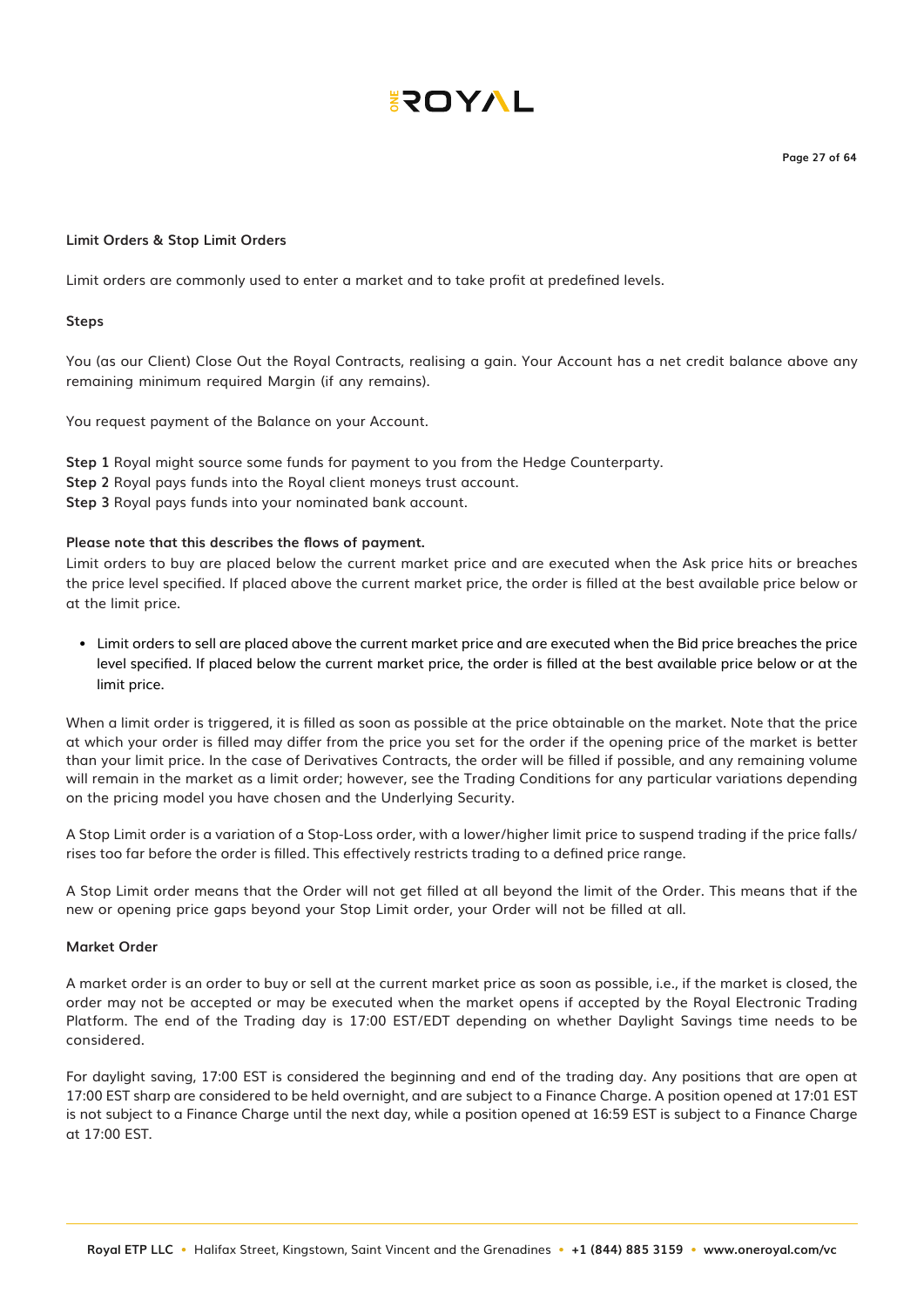For off daylight saving, 17:00 EDT is considered the beginning and end of the trading day. Any positions that are open at 17:00 EDT sharp are considered to be held overnight, and are subject to a Finance Charge. A position opened at 17:01 EDT is not subject to a Finance Charge until the next day, while a position opened at 16:59 EDT is subject to sway at 17:00 EST.

#### **Stop-Loss or Take-Profit Orders**

Royal may, in its discretion, accept an Order from you to close a position if the price moves to or beyond a level specified by you. This is known as a "stop-loss order" or a "take-profit order". You would generally choose to place a stop-loss order to provide some risk protection. Stop-loss orders are commonly used to exit positions and to protect investments in the event that the market moves against an Open Position. For example, if your Open Position moves towards making a loss based on a level chosen by you, the stop-loss order would be triggered in order to try to close your Open Position or to open a position, depending on the Transaction you have.

Stop-loss orders to sell are placed below the Current Market Price and your stop-loss order would be executed i.e. triggered if our Bid price (for a stop-loss order that requires an Order to sell a contract) moves against you to a point that is beyond the level specified by you (and accepted by us). Conversely, Stop orders to buy are placed above the Current Market Price and your stop-loss order would be executed i.e. triggered if our offer price (for a stop-loss order that requires an Order to buy a contract) moves against you to a point that is beyond the level specified by you (and accepted by us).

You would generally choose to place a take-profit order to close an open position. Take-profit orders are commonly used to exit positions and to close a profitable trade at a predetermined price level.

For example, if your Open Position moves towards making a profit based on a level chosen by you, the take-profit order would be triggered in order to try to close your Open Position or to open a position, depending on the Transaction you have. Take-profit orders to sell are placed above the Current Market Price and your take-profit order would be executed i.e. triggered if our Bid price (for a take-profit order that requires an Order to sell a contract) moves in your favour to a point that is beyond the level specified by you (and accepted by us). Conversely, Stop orders to buy are placed below the current market level and your take-profit order would be executed i.e. triggered if our offer price (for a take-profit order that requires an Order to buy a contract) moves in your favour to a point that is beyond the level specified by you (and accepted by us).

All orders are subject to agreement by us, so you cannot be assured that you will always be able to have a stop-loss or take profit order. While Royal has absolute discretion whether to accept an order, it will generally try to do so, subject to market conditions and the reasonableness of your stop-loss or take-profit order. Your Order may be unreasonable if, for example, the level you have specified is beyond the level allowed for Orders for the Underlying Security or trading in the Underlying Security is too far away from the market, has been halted or suspended on the market. Even if we accept your order, market conditions may move against you in a way that prevents execution of your stop- loss or takeprofit order. For example, in volatile markets, our quoted prices might gap though your stop-loss order level, so that the closing level of quotes may be beyond the exact level specified by you. A gap in market prices reflects the market for the contracts, so can occur for any reason, without any apparent reason or at any time. Additionally, it may be that not all of the order can be fulfilled because the underlying market does not have enough buyers and sellers in the volume of the Underlying Security to allow Royal to hedge its transactions which it makes in order to completely fulfil your stoploss or take-profit order. If the opening price of the Underlying Security is beyond the level of your stop-loss order, your Order will be filled at the opening level, not at your stop-loss order level.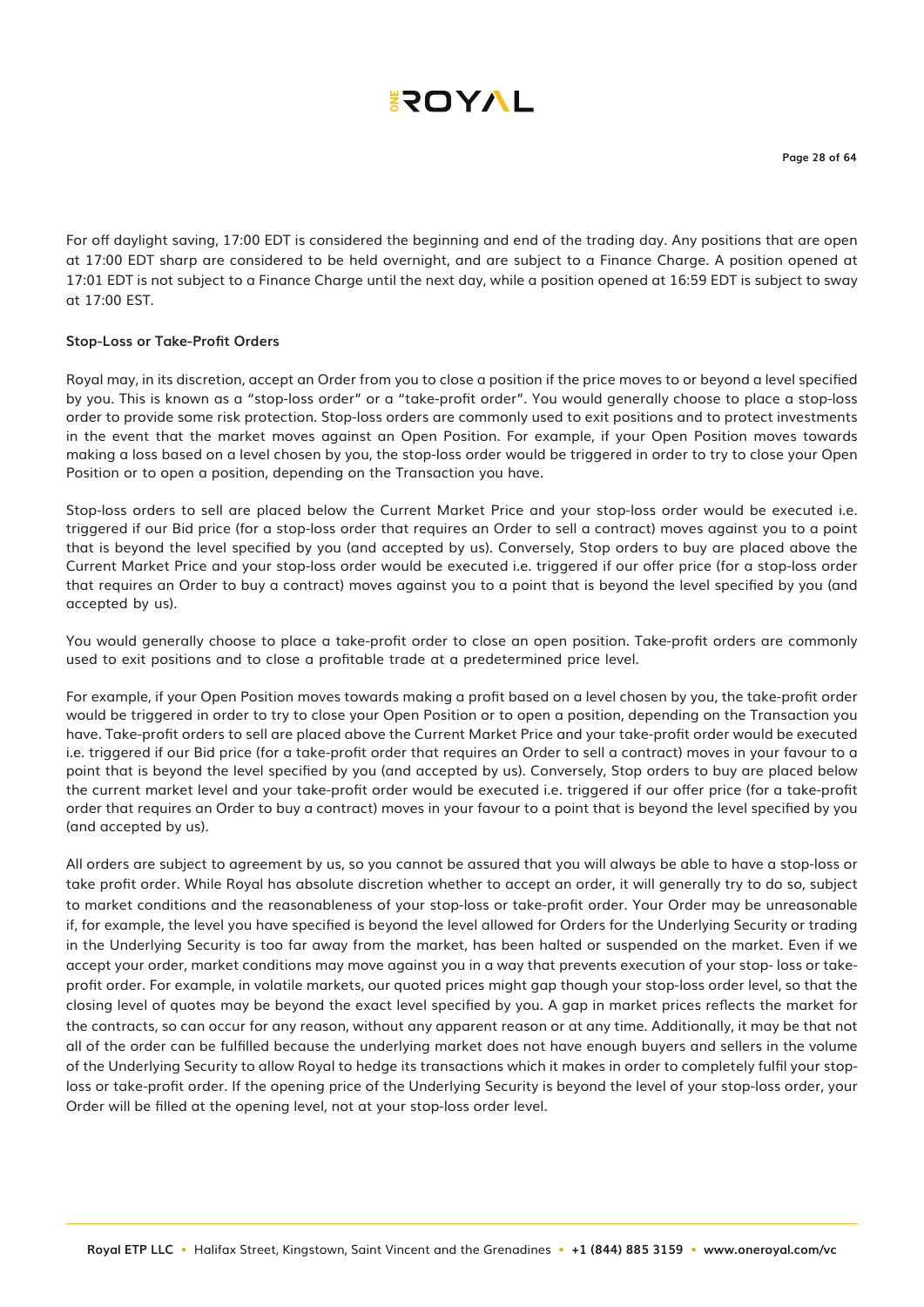#### **Trailing Stop Order**

A sell trailing stop Order sets the stop price below the Current Market Price with an attached trailing amount. As the market price rises, the stop price rises by the trail amount, but if the price falls, the stop-loss price does not change, and a market order is submitted when the stop price is hit. This technique is designed to allow an investor to specify a limit on the maximum possible loss, without setting a limit on the maximum possible gain.

"Buy" trailing stop Orders are the mirror image of sell trailing stop Orders, and are most appropriate for use in falling markets.

When setting the stop price you should be careful not to set it too close to the current market price being the price available to Royal from its Hedge Counterparties, especially in a volatile market, since the stop price might be hit before the price starts to go up/down as you expect. On the other hand you should carefully consider how much you can afford to lose, if your prediction does not hold.

In any case, the Stop-loss Order of any kind is not a guarantee that it will actually be made. This is the case with any Order you place (and which is accepted by Royal) as long as it is made in accordance with the Account Terms.

#### **3.16 LIQUIDATION**

We may manually or automatically Close Out some or all of your Open Position(s) when your Account Value falls below the Liquidation Level (by placing Orders to Close Out your Open Positions, also referred to as liquidating your positions). This will change unrealized losses into realized losses and any Transaction Fees may be incurred on the Orders to Close Out those positions.

We do not represent, warrant, undertake or guarantee that we will actually place such liquidation Orders, that they will be executed, or that Open Positions will be Closed Out at any particular level or at any particular time. You are responsible for losses that you may incur, despite us having the rights to Close Out your position before the losses were incurred.

It is your responsibility to pay Margin and meet Margin call payments on time and in cleared funds, so please keep in mind the possibility of delays in the banking and payments systems. Please contact Royal for further information on the current Liquidation Level that applies to you. Royal may change the Liquidation Level at any time without notice to you.

#### **3.17 MARKET CONDUCT**

All market participants have a legal obligation to ensure that the markets are fair, orderly and transparent. Royal Clients should be aware that some practices in placing Orders can constitute market manipulation or creating a false market. It is the Client's responsibility to be aware of unacceptable market practices and the legal implications. The Client may be liable for penalties to regulators or be liable to Royal for costs to Royal arising out of those trading practices of the Client which lead to the Client, Royal or any other person suffering loss or penalty.

#### **3.18 SHORT ROYAL CONTRACTS (SHARES)**

When dealing in short Royal Contract share positions, you are highly likely to be affected by the laws and Exchange rules in the country as they apply to short selling of the Underlying Security.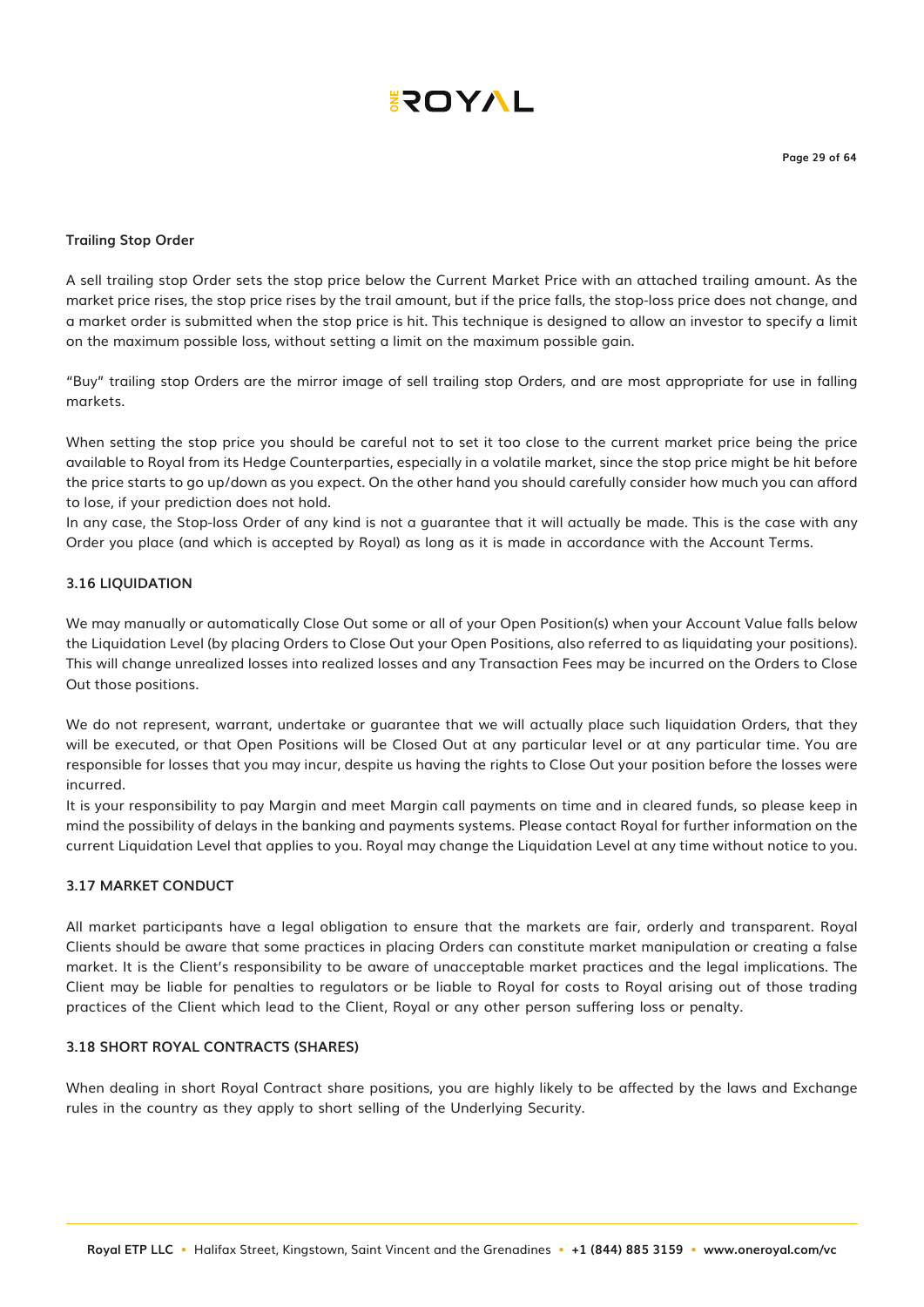

For example:

• Royal Contracts with Underlying Securities traded on the ASX: you may experience limitations on the amount of Royal Contracts you can short trade in a single day, due to limited borrowing availability for the Underlying Security in the underlying market (see also "Auto-Liquidation" in Section 3.14).

When dealing in short Royal Contracts, you can experience forced closure of a position if your Royal Contracts get recalled (which is a common way of referring to early Close Out of your Royal Contract due to the hedge contract for your Royal Contract being Closed Out early due to a Hedge Counterparty being required to deliver the Underlying Security to its own counterparty). The risk is particularly high if the stock becomes hard to borrow due to take-overs, dividend announcements, rights offerings, other merger and acquisition activities, or increased hedge fund selling of the Underlying Security. Since the rules of each Exchange are considerable and may change, you should obtain a copy of the rules of the Exchange relevant to you by accessing the Exchange's website or you can contact Royal for assistance in identifying the relevant rules.

#### **3.19 YOUR COUNTERPARTY RISK ON ROYAL**

When you deal in Royal Contracts, you have a counterparty risk on Royal. An element of counterparty risk is "credit risk", so you should consider your credit risk on Royal having the financial resources at the time to pay you the amounts it owes you. Your potential risk on Royal is affected by Royal not always or not fully hedging its contracts as part of its modified market making model.

#### **Your Counterparty Risk on Royal**

You have credit risk on Royal when your Account has a net credit balance made up from; the amounts credited as Margin, the unrealised value of the Royal Contracts, other amounts credited to your Account (from closed positions or Finance Charges credited to your Account), other positions posted to your Account (from your other trading using the Royal Electronic Trading Platform), less fees and charges and the minimum required Margin.

Your credit risk on Royal depends on the overall solvency of Royal, which is affected by Royal's risk management.

Your credit risk on the overall solvency of Royal, which is affected by Royal's risk management.

Your credit risk on Royal is managed and reduced by Royal making the payments into the Royal client moneys trust account for your Account and by Royal applying its risk management policy and margin policy designed to reduce risk to Royal and therefore benefit all of its Clients.

#### **The amounts you pay**

Once an Order for a Royal Contract is received, the trading platform will, in the ordinary course, accept and process the Order. The amounts you have previously paid as Margin will be required for the Royal Contract issued to you.

Since the Royal Electronic Trading Platform is a multi- product, multi-currency trading platform, you and other Clients of Royal using the Royal Electronic Trading Platform may choose to pay money to Royal to trade in Royal's Royal Contracts or in other products issued or dealt by Royal through the Royal Electronic Trading Platform. This is an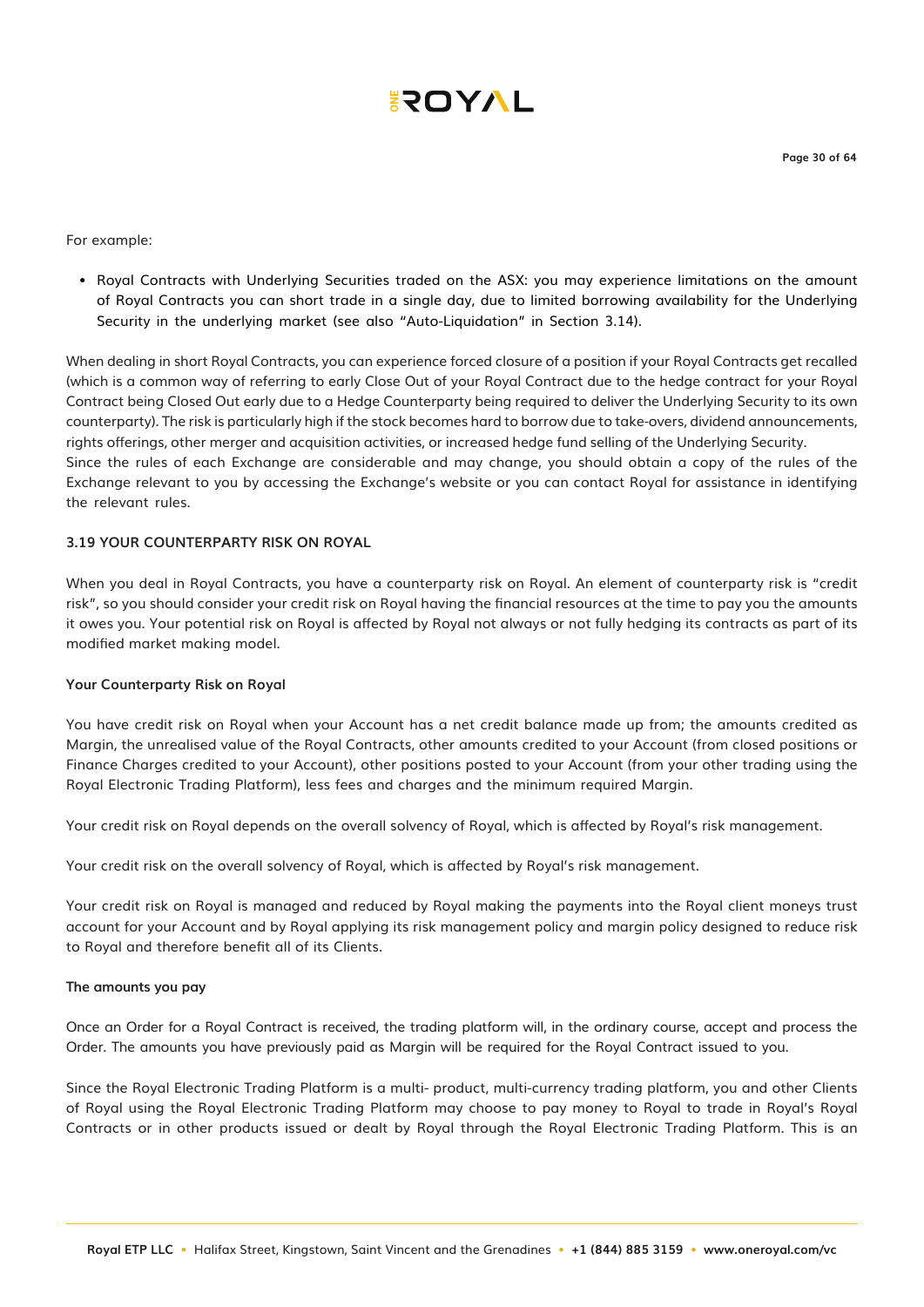

essential feature of the Royal Electronic Trading Platform which gives you significant benefits as well as potential risks from trading different financial products on the same trading platform.

#### **Risks from Royal's Hedge Counterparties**

Royal operates a modified market making model, which means it may at any time choose to hedge or not to hedge any of its positions and change that at any time. Any of those hedge positions will have Hedge Counterparties who potentially owe a net amount to Royal.

Since Royal operates a modified market making model, it might not use any Hedge Counterparty or it might use several at any time and not for specifically hedging any particular contract. Royal is therefore not able to specify in this PDS any particular Hedge Counterparty and does not intend to be limited to using only Hedge Counterparties named in a PDS or on its websites since that would limit the capacity of Royal to hedge on a timely basis and to react to its assessment of Hedge counterparties and the relevant markets and might also be misleading because whether or not any hedging occurs will constantly change throughout any day.

You should note that:

- No Hedge Counterparty has been involved in the preparation of this PDS or authorised any statement made in this PDS relating to it.
- A Hedge Counterparty has no contractual or other legal relationship with you as holder of Royal Contracts. A Hedge Counterparty is not liable to you and you have no legal recourse against any Hedge Counterparty (because Royal acts as principal to you and not as agent) nor can you require Royal to take action against a Hedge Counterparty.
- Royal gives no assurance as to the solvency or performance of any Hedge Counterparty. Royal does not make any express or implied statement about the solvency or credit rating of any Hedge Counterparty.
- The regulation of a Hedge Counterparty is no assurance of the credit quality of the Hedge Counterparty or of any regulated or voluntary scheme for meeting the claims of creditors of the Hedge Counterparty.
- The credit quality of a Hedge Counterparty can change quickly. Royal is not able to make assessments of the credit quality of its Hedge Counterparties which it can disclose and reports by independent credit rating agencies may not be available because of their lack of consent or because they are not licensed to allow such reports to be cited in PDS given to retail clients.

Royal is not authorised to set out in this PDS any further information published by any Hedge Counterparties and Royal takes no responsibility for third-party information about those Hedge Counterparties which may be available to you. Royal is not able to tell you whether any particular Hedge Counterparty is used to hedge partly or fully your Royal Contracts because Royal operates a modified market making model.

#### **Solvency of Royal**

It is possible that any of Royal's Hedge Counterparties, or the custodian used by a Hedge Counterparty, may become insolvent or it is possible that other clients of that Hedge Counterparty may cause a default which reduces the financial resources or capacity for that Hedge Counterparty to perform its obligations owed to Royal under the hedge contracts. Since Royal is liable to you as principal on the contract, Royal could be exposed to the insolvency of its Hedge Counterparties or other defaults which affect the Hedge Counterparties.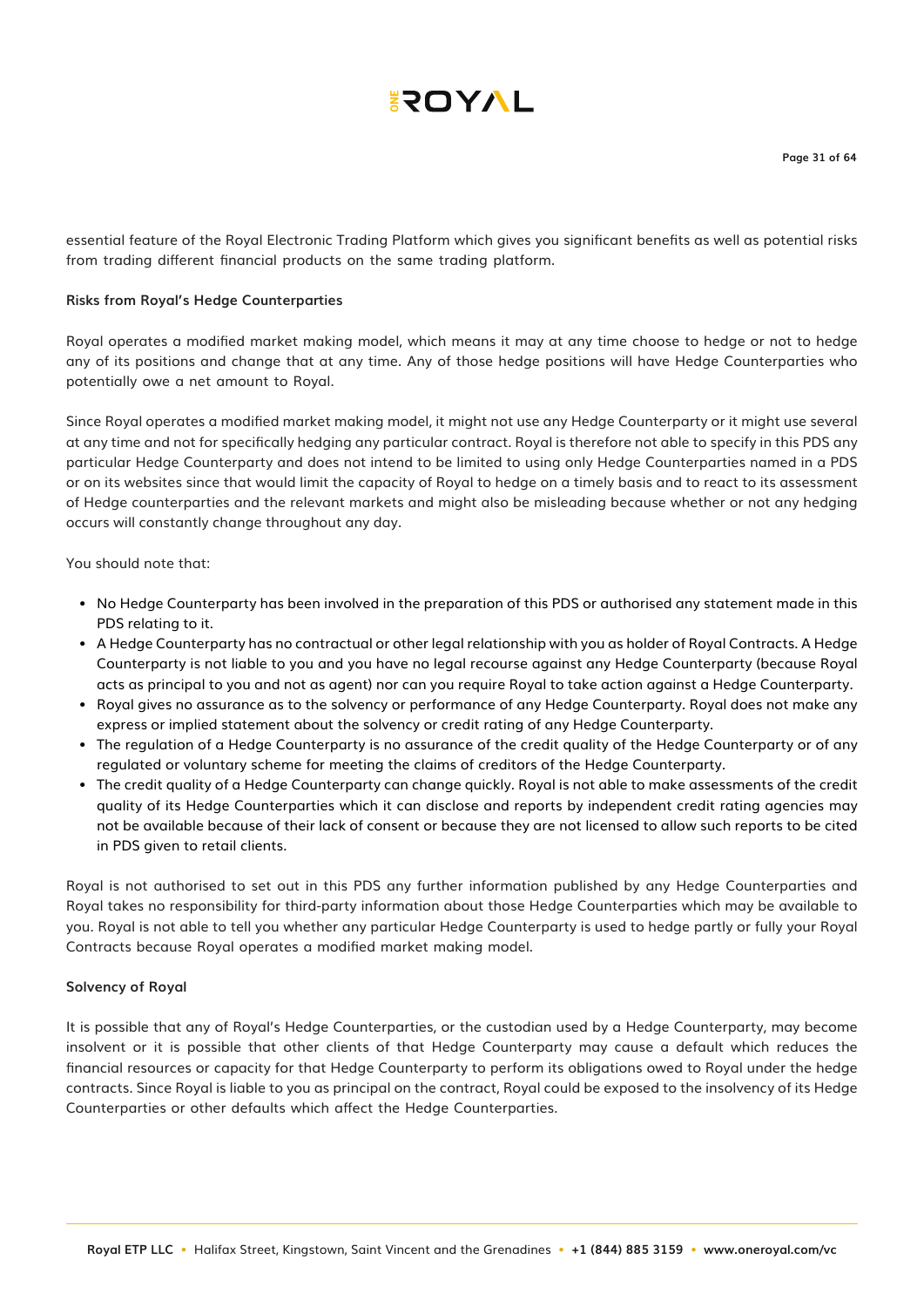

The risks you have by dealing with Royal (due to it being paid all of your moneys deposited into the Royal client moneys trust account and Royal then managing if and to the extent it makes a corresponding hedge transaction with counterparties funded by those payments) cannot be simplistically assessed by reference to historical financial information about Royal or its Hedge Counterparties or general statements of principle.

The credit risk you have on Royal depends on whether it systematically manages all Client's Accounts on the same basis, its solvency generally, as well as on the amount (and kind) of its capitalisation, its cash flow, all of its business risks, its Client and investment concentration risks, its counterparty risks for all of its business and transactions (not just the contracts), its risk management systems and actual implementation of that risk management.

Your credit risk on Royal will fluctuate throughout the day and from day to day, including due to the implied credit risk on Hedge Counterparties, whose credit risk to Royal (and so indirectly to you) cannot be assessed or verified on a continuous basis or perhaps at all.

You should take into account all of those factors and not rely only on past financial statements since that could be materially incomplete information for your purposes, not current and therefore potentially misleading as a guide to the current solvency and creditworthiness of Royal.

The Royal annual directors' report and an annual financial report will be available free of charge only by inspection at the office of Royal from the time they are first produced.

#### **Payments to you in Royal Insolvency**

If Royal becomes insolvent, here is how you can be paid for any net credit balance in your Account:

- Your moneys in the Royal client moneys trust account should be paid to you, after deduction for any amounts properly payable to Royal for the Royal Contracts or other the Royal Electronic Trading Platform financial products or which you have otherwise agreed are payable to Royal (and subject to any court orders and legislative mandated priorities to the contrary).
- Royal will owe you any remaining net amount after paying to you your moneys from the Royal client moneys trust account (in accordance with the statutory requirements, such as the priority of payments and the criteria for making payments).
- Royal will need to assess the amounts prudently available to pay Royal Electronic Trading Platform Clients and may choose to pay out interim amounts from any available funds.
- The precise amounts and timing of any further required payments will not be known until the net position with all Hedge Counterparties are known.
- Royal will need to assess whether it can feasibly sue to recover anything owed by a Hedge Counterparty.
- Royal will need to assess fair and reasonable allocation to Royal Electronic Trading Platform Clients having regard to, for example, any amounts paid from the Royal client moneys trust account, Account balances and amounts recovered from Hedge Counterparties.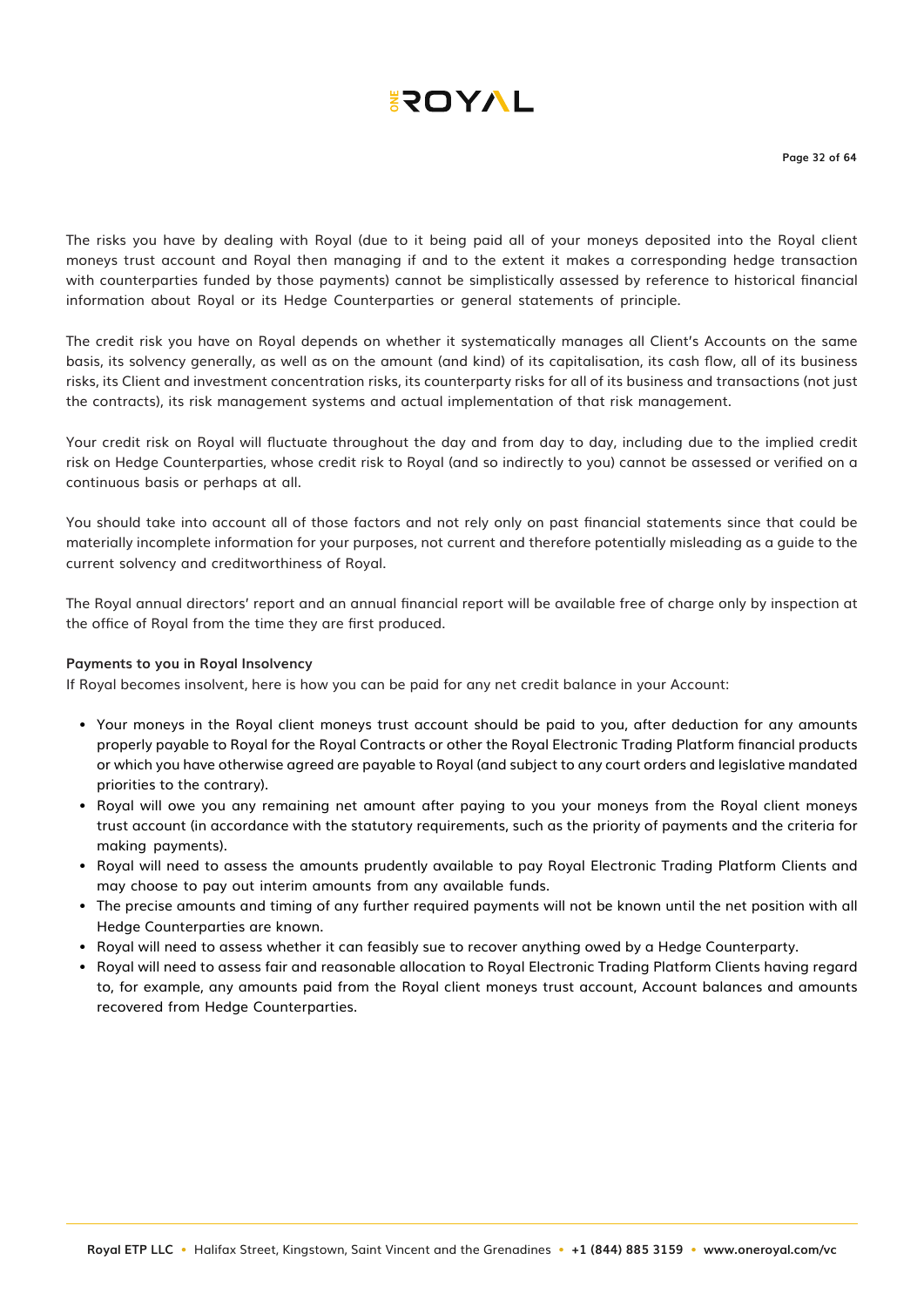

#### **SECTION 4 – SIGNIFICANT RISKS**

Using our products involves a number of significant risks. You should seek independent advice and consider carefully whether our products are appropriate for you given your experience, financial objectives, needs and circumstances.

#### **4.1 KEY RISKS**

You should consider these key risks involved in our offering:

| <b>Significant Risks</b>                      | <b>Important Risks</b>                                                                                                                                                                                                                                                                                                                                                                                                                                                                                                                                                                                                                                                                                                                                                                                                                                                                                                                                                                                            |
|-----------------------------------------------|-------------------------------------------------------------------------------------------------------------------------------------------------------------------------------------------------------------------------------------------------------------------------------------------------------------------------------------------------------------------------------------------------------------------------------------------------------------------------------------------------------------------------------------------------------------------------------------------------------------------------------------------------------------------------------------------------------------------------------------------------------------------------------------------------------------------------------------------------------------------------------------------------------------------------------------------------------------------------------------------------------------------|
| Loss from Leverage:                           | Royal Contracts have leverage which can lead to large losses as well as large gains. The high<br>degree of leverage in our products can work against you as well as for you. The leveraging in<br>a position gives a moderate to high risk of a loss larger than the amounts you pay Royal as<br>Margin. It can also cause volatile fluctuations in the Margin requirements.<br>You can minimise the risk of losses on positions by monitoring your Open Positions and<br>Closing Out the positions before losses arise.                                                                                                                                                                                                                                                                                                                                                                                                                                                                                          |
| Unlimited loss on long or<br>short positions: | There is a moderate to high risk of your potential loss on short positions being unlimited -<br>more than the amount you pay Royal for the positions.<br>You can minimise the risk of losses on positions by monitoring your Open Positions and<br>Closing Out the positions before losses arise.                                                                                                                                                                                                                                                                                                                                                                                                                                                                                                                                                                                                                                                                                                                 |
| Client moneys are withdrawn to<br>pay Royal:  | The money which you pay into the Royal client moneys trust account is withdrawn to pay Royal<br>moneys to which it is entitled. This includes amounts for any fees, charges and costs and Magin.<br>Those moneys withdrawn to pay Royal are Royal's moneys (and are not held for you), reducing<br>the amount of moneys held in the Royal client money trust account held beneficially for you.<br>There is also the risk that money is not properly deposited into the Royal client moneys trust<br>account. This risk is minimised by policies and procedures set by Royal to ensure that this<br>does not occur.                                                                                                                                                                                                                                                                                                                                                                                               |
| Margin risk:                                  | You must be able to pay to Royal the amount of required Margin as and when required,<br>otherwise all of your Transactions may be Closed Out without notice to you.<br>Margin requirements are highly likely to change continuously, in line with market movements<br>in the Underlying Security.<br>You should consider there is a high risk of Margin requirements changing and at times very<br>rapidly. There is a moderate to high risk that if the market value of the Underlying Security<br>moves rapidly against you, you will be required to pay more Margin on little or no notice.<br>You can minimise your risk of losing your positions after failing to meet Margin requirements<br>by carefully selecting the type and amount of Royal Contracts to suit your needs, monitoring<br>the positions, maintaining a prudent level of Margin Cover in your Account and providing<br>sufficient Margin within the time required by Royal. Please see Section 3 for further<br>information about Margin. |
| Foreign exchange risk:                        | Foreign currency conversions required for your Account (see section 6.1 for a further<br>description) can expose you to foreign exchange risks between the time the Transaction is<br>entered into and the time the relevant conversion of currencies occurs. Foreign exchange<br>markets can change rapidly. This exposes you to adverse changes in the value of your Account<br>which can be large (depending on foreign exchange rates) and volatile. This will directly affect<br>the value of a position.                                                                                                                                                                                                                                                                                                                                                                                                                                                                                                    |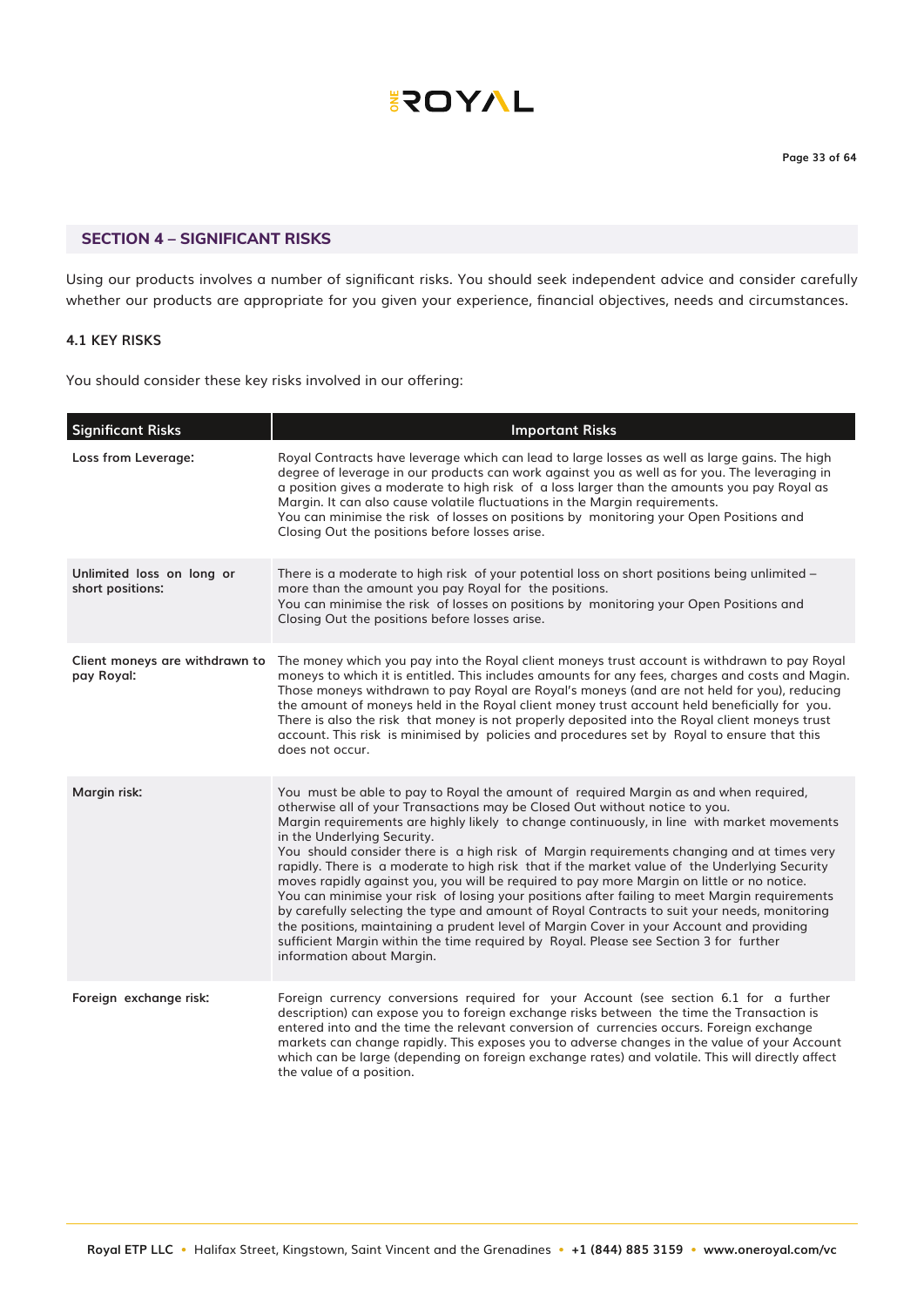| <b>Significant Risks</b>    | <b>Important Risks</b>                                                                                                                                                                                                                                                                                                                                                                                                                                                                                                                                                                                                                                                                                                                                                                                                                                                                                                                                                                                                                                                                |
|-----------------------------|---------------------------------------------------------------------------------------------------------------------------------------------------------------------------------------------------------------------------------------------------------------------------------------------------------------------------------------------------------------------------------------------------------------------------------------------------------------------------------------------------------------------------------------------------------------------------------------------------------------------------------------------------------------------------------------------------------------------------------------------------------------------------------------------------------------------------------------------------------------------------------------------------------------------------------------------------------------------------------------------------------------------------------------------------------------------------------------|
| Counterparty risk on Royal: | You have the risk that Royal will not meet its obligations to you under the Royal Contracts.<br>Royal Contracts are not Exchange traded so you need to consider the credit and related risks<br>you have on Royal.<br>Royal believes that your counterparty risk on Royal is low to moderate, especially due to its<br>Margin policy and risk management which it implements for the benefit of Clients; however,<br>the potential adverse outcome of this risk is very significant to you since, if it occurs, you could<br>lose all or some of your investment (after you are paid any moneys in the Royal client moneys<br>trust account to which you are entitled).<br>You can minimise your counterparty risk on Royal by limiting the amount you pay Royal, trading<br>prudently and requesting payment to you of any surplus in your Account which is not required<br>for prudent Margin management, however, this may increase your Margin risk resulting in all<br>of your positions being Closed Out. Please see heading "Your Counterparty Risk on Royal" in<br>Section 3. |

#### **4.2 OTHER SIGNIFCANT RISKS**

You should consider these significant risks involved in our products:

| <b>Significant Risks</b>   | <b>Important Risks</b>                                                                                                                                                                                                                                                                                                                                                                                                                                                                                                                                                                                                                                                                                                                                                                                                                                                                                                                                                                     |
|----------------------------|--------------------------------------------------------------------------------------------------------------------------------------------------------------------------------------------------------------------------------------------------------------------------------------------------------------------------------------------------------------------------------------------------------------------------------------------------------------------------------------------------------------------------------------------------------------------------------------------------------------------------------------------------------------------------------------------------------------------------------------------------------------------------------------------------------------------------------------------------------------------------------------------------------------------------------------------------------------------------------------------|
| Market risk:               | Financial markets can change rapidly; they are speculative and volatile. Prices even of<br>securities depend on a number of factors including, for example, commodity prices, index levels<br>or central bank decisions, interest rates, demand and supply and actions of governments.<br>Our products are highly speculative and volatile. There is a high risk that market prices will<br>move such that the Contract Value of the position on closing can be significantly less than<br>the amount you invested in them.<br>There is no guarantee or assurance that you will make profits, or not make losses, or that<br>unrealised profits or losses will remain unchanged.<br>You can reduce your risk by understanding the market relevant to the Royal Contracts,<br>monitoring your positions carefully and closing your Open Positions before unacceptable losses<br>arise.                                                                                                      |
| OTC market:                | The products offered by Royal are derivatives and are not covered by the rules for<br>Exchange-traded contracts.<br>Over-the-counter contracts, such as the Royal Contracts, by their nature may not at times<br>be liquid investments in themselves. If you want to exit the position, you rely on Royal's<br>discretion and ability to Close Out at the time you wish, which might not match the<br>liquidity or market price of the Underlying Security. You can reduce your risk by carefully<br>reading this PDS, the Account Terms and taking independent advice on the legal and<br>financial aspects relevant to you.                                                                                                                                                                                                                                                                                                                                                              |
| <b>Market disruptions:</b> | A market disruption may mean that you may be unable to deal in our products when desired<br>and you may suffer a loss as a result of that. This is because the market disruption events<br>which affect the Underlying Security will also affect the positions on the same or very similar<br>basis. Common examples of disruptions include the "crash" of a computer-based trading<br>system, a fire or other Exchange emergency, or an Exchange regulatory body declaring an<br>undesirable situation has developed in relation to particular series of contracts or a particular<br>trade, and suspends trading in those contracts or cancels that trade. You can attempt to<br>minimise the effect of market disruptions by obtaining information released by the Exchange<br>relevant to the position and taking action after the event as appropriate (if any) to the<br>position held, such as Closing Out because the values have significantly changed since before<br>the event. |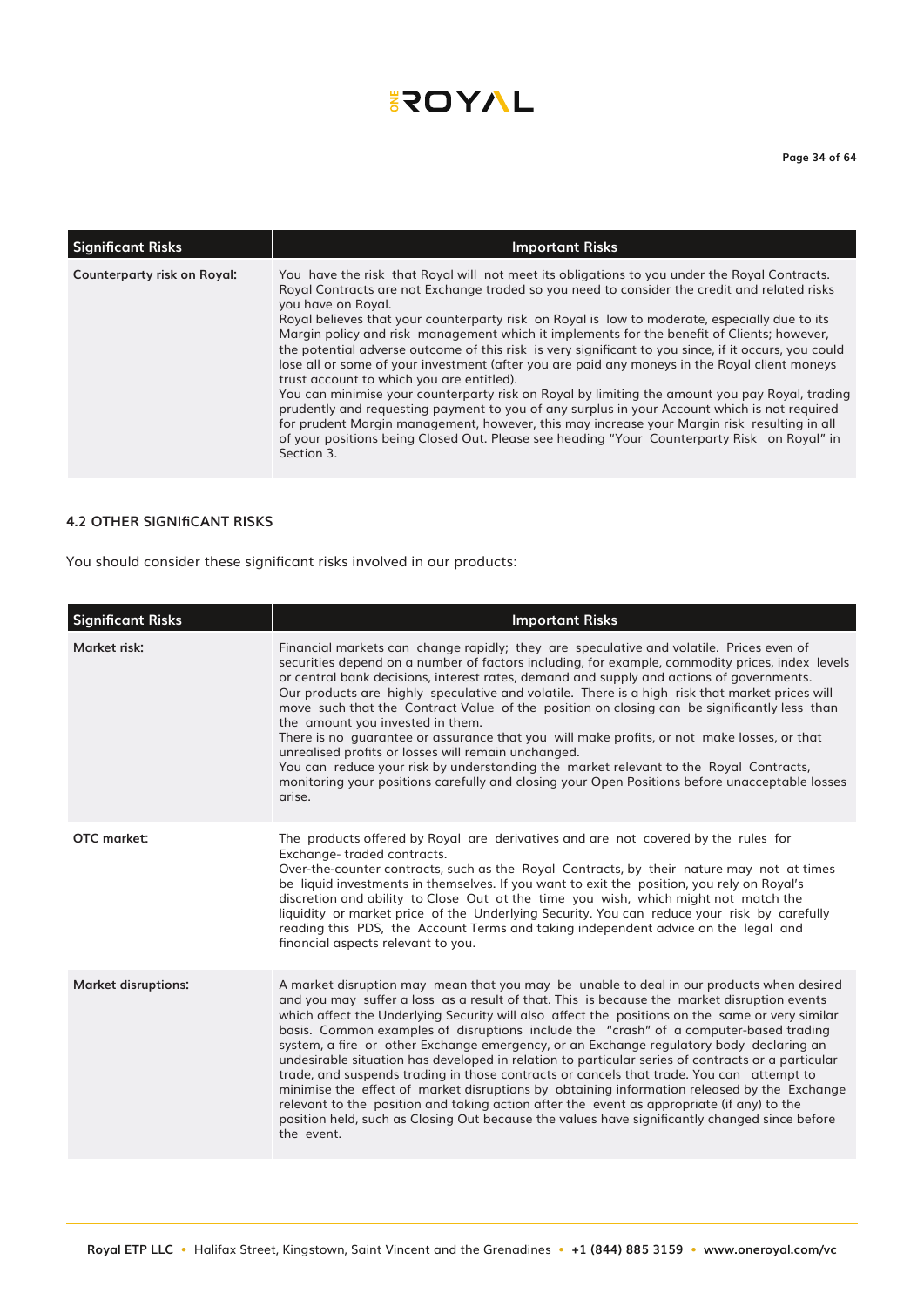**Page 35 of 64**

| <b>Significant Risks</b> | <b>Important Risks</b>                                                                                                                                                                                                                                                                                                                                                                                                                                                                                                                                                                                                                                                                                                                                                                                                                                                                                                                                                                                                                                                                                                                                                                                                                                                                                                                                                                                                                                                                                                                                                                                                                                                         |
|--------------------------|--------------------------------------------------------------------------------------------------------------------------------------------------------------------------------------------------------------------------------------------------------------------------------------------------------------------------------------------------------------------------------------------------------------------------------------------------------------------------------------------------------------------------------------------------------------------------------------------------------------------------------------------------------------------------------------------------------------------------------------------------------------------------------------------------------------------------------------------------------------------------------------------------------------------------------------------------------------------------------------------------------------------------------------------------------------------------------------------------------------------------------------------------------------------------------------------------------------------------------------------------------------------------------------------------------------------------------------------------------------------------------------------------------------------------------------------------------------------------------------------------------------------------------------------------------------------------------------------------------------------------------------------------------------------------------|
| Orders and gapping:      | It may become difficult or impossible for you to Close Out a position. This can happen for<br>example, when there is a significant change in the Contract Value over a short period. There is<br>a moderate to high risk of this occurring.<br>Royal's ability to Close Out a position depends on the market for the Underlying Security.<br>Stop- loss orders may not always be filled and, even if placed, may not limit your losses to the<br>amount specified in the Order, since they are not guarantees that there will be no loss. You<br>should consider placing stop-loss or other Orders that limit your losses but also closely monitor<br>your Account and the relevant market in case the stop-loss order is not fully filled or filled at all<br>and you need to take further action to limit your losses. For further information, see section on<br>"Stop-Loss Orders".                                                                                                                                                                                                                                                                                                                                                                                                                                                                                                                                                                                                                                                                                                                                                                                        |
| Liquidation:             | Royal may without prior notice to you liquidate all or some of your Open Positions if the<br>Account Value balance falls below the Liquidation Level applicable to your Account. This<br>can generate realised losses in your Account. Royal does not assure you that Royal will<br>actually act on this right, at any time or in respect of all or any of your Open Positions. It is<br>not something that you should rely upon to manage your risk and your obligation to maintain<br>Margin cover.<br>The more basic risks to you are that you fail to manage your own Account by maintaining<br>adequate Margin cover, you fail to meet any Margin call, you fail to monitor your Open<br>Positions, you (wrongly) rely on Royal liquidating your Open Positions or you fail to manage your<br>Open Positions before the Account Value balance falls below the Liquidation Level applicable to<br>vour Account.<br>You can manage the risk of Royal liquidating some or all of your Open Positions, or the risk<br>of you wrongly relying on Royal to do this, by carefully monitoring your Open Positions, placing<br>and maintaining prudent Orders (including stop loss orders) and managing your Open Positions<br>before the Account Value balance falls below the Liquidation Level applicable to your Account.                                                                                                                                                                                                                                                                                                                                                      |
| Online trading platform: | You are responsible for the means by which you access the online trading platform or your<br>other contact with Royal. If you are unable to access the online trading platform, it may<br>mean that you are unable to trade in our products (including Closing Out those positions) or<br>you might not be aware of the current Margin requirements and so you may suffer loss as a<br>result.<br>There is the risk that there is an IT systems failure and you are not able to either Close Out<br>or Open a Position. This may lead to loss. Royal ensures that it has update software and<br>maintains its IT systems including backup to reduce the likelihood of this occurring.<br>Royal may also suspend the operation of the online trading platform or any part of it, without<br>prior notice to you. Although this is considered to be a low risk since it would usually only<br>happen in unforeseen and extreme market situations, Royal has discretion in determining<br>when to do this. If the online trading platform is suspended, you may have difficulty<br>contacting Royal, you may not be able to contact Royal at all, or your Orders may not be<br>able to be executed at prices quoted to you. There is a moderate to high risk that Royal will<br>impose volume limits on Client Accounts or filters on trading, which could prevent or delay<br>execution of your Orders, at your risk. You have no recourse against Royal in relation to<br>the availability or otherwise of the online trading platforms, nor for their errors and software.<br>Please review the terms and any guidance material for any particular online trading<br>platform. |
| Market:                  | The rules of the relevant market (if any) or Exchange govern the trading in the Underlying<br>Security and so will (if they exist) indirectly affect the dealing in the products. All of the rules<br>(if any) of each relevant Exchange may be relevant to Royal Contracts, so you should consider<br>those rules. The details of those rules are outside the control of Royal and they may<br>change at any time and without notice to you.                                                                                                                                                                                                                                                                                                                                                                                                                                                                                                                                                                                                                                                                                                                                                                                                                                                                                                                                                                                                                                                                                                                                                                                                                                  |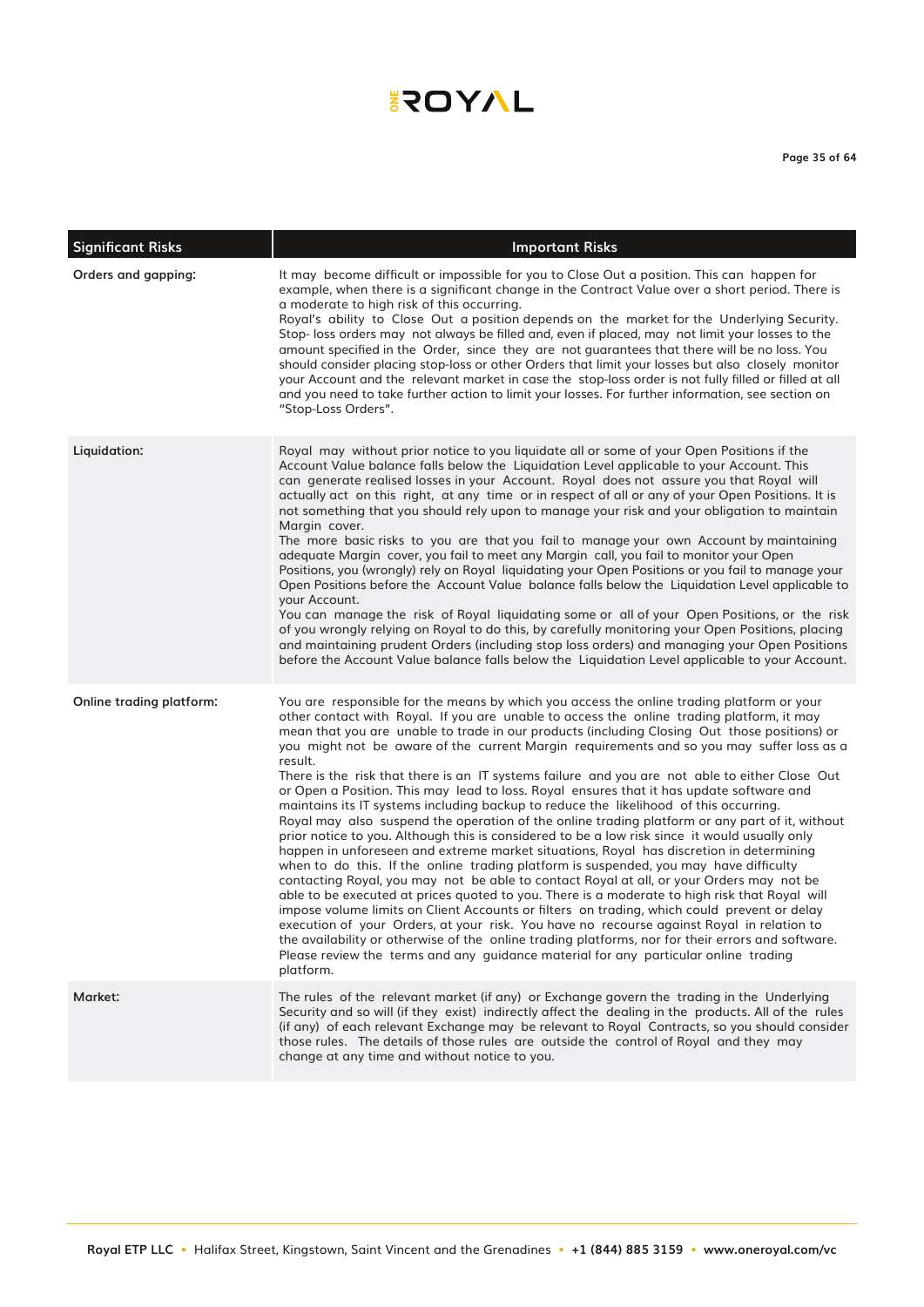**Page 36 of 64**

| <b>Significant Risks</b>  | <b>Important Risks</b>                                                                                                                                                                                                                                                                                                                                                                                                                                                                                                                                                                                                                                                                                                                                                                                                                                                                                                                                                                                                                                                                                                                                                                                                              |
|---------------------------|-------------------------------------------------------------------------------------------------------------------------------------------------------------------------------------------------------------------------------------------------------------------------------------------------------------------------------------------------------------------------------------------------------------------------------------------------------------------------------------------------------------------------------------------------------------------------------------------------------------------------------------------------------------------------------------------------------------------------------------------------------------------------------------------------------------------------------------------------------------------------------------------------------------------------------------------------------------------------------------------------------------------------------------------------------------------------------------------------------------------------------------------------------------------------------------------------------------------------------------|
| <b>Operational risk:</b>  | There is always operational risk in the Royal Contracts. For example, disruptions in<br>operational processes such as communications, computers and computer networks, or external<br>events may lead to delays in the execution and settlement of a transaction. We are not liable<br>to you if losses arise owing to delays, errors or failures in operational processes outside our<br>control, in particular, due to faults in the online trading platform or in the provision of data by<br>third parties.                                                                                                                                                                                                                                                                                                                                                                                                                                                                                                                                                                                                                                                                                                                     |
| Conflicts:                | Trading with Royal for its products carries an automatic risk of actual conflicts of interests<br>because Royal is acting as principal in its positions with you and Royal sets the price of the<br>Royal Contracts and also because it might be transacting with other persons, at different<br>prices or rates, or Royal might be trading with market participants.<br>The policy used by Royal is that as principal it issues the Royal Contract to you based on the<br>price it gives you, not by acting as broker to you. Royal obtains its price from its own Hedge<br>Counterparties. You can reduce the risks to you of unfavourable pricing or opaque pricing<br>(meaning it is unclear how it relates to the underlying market) by monitoring Royal's Royal<br>Contracts pricing and by monitoring the underlying market.<br>The other trading activities of Royal, such as acting as broker to its Clients, are conducted<br>without reference to Royal's dealing in our products with you. Royal will make those<br>transactions as principal or as agent, and will do so to hedge its position and with the<br>intention of making a profit.                                                                           |
| <b>Valuations:</b>        | The Royal Contracts are valued by Royal. Typically this is by direct reference to (but not<br>automatically solely derived from) the market value (or, if relevant, index level) of the relevant<br>Underlying Security on the relevant market which in turn affects the price quoted by any<br>relevant Hedge Counterparty to Royal. Royal does not commit to providing prices directly from<br>a market.<br>If the Exchange fails to provide that information (for example, due to a failure in trading<br>systems or data information service) or trading in the Underlying Security is halted or<br>suspended, Royal directly decides its value.<br>Due to the nature of our Royal Contracts, in common with industry practice for such financial<br>products, Royal's discretion is unfettered and so has no condition or qualification. While there<br>are no specific limits on Royal's discretions, Royal must comply with its obligations as a<br>financial services licensee to act efficiently, honestly and fairly. You therefore have the risk<br>of relying on whatever value is determined by Royal in the circumstances permitted by the<br><b>Account Terms.</b>                                                   |
| <b>Regulatory bodies:</b> | A Client may incur losses that are caused by matters outside the control of Royal. For<br>example, actions taken by a regulatory authority exercising its powers during a market<br>emergency may ultimately result in losses to the Client by reason of the effect of those actions<br>on the Underlying Security and so the terms of the Client's Royal Contract. A regulatory<br>authority can, in extreme situations, suspend trading or alter the price at which a position is<br>settled, which might affect the Underlying Security for the Client's position.<br>Royal's powers on default, indemnities and limitations on liability: If you fail to pay, or<br>provide security for, amounts payable to Royal or fail to perform any obligation under your<br>Transactions, Royal has extensive powers under the Account Terms to take steps to protect its<br>position. For example, Royal has the power to Close Out positions and to determine the rates<br>of interest it charges. Additionally, under the Account Terms you agree to indemnify Royal for<br>certain losses and liabilities, including, for example, in default scenarios.<br>You should read the Account Terms carefully to understand these matters. |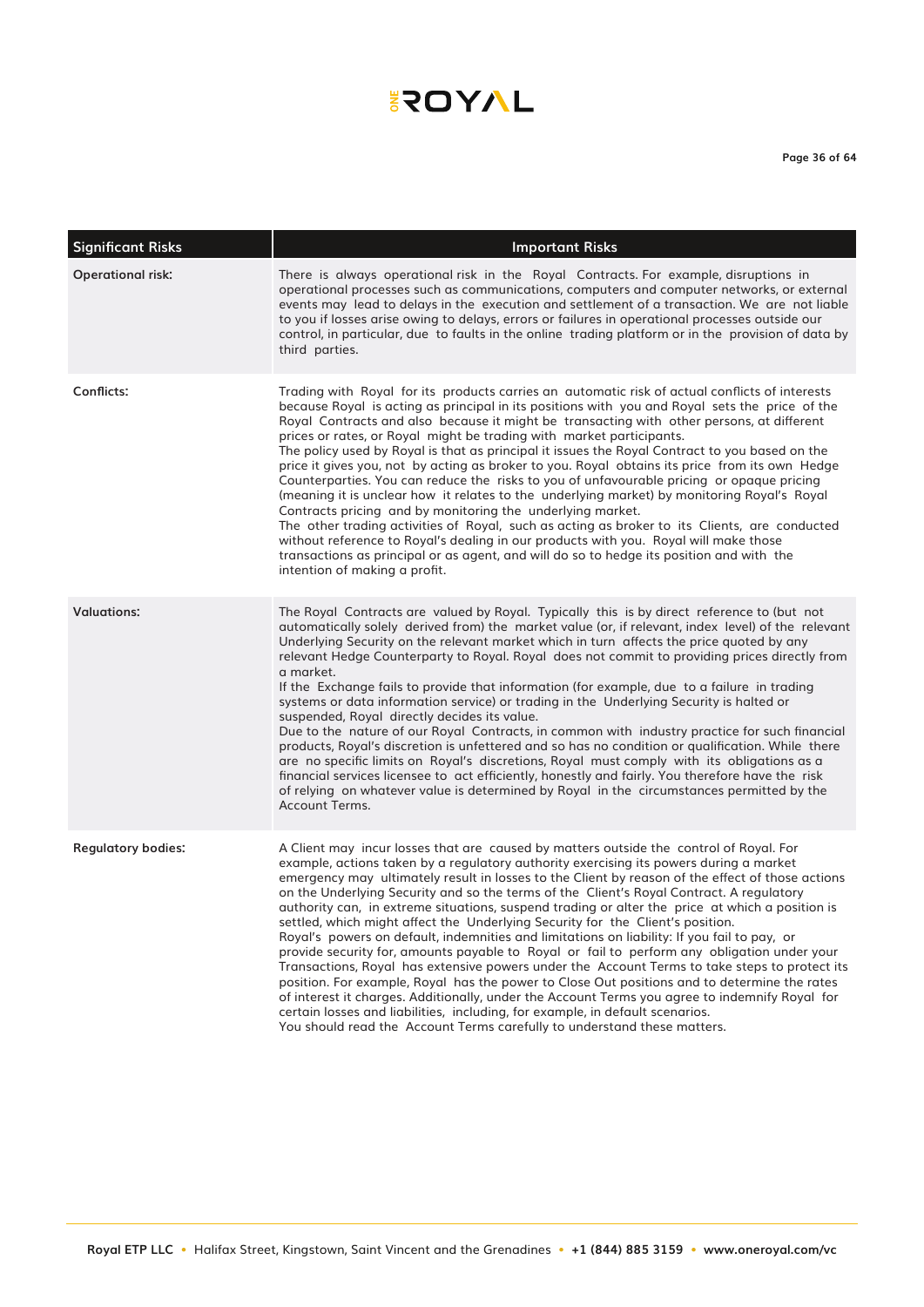

#### **SECTION 5 – COSTS, FEES & CHARGES**

#### **5.1 COSTS, FEES & CHARGES**

Royal derives a financial benefit by entering into transactions with clients and counterparties; at different rates from those charged to the Client. Transactions may not always be for hedging purposes.

#### **5.2 ROYAL CONTRACTS - TRANSACTION FEES**

Royal charges a Transaction Fee which may be described as commission on each Royal Contract that is executed. Our Transaction Fees may vary depending on the type and level of service required, the frequency and size of Transactions.

There are different types of Transaction Fee charging models that can be applied depending on the individual Royal Contract.

#### **1. FIXED OR PERCENTAGE**

The greater of:

- the amount that is calculated by multiplying the Transaction Fee rate by the Contract Value of the Royal Contract; and
- a minimum ticket fee depending on the ticket size for the Royal Contract under our pricing model.

The standard fee for our Royal Contracts you will be charged per Transaction is typically between 0.01% and 0.1% of the value of the Transaction. This is up to a maximum of 1%. We may charge a transaction fee per share or per contract.

Where Royal charges a percentage; the rate is typically 0.1% of the Contract Value with a minimum of \$10 calculated in the currency of the transaction and converted to the base currency of your Account. Below is an example of how we calculate our commission.

You decide to go long a Share (XYZ) and ask for a quote for 1,000 XYZ Share Contracts, the equivalent of 1,000 shares of the underlying security. (Lot sizes are set out in the trading details and on the Royal Electronic Trading Platform). We quote you 1.32/1.35 and you buy 1,000 Contracts at 1.35. The currency of your account is Australian Dollars.

An example of how our fixed or percentage fee is calculated as per the example below:

#### **XYZ Share Contract**

1.32/1.35 USD Contract Value = [quantity of Share Contracts x price]  $[1,000 \times 1.35] = $1,350$ Commission = [Contact Value x commission rate]  $[1,350 \times 0.1\%] = $1.35$ Transaction Fee charged = [0.1% or a minimum \$10] (\$10)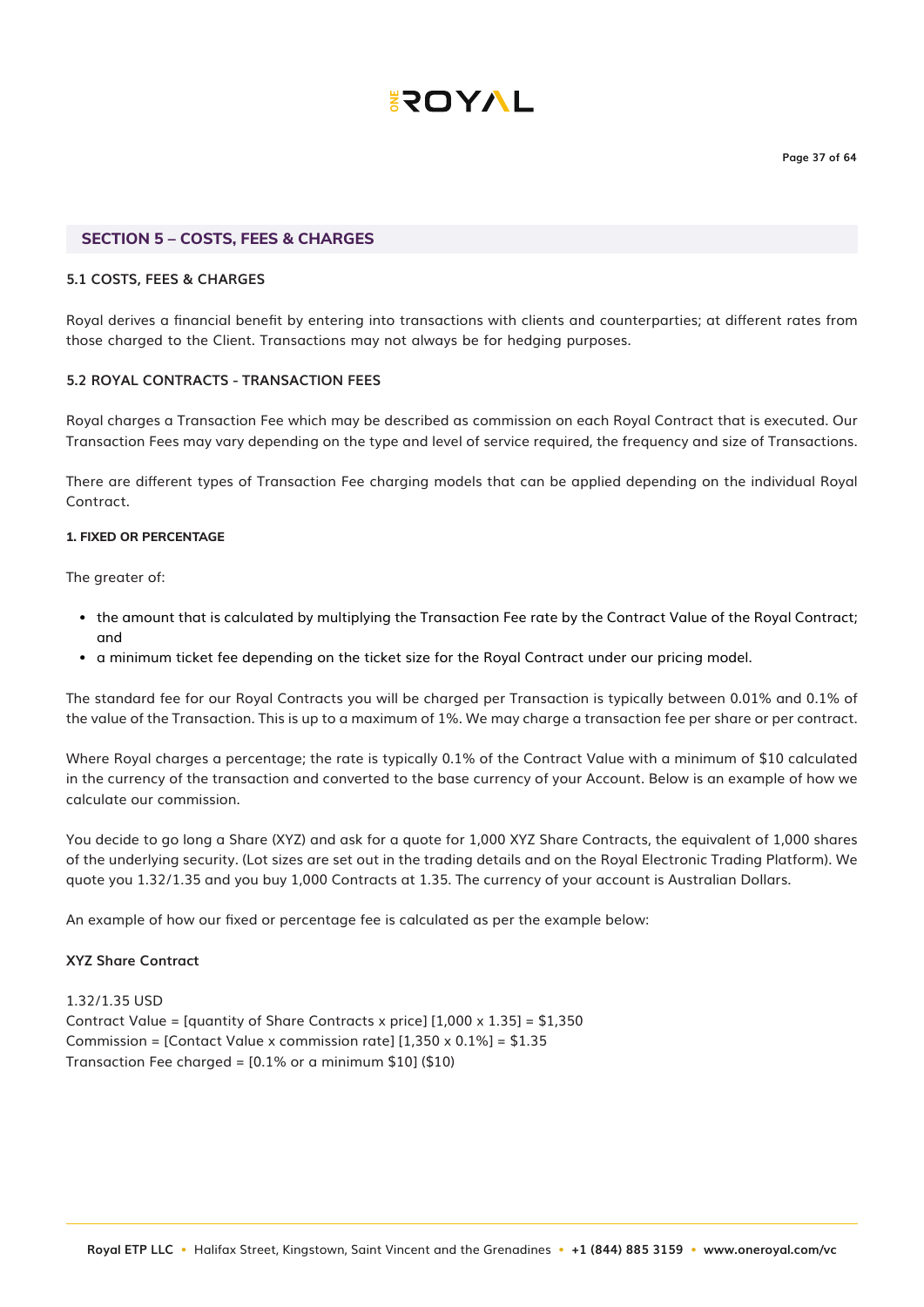#### **2. DEALING SPREAD**

Royal may charge a fee in terms of a spread added to the spread received per contract over and above price received from Royal's Hedging Counterparty price. This is added by way of widening the price you receive.

The spread is the difference between the Buy/Sell or Bid/Ask process and should be factored into when entering into transaction with Royal. Although not a direct cost this is a feature of the product that should be considered prior to trading.

Royal will typically charge you a commission amount. However Royal may apply a dealing spread to the prices quoted. The spread is applied to the price shown to you by adding an amount to the natural market spread in the Underlying Security over which the Contract is based. Spreads can vary according to the volatility of the Underlying Security. We may charge our spreads at any time. Certain instruments may have wider spreads outside of conventional market hours. Information regarding the spreads that we quote is available from us directly or through the online service (if applicable).

An example of how our dealing spread fee is calculated as per the example below:

#### **WTI Crude Commodity Contract**

45.60/45.62 Spread = (Bid price-Ask price) (45.60/45.62) = \$2 Cost = (quantity in barrels x spread)  $(1000 \times $0.02) = $20$ 

The Transaction Fee that you will be actually charged is disclosed on the Royal Electronic Trading Platform under the Trading Conditions.

The fee accrues immediately upon execution of the Transaction, i.e. when you open or Close the Royal Contract. The Transaction Fee will either be reflected in the execution price as an additional spread fee and/or separately i.e. not included in the spread, in accordance with the Account Terms. Refer to the Section 3 relating to Bid/Ask spread pricing and pricing models.

All Transaction Fees are charged in the currency in which the Royal Contract is denominated unless otherwise specified and then converted at the relevant Royal markets exchange rate into the Base Currency of your Account, refer to Section 6 "accounts denominated in foreign currency"

Details of the Transaction Fees are included in your daily statement. This is an online report that you can access and print upon demand and can be accessed via the Royal Electronic Trading Platform.

Please remember that because you are required to enter into one Royal Contract to Close Out the existing Royal Contract there may be a Transaction Fee on the Royal Contract used to close the position.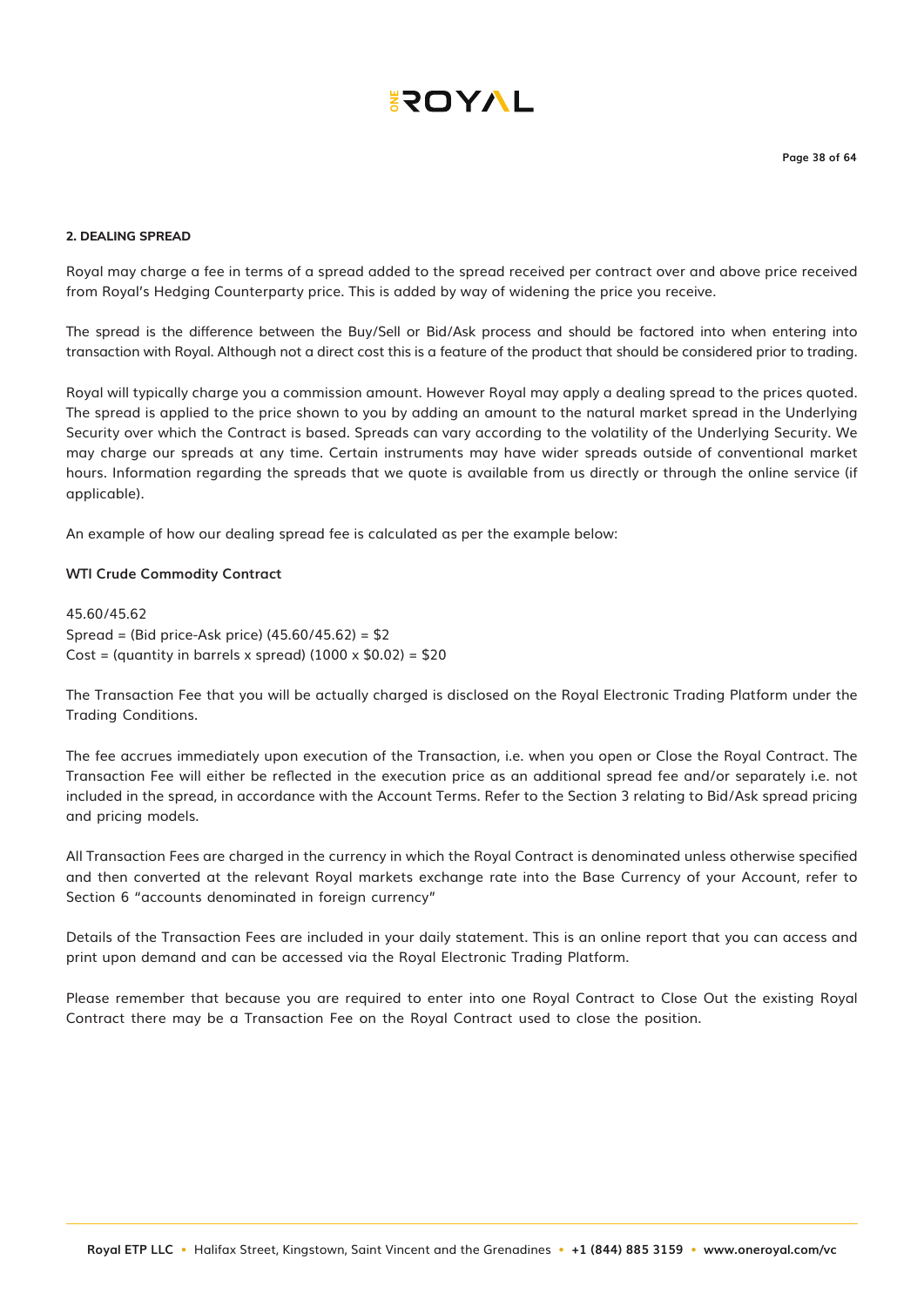

#### **5.3 ROYAL CONTRACTS- FINANCING CHARGES/ CREDIT**

The Royal Electronic Trading Platform is a multi-product, multi-currency trading platform. The finance charges and credits calculated on your Account may include Transactions on that account which have Royal Contracts covered by this PDS, as well as other kinds of products covered by our other PDSs, and other dealings on your Account. This PDS explains only Royal Contracts.

#### **1. FINANCING CHARGE ON LONG POSITIONS**

If you hold a long or short position overnight you will pay a Finance Charge or you may receive a credit on the Royal Contract. Some Royal contracts may not incur any overnight Financing Charge. Royal may factor these charges in to the spread pricing. The calculation for an overnight Finance Charge (including if a credit) for each day that a long or short Royal Contract is held overnight is as follows:

#### CV x (BR) / 360 or 365\*

(\* 360 or 365, depending on your chosen Underlying Security – check your Trading Conditions) Where: **CV** is Contract Value of the Royal Contract Open Positions, at the time the Royal Contract is established, held overnight. **BR** is the Base Rate as defined in the Glossary in Section 7.

A Finance Charge will be credited for the short Royal Contract position held overnight may be applied to your Account when the Base Rate is positive. A Finance Charge on the short Royal Contract position held overnight may be debited to your Account when the Base Rate is negative.

By way of example, using the calculation for a short Share Contract position held overnight for a share whose currency has a relevant interest rate of 0.5% used for the Base Rate with a mark-down of 3% (see definition of "Base Rate" in the Glossary in Section 7), the charge you may incur would be illustrated:

 $$2,000 \times (2.5\%)$  / 365 = (\$0.14) Where:

**CV** is \$2,000 **BR** is -2.5% p.a. (i.e., 0.5% minus 3% p.a.) No Finance Charge/credit is paid or received if you open and close a Royal Contract position on the same day.

#### **2. FINANCING CREDIT ON SHORT POSITIONS**

If you hold a short Royal Contract position overnight, you may receive (or pay) a Finance Charge on the Royal Contracts Open positions held overnight.

The Finance Charge may be expressed as a percentage and will be charged on a daily basis.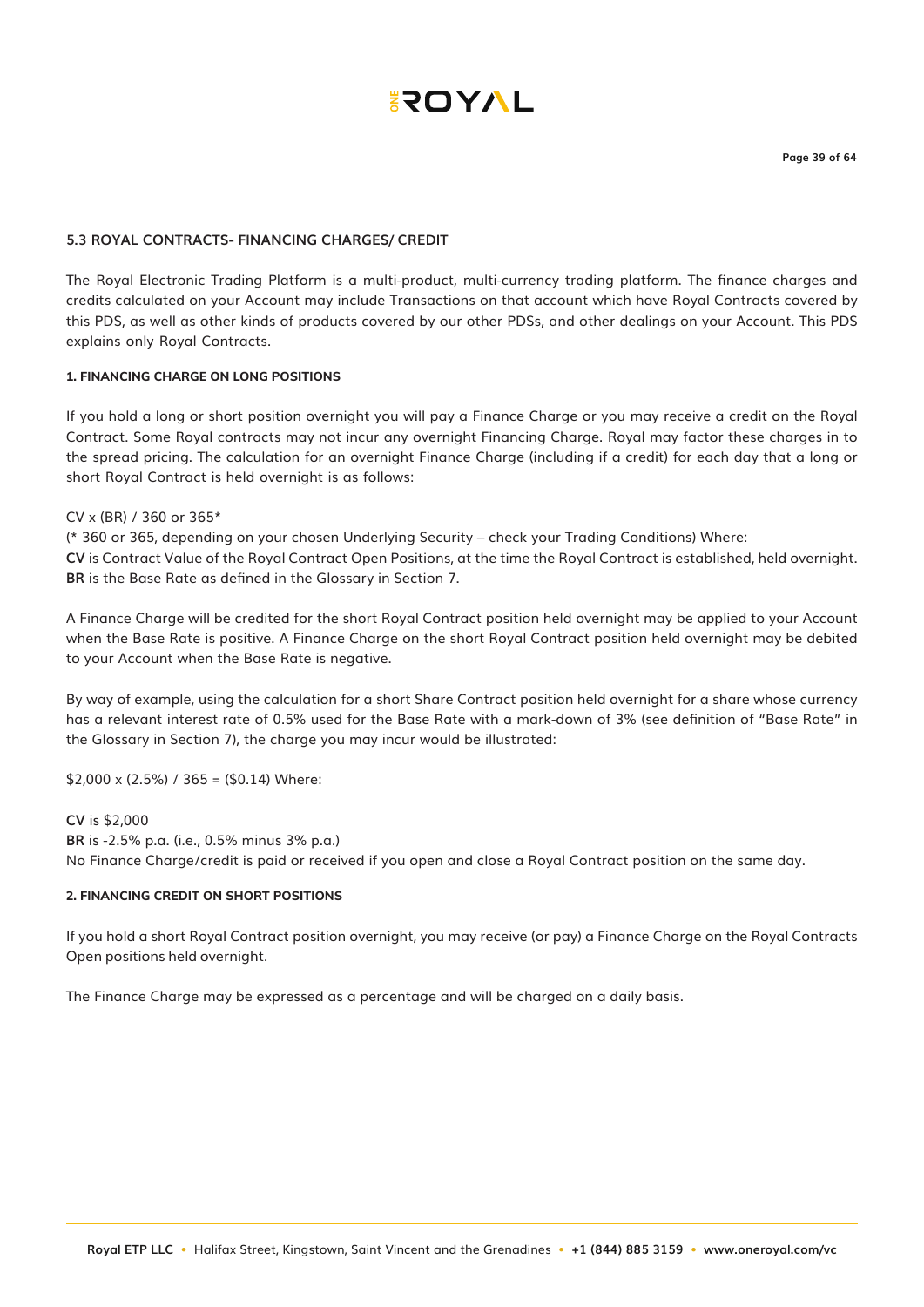#### **3. ROLL OVER/SWAP POINTS**

The Financing Charges for some IndexContracts and Commodity Contracts are expressed as "roll-over" (or swap) points.

This finance charge or finance credit is included in the rollover/swap points. The calculation for finance charge is expressed as:  $F = S * L * P$ Where  $S =$  Swap rate;  $L =$  Lots;  $P =$  Pip/Point Value

#### FX Examples:

If you hold a short 200,000 EUR/USD position overnight and the Account currency is USD, then the daily Finance Charge is -2.80 USD = -0.14 (Swap Rate) \* 2 (Lots) \* 10 USD (Pip Value)

If you hold long 100,000 USD/JPY position Overnight and the Account Currency is USD, then the Daily Finance Charge is -0.39 USD = -0.03 (Swap Rate) \* 1 (Lots) \* 13 USD (Pip Value) \* -1

#### **4. ACCOUNT BALANCE**

Royal may, in its discretion choose to either pay or not pay a finance credit on your Account if your Balance is positive. The Finance Charge debited to your Account will be calculated using the Base Rate (see the Glossary) applied to the negative (or positive) amount of Withdrawable Funds.

For example;

If the Withdrawable Funds is negative A\$80,000 for 10 days and assuming the Base Rate is 5.5% p.a., then the Finance Charge will be calculated as A\$80,000 x (5.5%/365 days x 10 days) = A\$164.38 (rounded up) or A\$16.44 per day.

An additional Finance Charge may be imposed if you have not paid Royal any amount you are required to pay, such as an overdue payment to close an Account. The rate of Finance Charge for such shortfall is the Base Rate plus 4% p.a.

#### For example;

If you owe us \$2,000 on a debt and the Base Rate stays at 5.5%, the Finance Charge on that will be 9.5% p.a., accruing daily. Royal may at any time without prior notice apply different Base Rates according to different tiers of volume of trading and may choose not to credit any Finance Charge at all or not if the amount of Withdrawable Funds falls below limits set by Royal from time to time.

#### **5.4 CONVERSION FEE**

You will be charged a "conversion fee" when converting currencies to the currency of your Account. This occurs each time there is a conversion from a transaction in Royal Contracts in a currency other than the currency of your Account. The conversion fee charged is up to a maximum of 100 basis points (1.00%) of the Transaction's full face value being converted, so the conversation fee is actually reflected in the exchange rate at which the Transaction is converted and is not an additional fee or charge.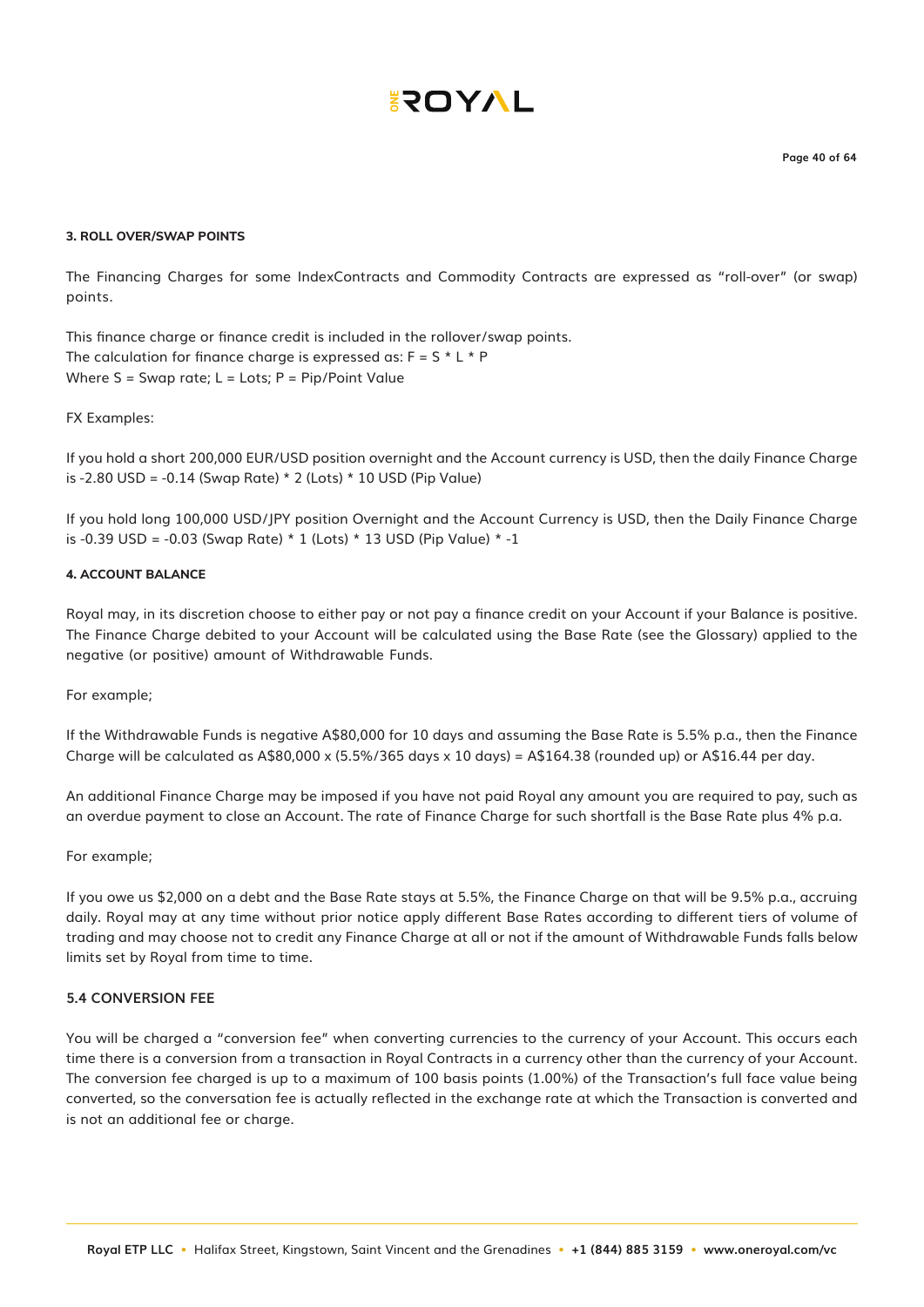

#### **5.5 EXTERNAL FEES, TAXES AND CHARGES**

You are responsible for any stamp duty, transaction duty, GST or similar goods and services or value added tax payable in respect of trading in Transactions (except for any income tax payable by Royal). Bank charges and fees imposed on Royal to clear your funds or in respect of your payments will also be charged to your Account.

The Account Terms may allow Royal to impose other fees or charges from time to time which do not relate directly to Transactions (and so are not costs, fees or charges for acquiring or later dealing in the Royal Contract itself). For example, you may be required to pay royalty or similar charges set by data providers for your use of information feeds or for online transaction services. Royal may debit these amounts to your Account.

#### **5.6 MARGIN**

The Margin amount that you would be charged may be disclosed on your order ticket prior to the Order being placed. (Please note that if you delay submitting your Order, the Margin amount could change from the amount in the order ticket. The actual amount applying at the time of executing your Order will be applied.)

#### **5.7 ROYAL CONTRACT TRADING EXAMPLES**

Here are some examples to illustrate the variables for a typical Transaction and how they affect the calculations. The variables of your actual Transactions will, of course, differ, so please check with Royal before entering into your Transaction.

#### **EXAMPLE 1: FX TRANSACTION**

The market price AUD/USD is currently trading at \$1.03596/1.03626 i.e. one Australian Dollar = \$1.03626 US Dollars. You think that the Australian Dollar is undervalued and will increase so you decide to buy 100,000 units by way of an FX Contract at an exchange rate \$1.03626 (being the price at which Royal is willing to enter into the contract with you).

One day later, the Australian Dollar has appreciated and you can enter into a FX Contract at \$1.04196/1.04226. You decide to realise your gain by Closing Out your position.

The Royal Electronic Trading Platform quotes you a price of \$1.04196 (being the price at which Royal is willing to buy your 100,000 units of the Australian Dollar). Remember, you are buying a new FX Contract to Close Out your Open Position. The amount of profit you have made, before adjustments and tax, on the Transaction is \$570.00 (difference between 1.04196 and 1.03626) x 100,000 = \$570 expressed in USD).

#### **Adjustments**

Contracts may be subject to a Transaction Fee on the opening and closing of Transactions (based on the Closing Value). Royal may charge a percentage, fixed fee or dealing spread. In this example, the Transaction Fee would be charged as a dealing spread and incorporated in the dealing price.

Since you hold an FX Contract overnight, interest is applicable (by way of the Finance Charge) and is calculated on your positions by applying the applicable interest rates (i.e. Base Rates) for those Finance Charges to the daily Closing Value of the position. The formula and steps for calculating the rate will be the same as the example shown previously in this PDS.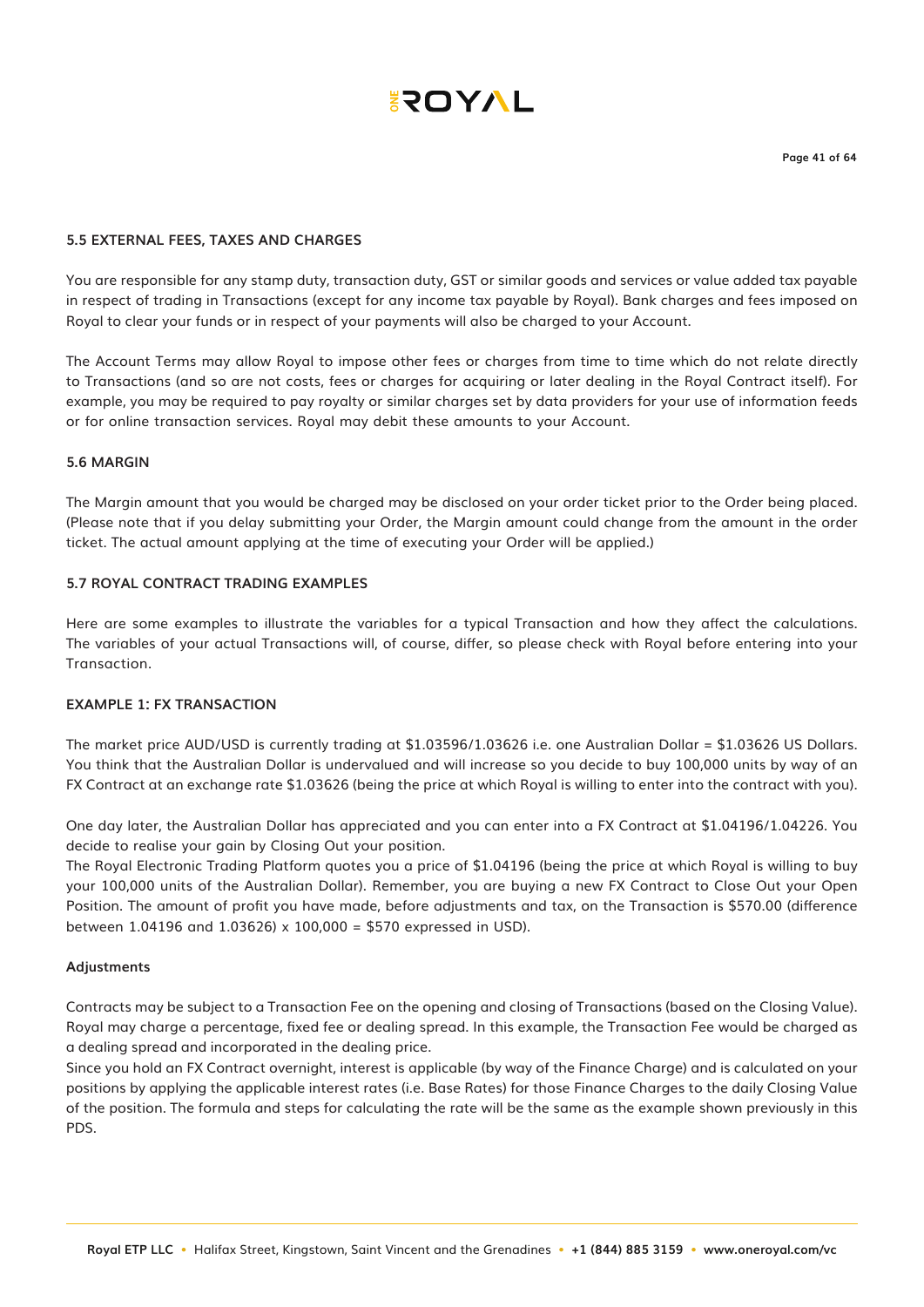

In this example you have decided to hold your Open Position overnight so you will incur a daily Finance Charge, which is calculated according to the overnight Swap Rate in the interbank market, which fluctuates daily and represents the difference between the interest differential of the two currency pairs involved. The Finance Charge is variable according to currency pairs.

This Finance Charge may be credited/debited in your base currency daily or at a time determined by Royal. The Overnight Financing Charge reflects a simultaneous buy and sell transaction and is displayed in the Royal Electronic Trading Platform as "Swap Long/ Short" or "Rollover Charge". This Charge is quoted in USD.

In this example the AUD is the higher yielding currency and you are long AUD, so your account is credited with USD 6.8 per lot [0.00068 x 100,000 = USD 6.80]

This amount will be booked in your base currency, which is AUD at 1.04226 = AUD 7.09

| Opening the position                         |                            |
|----------------------------------------------|----------------------------|
| Number of FX Contracts in Australian dollars | 100,000                    |
| Exchange rate                                | \$1,03626                  |
| <b>Base Currency</b>                         | 100,000                    |
| <b>Term Currency value</b>                   | \$103,626                  |
| Initial Margin                               | \$1,036.26(1% of Contract) |
| Closing the position                         |                            |
| Number of FX Contracts in Australian dollars | 100,000                    |
| Exchange rate                                | \$1.04196                  |
| <b>Base Currency</b>                         | 100,000                    |
| <b>Term Currency value</b>                   | \$104,196                  |
| <b>Gross Profit (Loss)</b>                   | \$570                      |

#### **Adjustments**

There is an interest adjustment as the position was held overnight. Movements on your Account for the period of this transaction: (This example assumes that you have paid \$20,000 as Margin for your Account).

| <b>Description</b>                      | Amount     | <b>Balance</b> | <b>Free Margin</b> |
|-----------------------------------------|------------|----------------|--------------------|
| <b>Opening Balance</b>                  |            |                | \$0.00             |
| Initial payment (all is Free<br>Equity) | 20,000.00  | 20,000.00      | \$20,000.00        |
| Margin (i.e. minimum required)          | (1,036.26) | 20,000.00      | \$18,963.74        |
| Interest (Finance Charge)<br>debited    | 7.09       | 20,007.09      | \$18,970.83        |
| Realised profit on closing              | \$570.00   | 20,577.09      | \$19,540.83        |
| Simultaneously                          | $\ddot{}$  |                | $+$                |
| <b>Initial Margin Return</b>            | 1,036.26   |                | \$1,036.26         |
| <b>Closing Balance</b>                  |            |                | \$20,577.09        |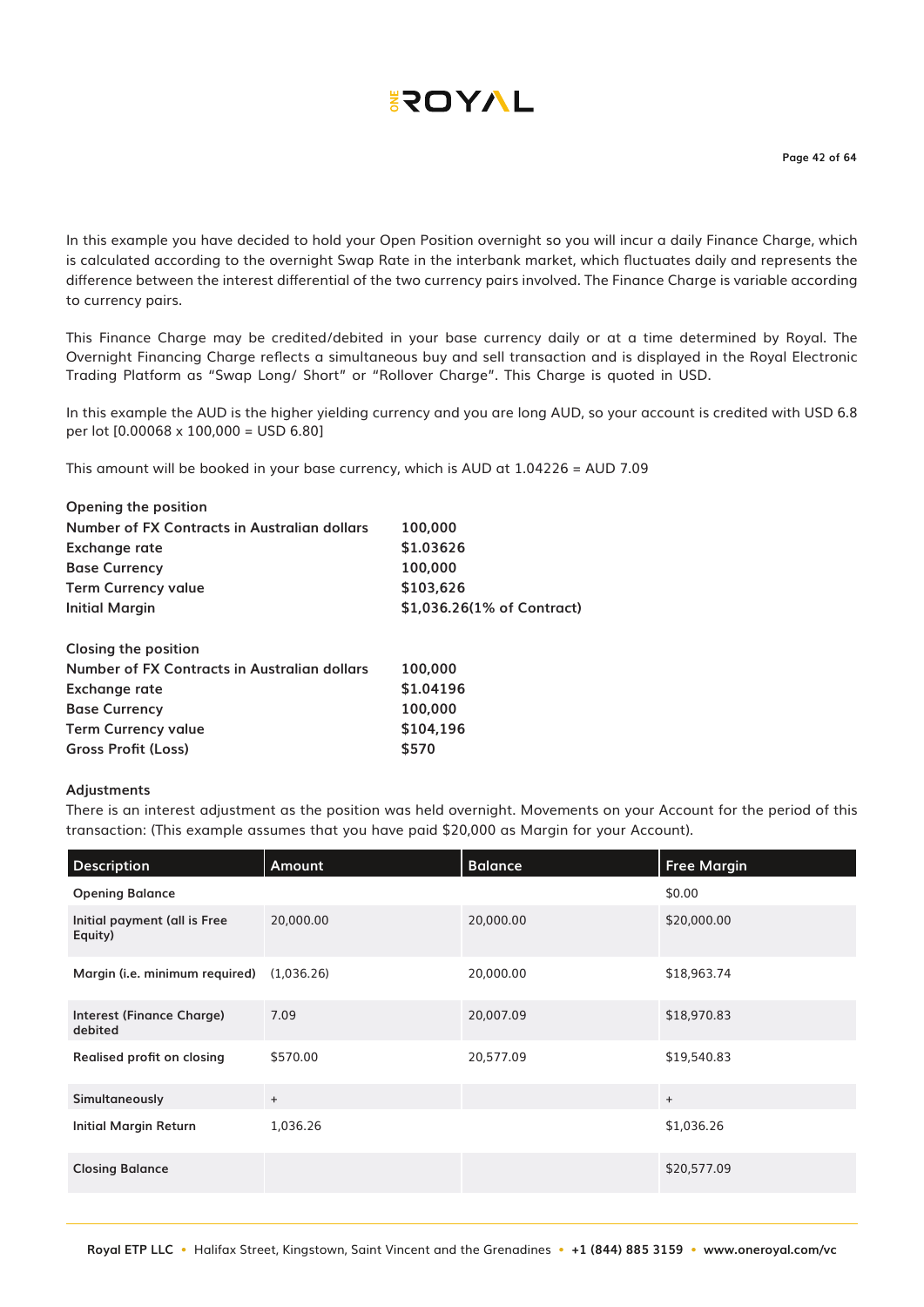

#### **EXAMPLE 2: FX TRANSACTION**

The market price AUD/USD is currently trading at \$1.03596/1.03626 i.e. one Australian Dollar = \$1.03626 US Dollars. You think that the Australian Dollar is overvalued and will decrease so you decide to sell 10,000 units by way of an FX Contract at an exchange rate \$1.03596 (being the price at which Royal is willing to enter into the contract with you). One day later, the Australian Dollar has actually appreciated and you can enter into a FX Contract to exchange it at \$1.04196/1.04226. You decide to realise your loss by Closing Out your position.

The Royal Electronic Trading Platform quotes you a price of \$1.04226 (being the price at which Royal is willing to buy back your 100,000 units of the Australian Dollar). Remember, you are buying a new FX Contract to Close Out your Open Positions. The amount of loss, before adjustments and tax, on the Transaction is \$600.00 (difference between 1.04196 and  $$1.03596$ ) x  $100,000 = $600$  expressed in USD).

#### **Adjustments**

Contracts may be subject to a Transaction Fee on the opening and closing of Transactions (based on the Closing Value). Royal may charge a percentage, fixed fee or dealing spread. In this example, the Transaction Fee would be charged as a dealing spread and incorporated in the dealing price. Since you hold an FX Contract overnight, interest is applicable (by way of the Finance Charge) and is calculated on your positions by applying the applicable interest rates (i.e. Base Rates) for those Finance Charges to the daily Closing Value of the position. The formula and steps for calculating the rate will be the same as the example shown previously in this PDS. In this example you have decided to hold your Open Position overnight you will incur a daily Finance Charge, which is calculated according to the overnight Swap Rate in the interbank market, which fluctuates daily and represents the difference between the interest differential of the two currency pairs involved. The Finance Charge is variable according to currency pairs. This Finance Charge may be credited/debited in your base currency daily or at a time determined by Royal. The overnight Finance Charge reflects a simultaneous buy and sell transaction and is displayed in the Royal Electronic Trading Platform as "Swap Long/ Short" or "Rollover Charge".

In this example the AUD is the higher yielding currency and you are short AUD, so your account is debited with USD 9.2 per lot [0.00092 x 100,000 = USD 9.2]

This amount will be booked in your base currency, which is AUD at 1.04226 = AUD 9.59

#### **Opening the position**

| Number of FX Contracts in Australian dollars<br>Exchange rate<br><b>Base Currency</b><br><b>Term Currency value</b> | 100,000<br>\$1,03596<br>100,000<br>\$103,596 |
|---------------------------------------------------------------------------------------------------------------------|----------------------------------------------|
| Initial Margin                                                                                                      | \$1,035.96(1% of Contract)                   |
| Closing the position                                                                                                |                                              |
| Number of FX Contracts in Australian dollars                                                                        | 100,000                                      |
| Exchange rate                                                                                                       | \$1.04196                                    |
| <b>Base Currency</b>                                                                                                | 100,000                                      |
| <b>Term Currency value</b>                                                                                          | \$104,196                                    |
| <b>Gross Profit (Loss)</b>                                                                                          | (S600)                                       |
| Adjustments                                                                                                         |                                              |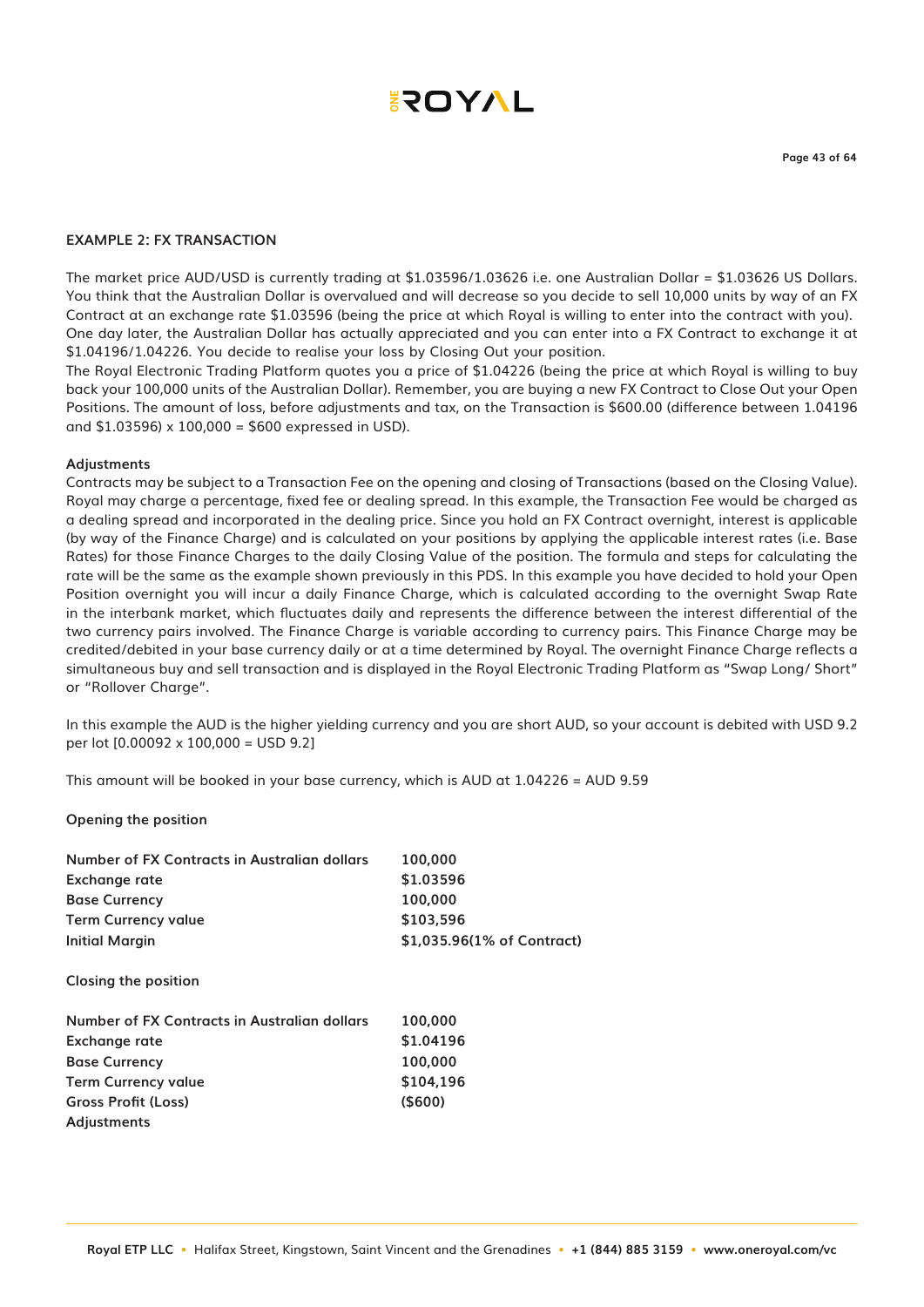There is an interest adjustment as the position was held overnight.

**Movements on your Account for the period of this transaction:** (This example assumes that you have paid \$20,000 as Margin for your Account).

| Description                                 | Amount                           | <b>Balance</b> | <b>Free Margin</b> |
|---------------------------------------------|----------------------------------|----------------|--------------------|
| <b>Opening Balance</b>                      |                                  |                | \$0.00             |
| Initial payment                             | 20,000.00                        | 20,000.00      | \$20,000.00        |
| Margin (i.e. minimum required)              | (1,035.96)                       | 20,000.00      | \$18,964.04        |
| <b>Interest (Finance Charge)</b><br>debited | (9.59)                           | 19,990.41      | \$18,954.45        |
| Realised profit on closing                  | (600)                            | 19,390.41      | \$18,354.45        |
| Simultaneously                              | $\begin{array}{c} + \end{array}$ |                | $+$                |
| <b>Initial Margin Return</b>                | 1,035.96                         |                | \$1,035.96         |
| Account value on close of<br>position       |                                  | 19,390.41      | \$19,390.41        |

#### **EXAMPLE 3: BULLION**

#### **Transaction**

Assumptions: The base currency of the Account is USD. There is no brokerage or Transaction Fee charged on the Account. The leverage on the Account is 1:100 for Bullion Contracts i.e. Initial Margin is set at 1%; and 1 Lot is equivalent to 100 ounces of gold or silver.

You consider that gold is undervalued and wish to speculate the price will go higher, you decide to buy gold, and ask for a quote for 1 lots, the equivalent of 100 ounces. We quote you \$1,324.65/1325.15 and you buy 1 lot at 1325.15.

#### **Initial Margin**

The Initial Margin required to open your position was  $1\% \times 1,325.15 \times 100 = 1,325.15$ 

#### **Finance Charge Adjustment**

While the position remains open, for example the daily swap is \$5.70.

This Finance Charge may be credited/debited in your base currency daily or at a time determined by Royal. The overnight Finance Charge reflects a simultaneous buy and sell transaction and is displayed in the Royal Electronic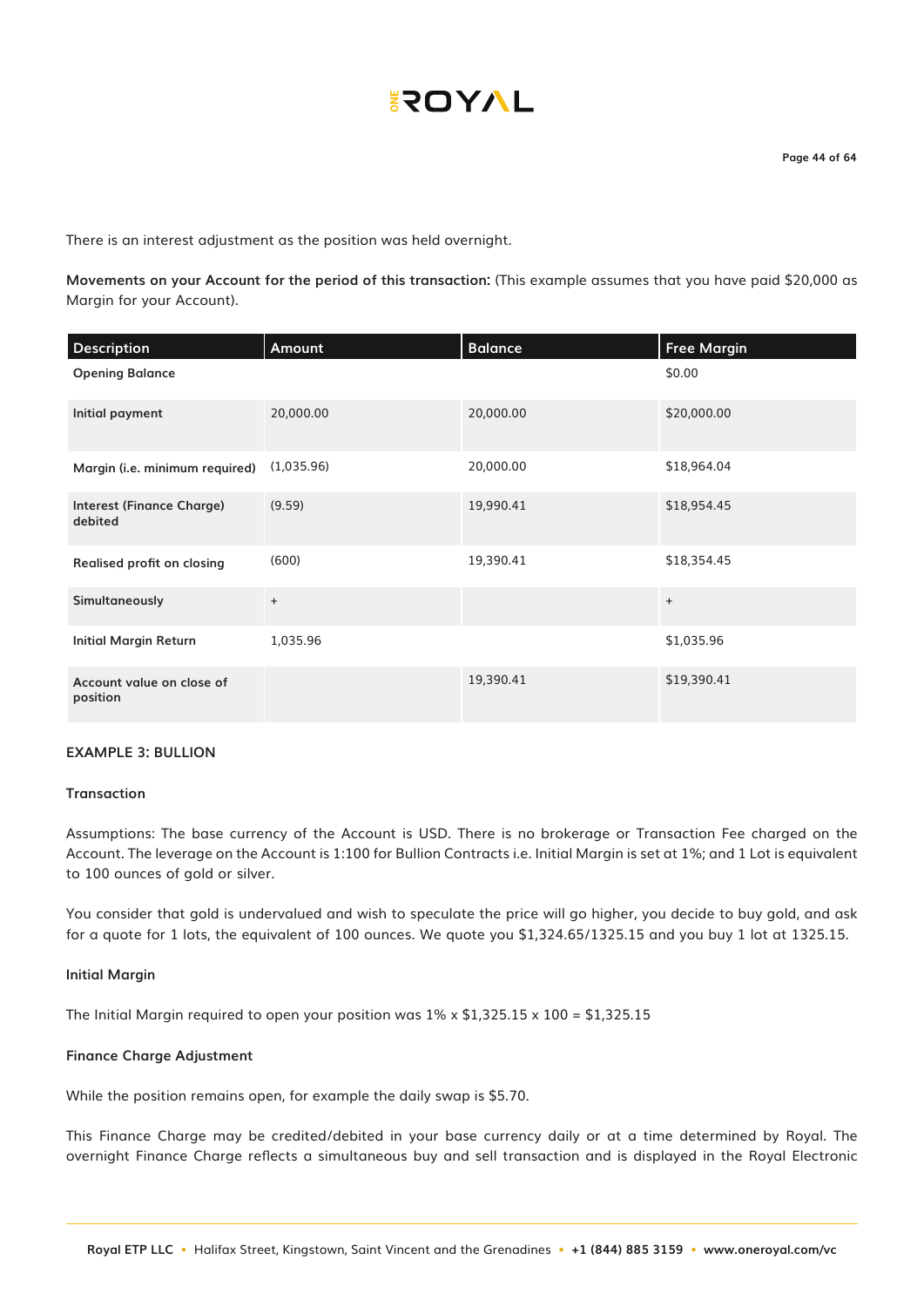

**Page 45 of 64**

Trading Platform as "Swap long/ short" or "Rollover Charge".

In this example Bullion Contracts have a debit Swap for Long positions and a credit Swap for short positions, so your account is debited with USD 5.7 per lot  $[0.00057 \times 100,000 =$  USD 5.7] per day. This amount will be booked in your base currency, which is USD 5.7 per day.

#### **Closing the position**

Later, the price of gold has risen to 1,350.00/1,350.05, and you take your profit by selling 1 Lot at 1,350. Your gross profit on the Transaction is calculated as follows:

Closing level: \$1,350.00 Opening level: \$1,325.15 Difference: \$24.85 Gross profit on Transaction:  $$24.85 \times 100 = $2,485$ 

#### **Calculating the overall result**

To calculate the overall or net profit, you also have to take account the Finance Charge adjustment. In this example, you might have rolled the position for 10 days, charging a total a Finance Charge adjustment of \$250:

Gross profit on trade: \$2,485.00 Finance Charge adjustment: (\$250.00) Net profit: \$2,235.00

**Opening the position**

| <b>Ounces in 1 Bullion Contract</b> | 100        |
|-------------------------------------|------------|
| <b>Base Currenc</b>                 | <b>USD</b> |
| Initial Marain                      | \$1,325.15 |
| <b>Opening level</b>                | \$1,325.15 |

**Closing the position**

| <b>Ounces in 1 Bullion Contract</b> | 100        |
|-------------------------------------|------------|
| <b>Base Currency</b>                | USD        |
| <b>Closing level</b>                | \$1,325.15 |
| <b>Gross Profit (Loss)</b>          | \$2,235    |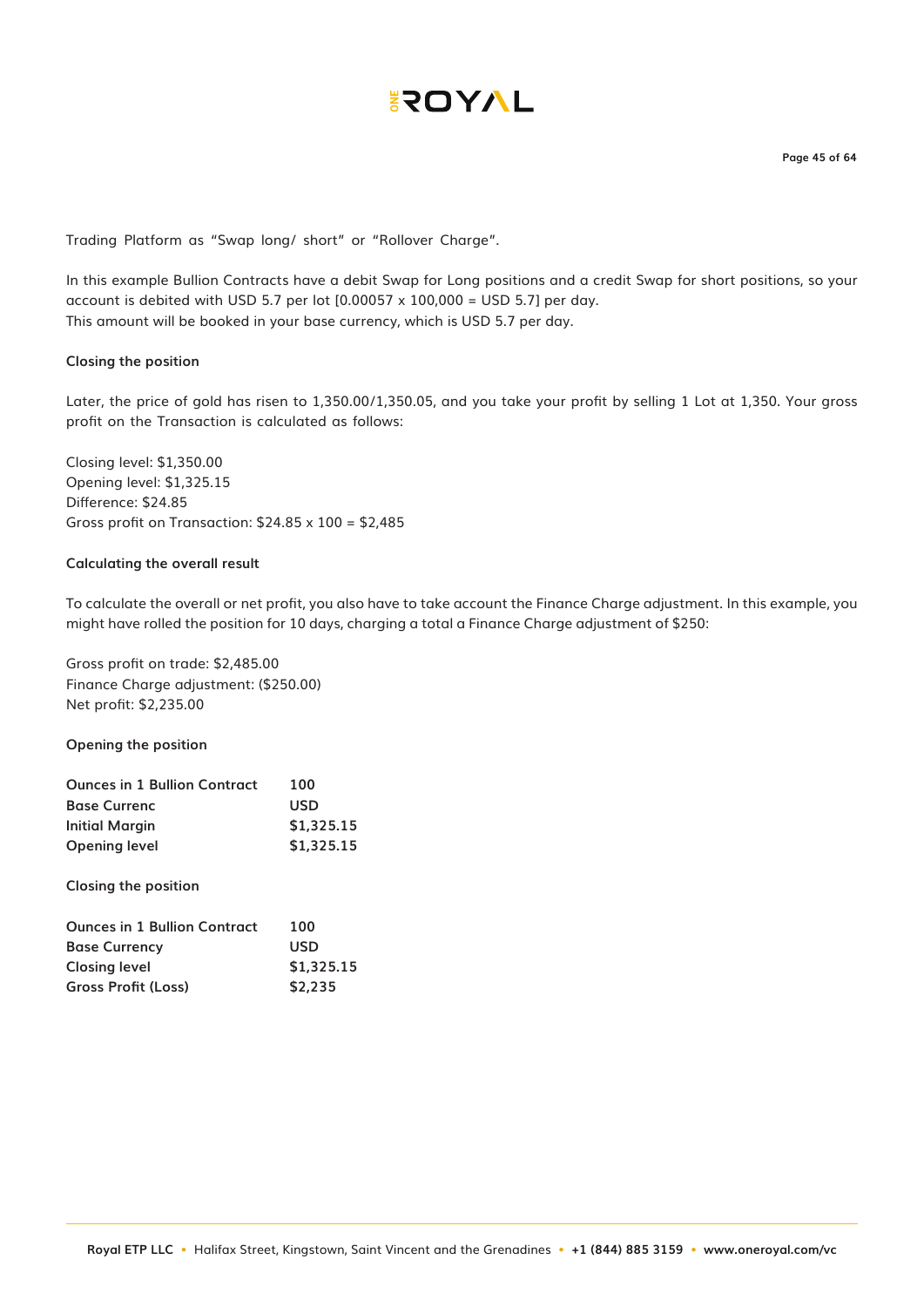#### **Adjustments**

There is a Finance Charge adjustment as the position was rolled overnight.

#### **Movements on your Account for the period of this transaction:**

(This example assumes that you have paid \$20,000 as Margin for your Account).

| <b>Description</b>                          | Amount                           | <b>Balance</b> | <b>Free Margin</b> |
|---------------------------------------------|----------------------------------|----------------|--------------------|
| <b>Opening Balance</b>                      |                                  |                | \$0.00             |
| Initial                                     | 20,000.00                        | 20,000.00      | \$20,000.00        |
| Margin (i.e. minimum required)              | (1,325.15)                       | 20,000.00      | \$18,674.85        |
| <b>Interest (Finance Charge)</b><br>debited | (250.00)                         | 19,750         | \$18,424.85        |
| Realised profit on closing                  | 2,235.00                         | 2,235          | \$20,659.85        |
| Simultaneously                              | $\begin{array}{c} + \end{array}$ |                | $\ddot{}$          |
| <b>Initial Margin Return</b>                | 1,325.15                         |                | \$1,325.15         |
| Account value on close of<br>position       |                                  | 21,985.00      | \$21,985.00        |

#### **EXAMPLE 4: SHARE CONTRACT**

#### **Transaction**

The market price for shares in company ABC on the relevant exchange is currently trading at \$10.00/10.02. You think that the company's shares are undervalued and will increase so you decide to buy 300 Royal Contracts at \$10.02 each (being the price at which Royal is willing to enter into the Royal Contract).

Two weeks later, shares in company ABC have increased and are now selling at \$10.52. You decide to realise your gain by closing out your Royal Contract position.

The Royal Electronic Trading Platform quotes you a price of \$10.52/Royal Contract (being the price at which Royal is willing to buy your 300 Royal Contracts). The amount of profit you have made, before adjustments and tax, on the Transaction is \$150.00 (difference between 10.02 and 10.52)  $\times$  300 = \$150).

#### **Adjustments**

Company ABC paid a dividend of 10 cents per share while your position was open. Therefore you are entitled to a positive dividend adjustment of \$30 (300 x 10 cents) (this amount is posted to your Account).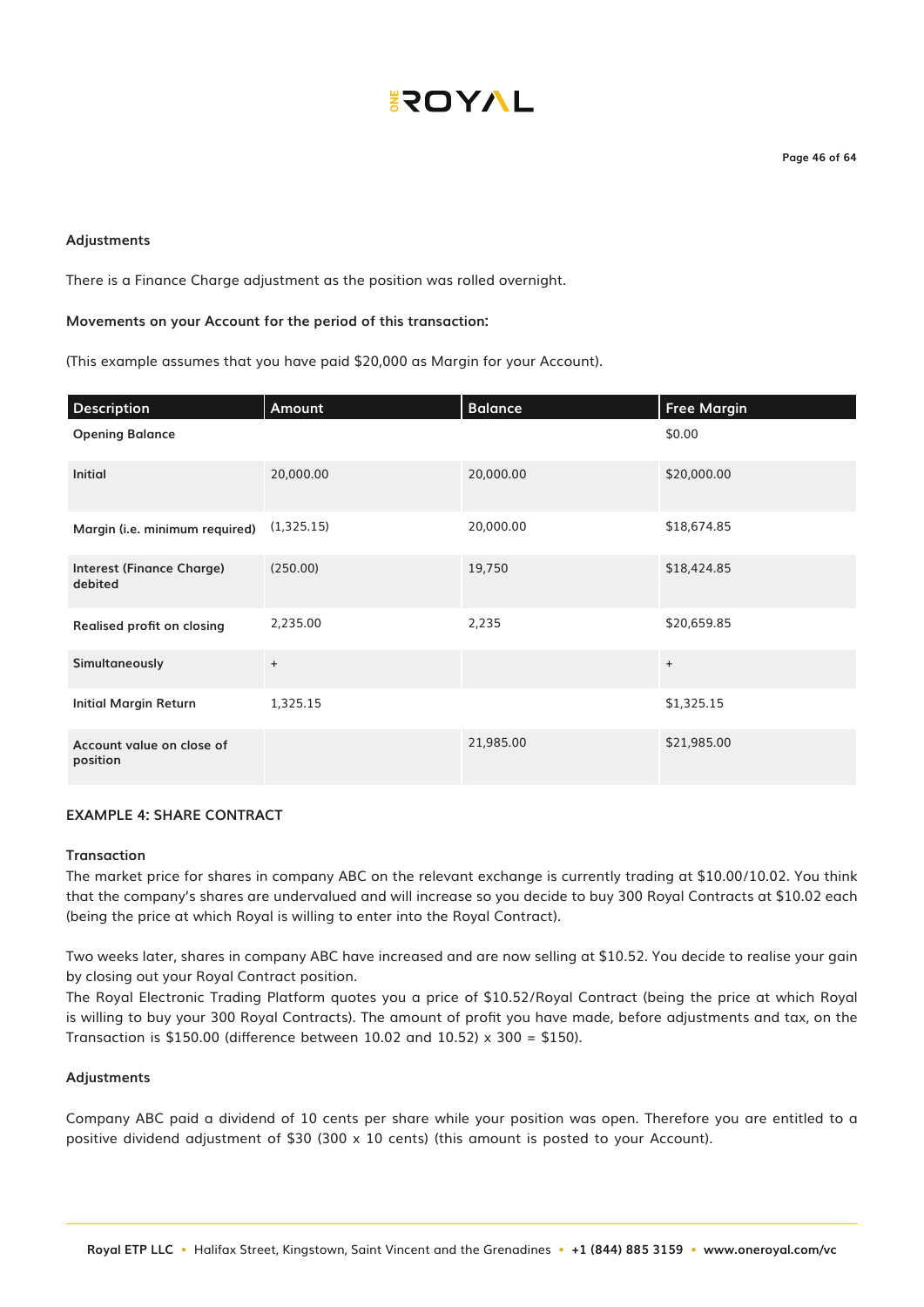

Share Royal Contracts are subject to a commission charge (we also call it a Transaction Fee) on the opening and closing Transactions (based on the Closing Value). The standard Royal charge is 0.1% or a minimum fee is applied if applicable. Please remember that this is an illustration only and the actual Royal charge or minimum fee applicable to you may be different and it also may later change.

In this example, the Transaction Fee would be charged on the opening Transaction as follows: 300 Royal Contracts x \$10.02 (x 0.1%) = \$3.006 Since this figure is below the minimum charge, you will be charged the minimum fee of \$10.

Since you hold a long share Contract position, interest costs are charged (that is, the Finance Charge) and are calculated on your positions by applying the applicable Base Rate to the daily Closing Value of the position. The formula for calculating the rate for a share Contract will be the same as the example shown previously this PDS. In this example, for instance if the applicable rate is 8.0% p.a. and the Closing Price of the Royal Contract on a particular day is \$10.20, then the overnight interest charge is then calculated as follows:

300 x \$10.20 x 8% / 365 The interest cost (in this PDS called the Finance Charge) on this particular day would therefore be \$0.67.

**Opening the position**

| <b>Number of Royal Contracts</b> | 300                                                  |
|----------------------------------|------------------------------------------------------|
| <b>Contract Price</b>            | \$10.02                                              |
| Opening Value                    | \$3,006 (Contract Price x number of Royal Contracts) |
| Initial Margin                   | \$300.60 (10% of Contract Value x Royal Contracts)   |
| <b>Closing the position</b>      |                                                      |
| <b>Number of Royal Contracts</b> | 300                                                  |

| <b>Contract Price</b> | \$10.52     |                                                      |
|-----------------------|-------------|------------------------------------------------------|
| <b>Closing Value</b>  |             | \$3,156 (Contract Price x number of Royal Contracts) |
| Gross Profit (Loss)   | <b>S150</b> | (Closing Value – Opening Value)                      |

#### **Adjustments**

Dividend \$50 (credit) Commission (i.e., the Transaction Fee) \$20 (debit) Minimum fee applies on opening and closing Interest approx. \$18.76 (debit) Overnight interest (i.e., Finance Charge) calculated daily and based on Closing Value for the 14 days the position is held.

This example simplifies the calculation to illustrate the adjustments. Net profit (loss) \$161.24 after adjustments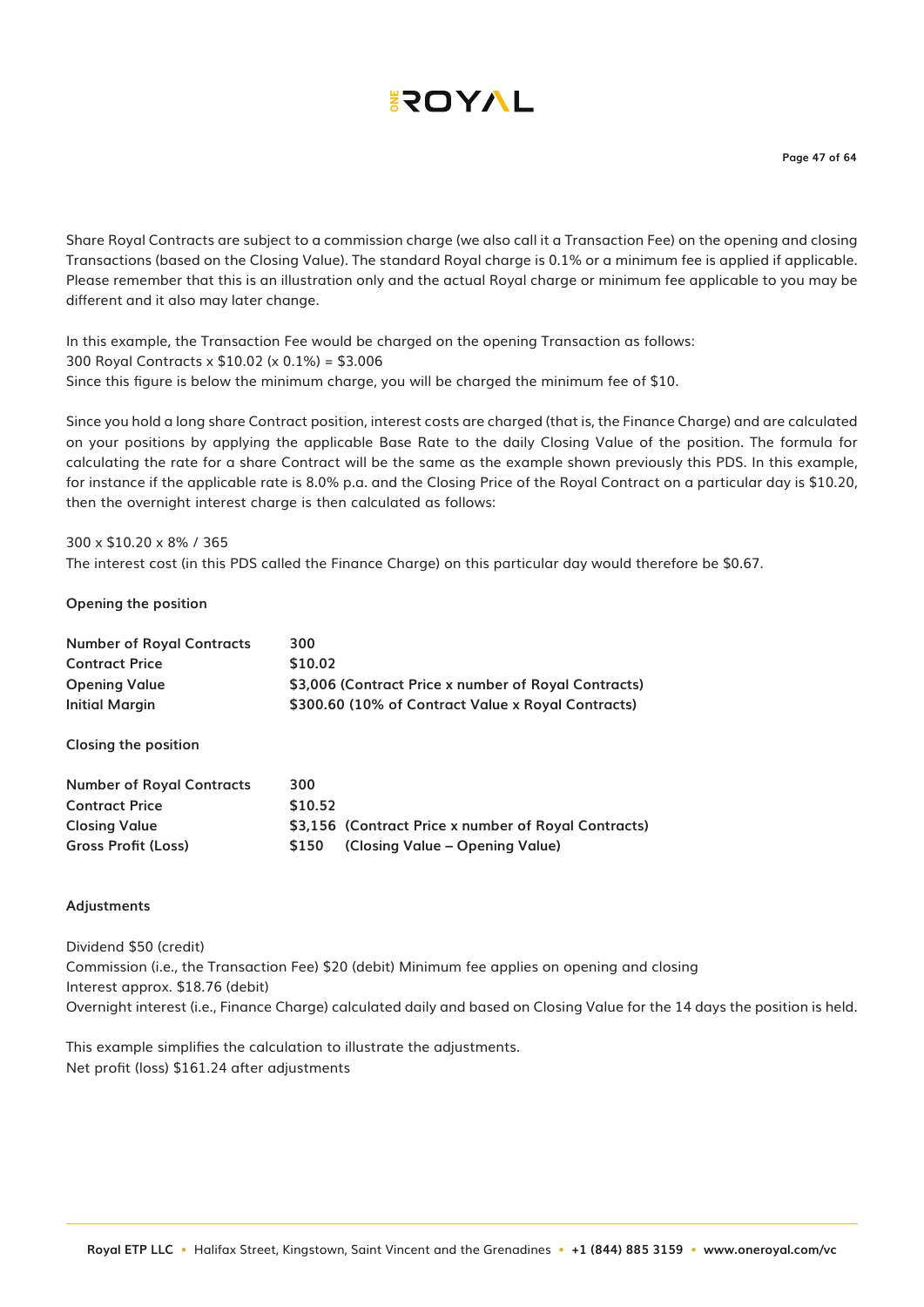

#### **Movements on your Account for the period of this transaction:**

(This example assumes that you have paid \$10,000 as Margin for your Account).

| <b>Description</b>                          | Amount    | <b>Balance</b> | <b>Free Margin</b> |
|---------------------------------------------|-----------|----------------|--------------------|
| <b>Account Value</b>                        |           | \$0.00         | \$0.00             |
| Initial payment                             | 10,000.00 | \$10,000.00    | \$10,000.00        |
| <b>Initial Margin</b>                       | (300.60)  | \$10,000.00    | \$9,699.40         |
| <b>Transaction Fees</b>                     | (10.00)   | \$9,990.00     | \$9,689.40         |
| <b>Interest (Finance Charge)</b><br>debited | (18.76)   | \$9,971.24     | \$9,635.64         |
| Dividend adjustment credited                | 10.00     | \$9,981.24     | \$9,645.64         |
| Realised profit on closing                  | 150.00    | \$10,131.24    |                    |
| Simultaneously                              |           |                |                    |
| <b>Return of Margin</b>                     | $+300.60$ |                | \$10,131.24        |
| <b>Transaction Fees debited</b>             | (10.00)   | \$10,121.24    | \$10,121.24        |
| <b>Account Value</b>                        |           | \$10,121.24    | \$10,121.24        |

#### **EXAMPLE 5: INDEX CONTRACT – LONG POSITION**

#### **Transaction**

You think that a leading Australian share index will strengthen so you therefore buy 10 S&P™/ ASX 200™ Index Royal Contracts at 4,800, with exposure of \$1.00 per Royal Contract per index point move. This position therefore gives you an effective exposure to the S&P™/ ASX 200™ Index of \$48000.00 (Index value x number of Royal Contracts). The position requires an Initial Margin of 5%. Royal does not charge commission (i.e., Transaction Fees) on Index Royal Contracts, but instead derives its remuneration from the spread between the bid and offer prices (which is therefore included in the opening price of 4,800 for each Royal Contract).

The S&P™/ ASX 200™ Index moves upwards over the next week to leads to a Contract Value of 4,900 each. As a result, if you decide to close your position you will make a gross \$1,000 profit on this Transaction ((10 x 4800)-(10 x 4900) = \$1000) (before adjustments and tax).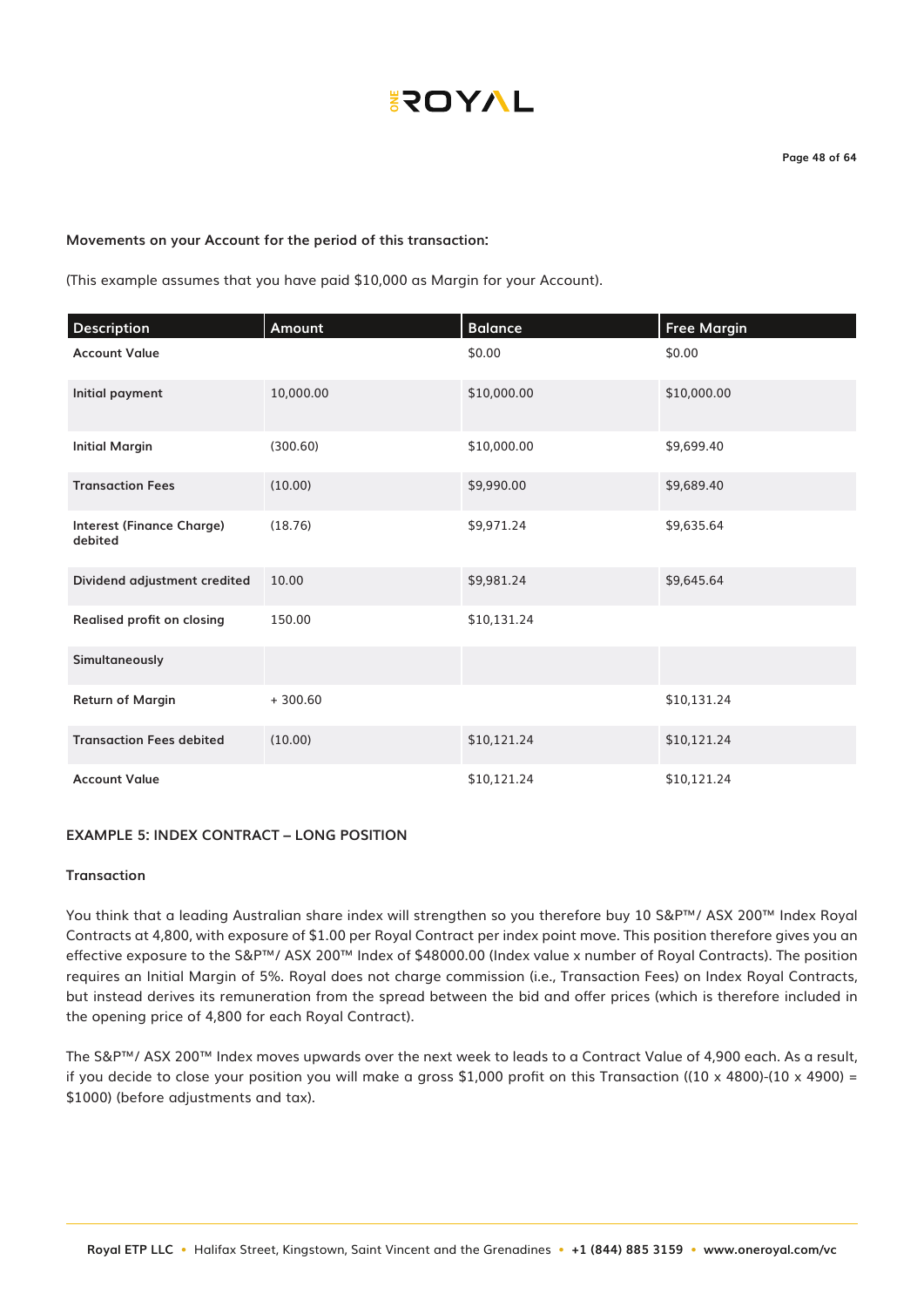**Page 49 of 64**

#### **Adjustments**

Since you hold a long Royal Contract position, interest costs (by the Finance Charge) are charged and calculated on your positions by applying the applicable Base Rate to the daily Closing Value of the position. The formula for calculating the interest cost in this example is as follows. The applicable rate might be 8.0% p.a. and the Closing Price of the Royal Contract on a particular day is \$4850.00.

The overnight interest charge is then calculated as follows:  $10 \times $4850 \times .08$  / 365 The interest cost (i.e., Finance Charge) on this particular day would therefore be \$10.63.

| 10     |                                                    |
|--------|----------------------------------------------------|
|        | \$4800 Index @ \$1.00 per point                    |
|        | \$48000 Contract Price x number of Royal Contracts |
|        | \$2400 5% of Contract Value x Royal Contracts      |
|        |                                                    |
| 10     | Index @ \$1.00 per point                           |
| \$4900 |                                                    |
|        | \$49000 Contract Price x number of Royal Contracts |
|        | \$1000 Closing Value - Opening Value               |
|        |                                                    |

#### **Adjustments**

#### **Interest Approx. \$74.41 (debit)**

Overnight interest calculated daily and based on closing value for the 7 days the position is held. This example simplifies the calculation to illustrate the adjustments.

Net profit (loss) \$925.59 after adjustments

#### **Movements on your Account for the period of this transaction:**

(This example assumes that you have paid \$10,000 as Margin for your Account).

| <b>Description</b>                   | <b>Amount</b> | <b>Balance</b> | <b>Free Margin</b> |
|--------------------------------------|---------------|----------------|--------------------|
| <b>Account Value</b>                 |               | \$0.00         | \$0.00             |
| Initial payment                      | 10,000.00     | \$10,000.00    | \$10,000.00        |
| <b>Initial Margin</b>                | 2,400.00      | \$10,000.00    | \$7,600            |
| <b>Transaction Fees debited</b>      | (0.00)        | \$10,000.000   | \$7,600            |
| Interest (Finance Charge)<br>debited | (74.41)       | \$9,925.59     | \$7,525.59         |
| Dividend adjustment credited* 0.00   |               | \$9,925.59     | \$7,525.59         |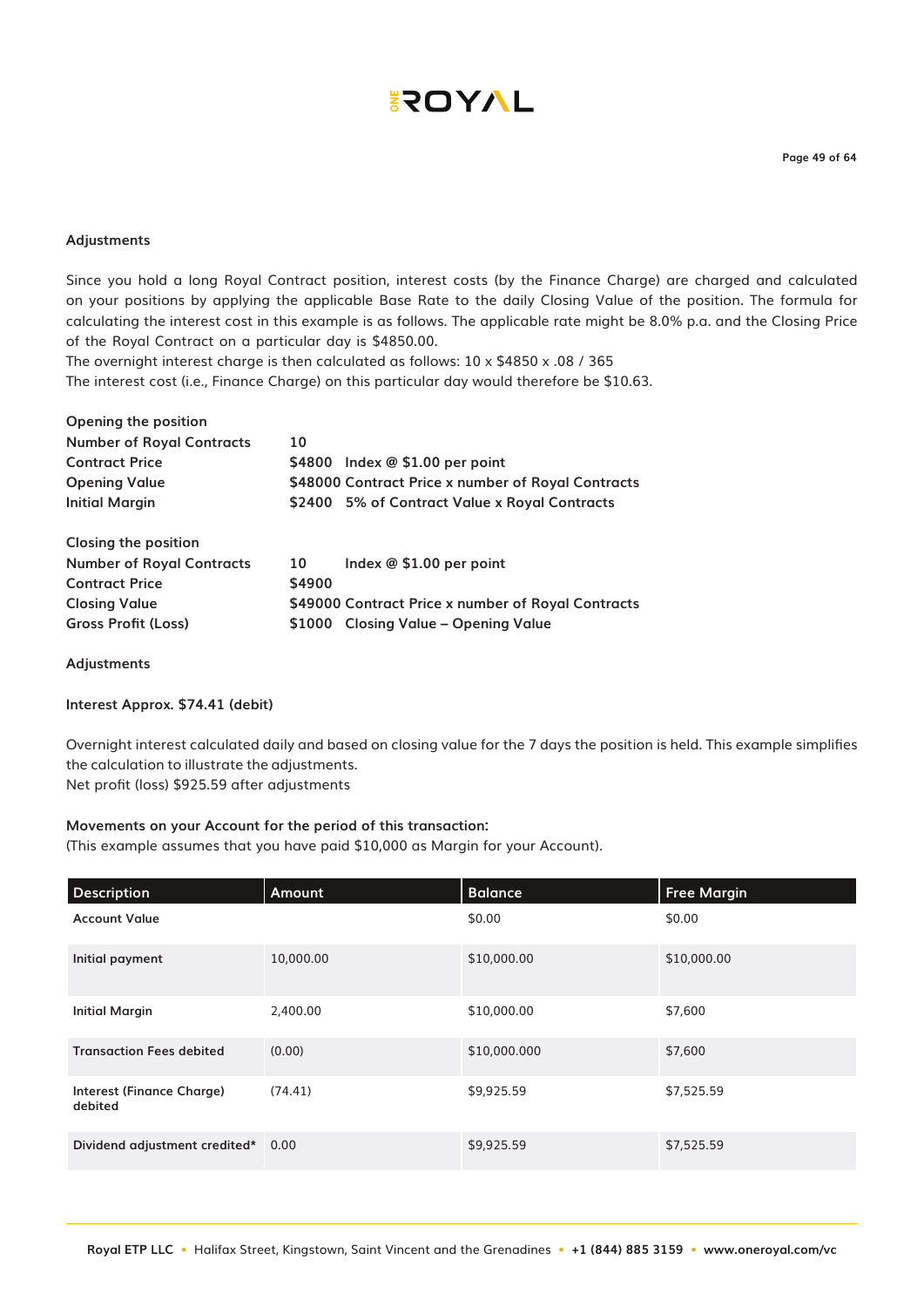| Realised profit on closing      | 1,000.000 | \$10,925.59 | \$8,525.00  |
|---------------------------------|-----------|-------------|-------------|
| Simultaneously                  | $+$       |             | $\ddot{}$   |
| <b>Return of Margin</b>         | 2,400.00  |             | \$2,400.00  |
| <b>Transaction Fees debited</b> | (0.00)    | \$10,925.59 | \$10,925.59 |
| <b>Account Value</b>            |           | \$10,925.59 | \$10,925.59 |

\* For the purposes of this example it is assumed that no company whose securities are comprised in the S&P™/ ASX 200™ Index paid a dividend during this period.

#### **EXAMPLE 6: INDEX CONTRACT – SHORT POSITION TRANSACTION**

This is an example of buying Royal Contracts to take a short position, and incurring a loss because the market did not move as you expected.

You think that the index will weaken so you therefore sell 20 S&P™/ ASX 200™ Index Royal Contracts at 4,900, with exposure of \$1.00 per contract per index point move. This position therefore gives you an effective exposure to the S&P™/ ASX 200™ Index of \$98,000.00 (Index value x number of Royal Contracts). The position requires an Initial Margin of 5%. Royal does not charge commission (i.e., Transaction Fees) on Index Royal Contracts, but instead derives its remuneration from the spread between the bid and offer prices (which is therefore included in the opening price of 4,900 for each Royal Contract).

The S&P™/ ASX 200™ Index moves upwards over the next 10 days to a Contract Value of 4,950 each. As a result, if you decide to close your position you will make \$1,000 loss on this Transaction Loss (20 x 4900)-(20 x 4950) = (\$1000).

#### **Adjustments**

Since you hold a short Royal Contract position, you receive/pay interest calculated on your positions by applying the applicable rate to the daily Closing Value of the position. The formula for calculating the interest cost in this example is as follows. The applicable rate might be 2.0% p.a. and the Closing Price of the Royal Contract on a particular day is \$4900.00.

The overnight interest credit (i.e., the amount of the Finance Charge is credited to your account) is then calculated as follows: 20 x \$4900 x 0.02 / 365

The interest amount credited to your Account for this particular day would therefore be \$5.37.

In addition, assume in this example that some of the companies whose securities comprise the S&P™/ ASX 200™ have paid dividends during the period. The dividends paid are equivalent to 5 index points. Since you have "sold the position" (i.e., bought Royal Contracts reflecting a short position) your Account will be debited for an adjustment to reflect dividends paid to buyers of the position (i.e. if you had bought the Index Contract to go long during the period your Account would receive this adjustment as a credit).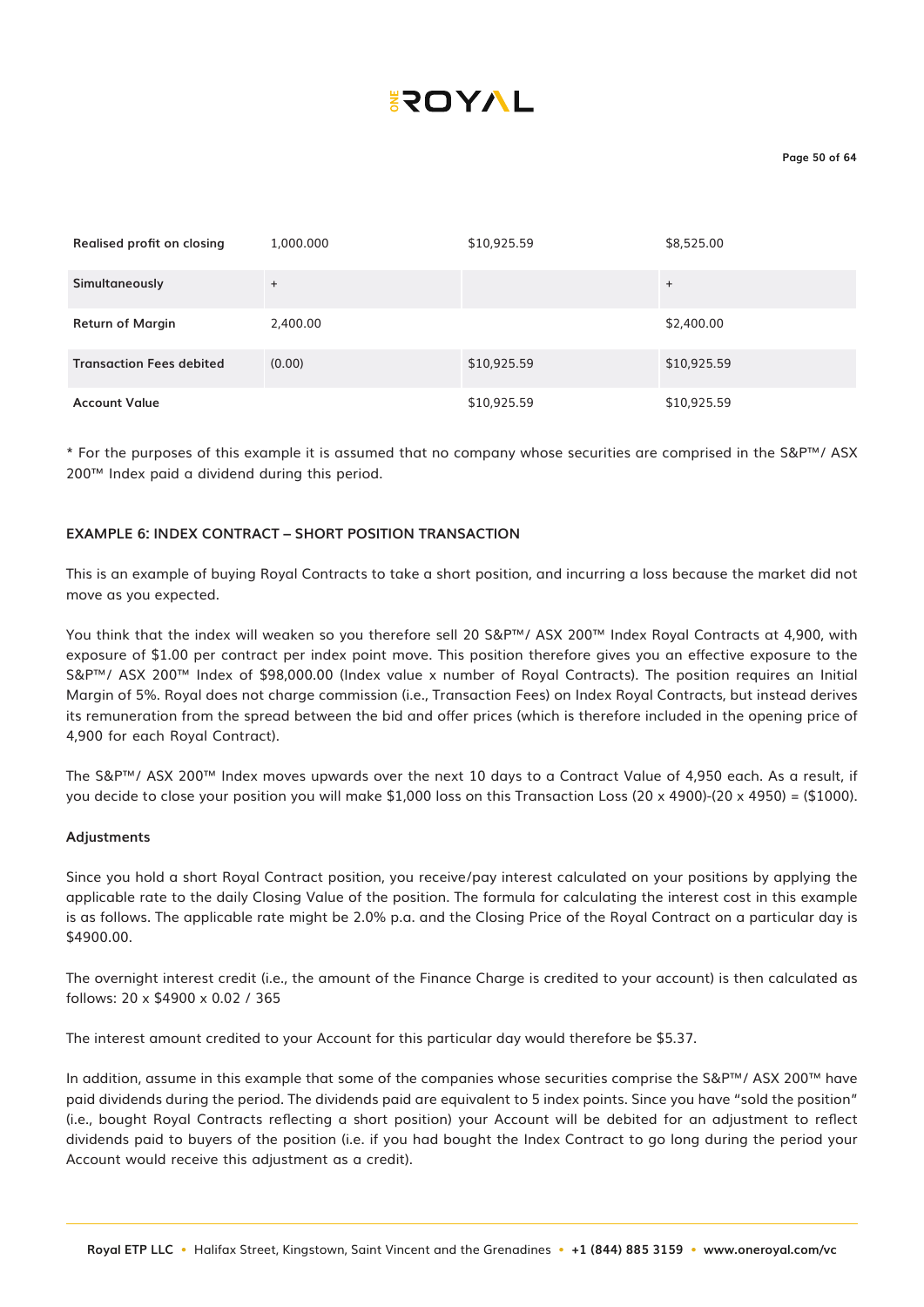The adjustment is calculated as follows:  $20x $1 x 5$ Therefore your Account would be debited for an adjustment of \$100 during the period of holding your position.

| $$4900$ Index @ $$1.00$ per point                  |
|----------------------------------------------------|
| \$98000 Contract Price x number of Royal Contracts |
| \$4900 5% of Contract Value x Royal Contracts      |
|                                                    |
| Index @ \$1.00 per index point                     |
| \$4950                                             |
| \$99000 Contract Price x number of Royal Contracts |
| \$1000 Closing Value – Opening Value               |
|                                                    |

#### **Adjustments**

Interest credit approx. \$53.70 (debit) Overnight interest calculated daily and based on the Closing Value for the 10 days the position is held.

Dividend adjustment \$100 (credit) Dividends paid during period Net profit (loss) \$1046.30 after adjustments

#### **Movements on your Account for the period of this Transaction:**

(This example assumes that you have paid \$10,000 as Margin for your Account).

| <b>Description</b>                          | Amount     | <b>Balance</b> | <b>Free Margin</b> |
|---------------------------------------------|------------|----------------|--------------------|
| <b>Account Value</b>                        |            | \$0.00         | \$0.00             |
| Initial payment                             | 10,000.00  | \$10,000.00    | \$10,000.00        |
| <b>Initial Margin</b>                       | (4,900.00) | \$10,000.00    | \$5,100.00         |
| <b>Transaction Fees debited</b>             | (0.00)     | \$10,000.000   | \$5,100.00         |
| <b>Interest (Finance Charge)</b><br>debited | (53,70)    | \$9,946.30     | \$5,046.30         |
| Dividend adjustment credited                | (100.00)   | \$9,846.30     | \$4,946.30         |
| Realised profit on closing                  | (1000.000) | \$8,846.30     | \$3,946.30         |
| Simultaneously                              | $\ddot{}$  |                | $+$                |
| <b>Return of Margin</b>                     | 4,900.00   |                | \$4,900.00         |
| <b>Transaction Fees debited</b>             | (0.00)     | \$8,846.30     | \$8,846.3          |
| <b>Account Value</b>                        |            | \$8,846.30     | \$8,846.3          |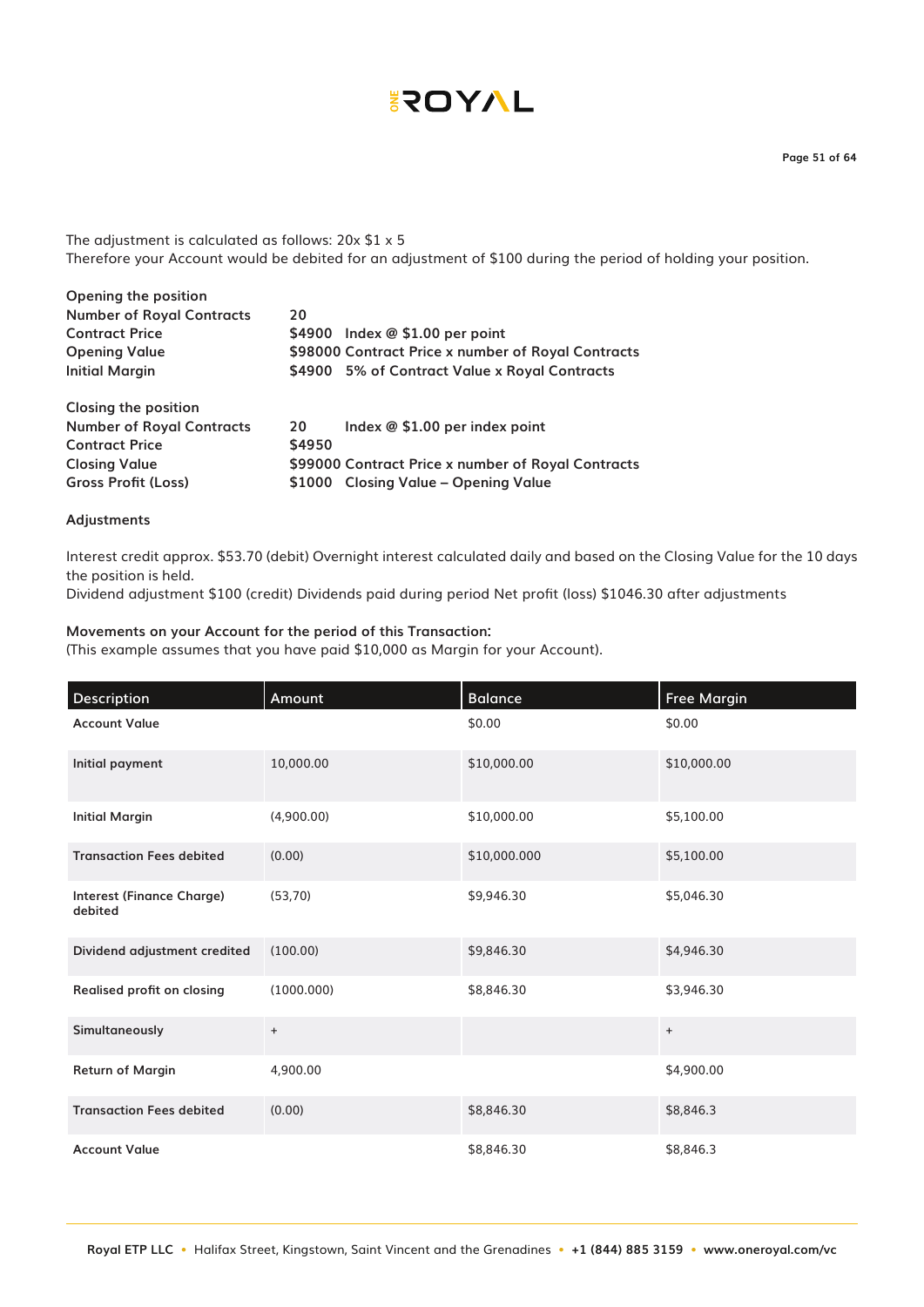

**Page 52 of 64**

#### **EXAMPLE 7: OPENING AND CLOSING A 'LONG' COMMODITY CONTRACT**

#### **Opening the position**

WTI Crude Oil Commodity Royal Contracts are quoted at \$102.85/\$104.85 and you believe that their price will rise. You decide to 'buy' 1,000 Commodity Royal Contracts that represent 1000 Barrels of Oil at \$104.85, the offer price. While your WTI Crude Oil Commodity Royal Contracts position remains open, your Trading Account is be debited to reflect interest adjustments. The Account Currency selected is United States dollars with a starting balance of \$50,000 Dollars. Brokerage, Dealing Spread, commission or Transaction Fee is charged when the position is opened and closed at \$0.10 per 1 contract. The Initial Margin is set at 10% of the Contract. The Finance Rate for a Contract held Overnight for an USD WTI Crude Oil Commodity Derivative is negative 5% for 'long' positions. The price of the WTI Crude Oil Commodity Contract moves in line with the market price of WTI Oil Futures quoted on an exchange.

#### **Initial Margin**

The Initial Margin required to open your position was  $10\% \times $104.85 \times 1,000 = $10,485$ .

#### **Closing the position**

One day later, WTI Oil Futures has risen to \$112.85/114.85 on the exchange and you decide to take your profit. You sell 1,000 Contracts at \$112.85, the bid price. Your profit on the Transaction is calculated as follows: Closing level: \$112.85 Opening level: \$104.85 Difference: \$8 Gross profit on Transaction:  $$8 \times 1000 = $5,000$ 

#### **Finance Charge Adjustment**

Interest costs (imposed by way of the Finance Charge Adjustment) are calculated daily on positions held Overnight by applying the applicable interest rate (Finance Rate) to the Contract Value of the Positions, at the time the Royal Contract is established. For example, if the applicable Finance Rate is negative 5% p.a., then the FinancemCharge Adjustment for a particular day would be \$14.36. Finance Charge Adjustments are calculated and reflected on your Account on a daily basis which is taking into account in your Equity or Account Value amount.

#### **Transaction Fee**

For WTI Crude Oil Commodity Royal Contracts, a Transaction Fee is payable by way of the Transaction Fee on the opening and closing of the Transaction. In the above example the Transaction Fee payable would be: # of Equity Royal Contracts =  $1,000 \times $0.1 = $100.00$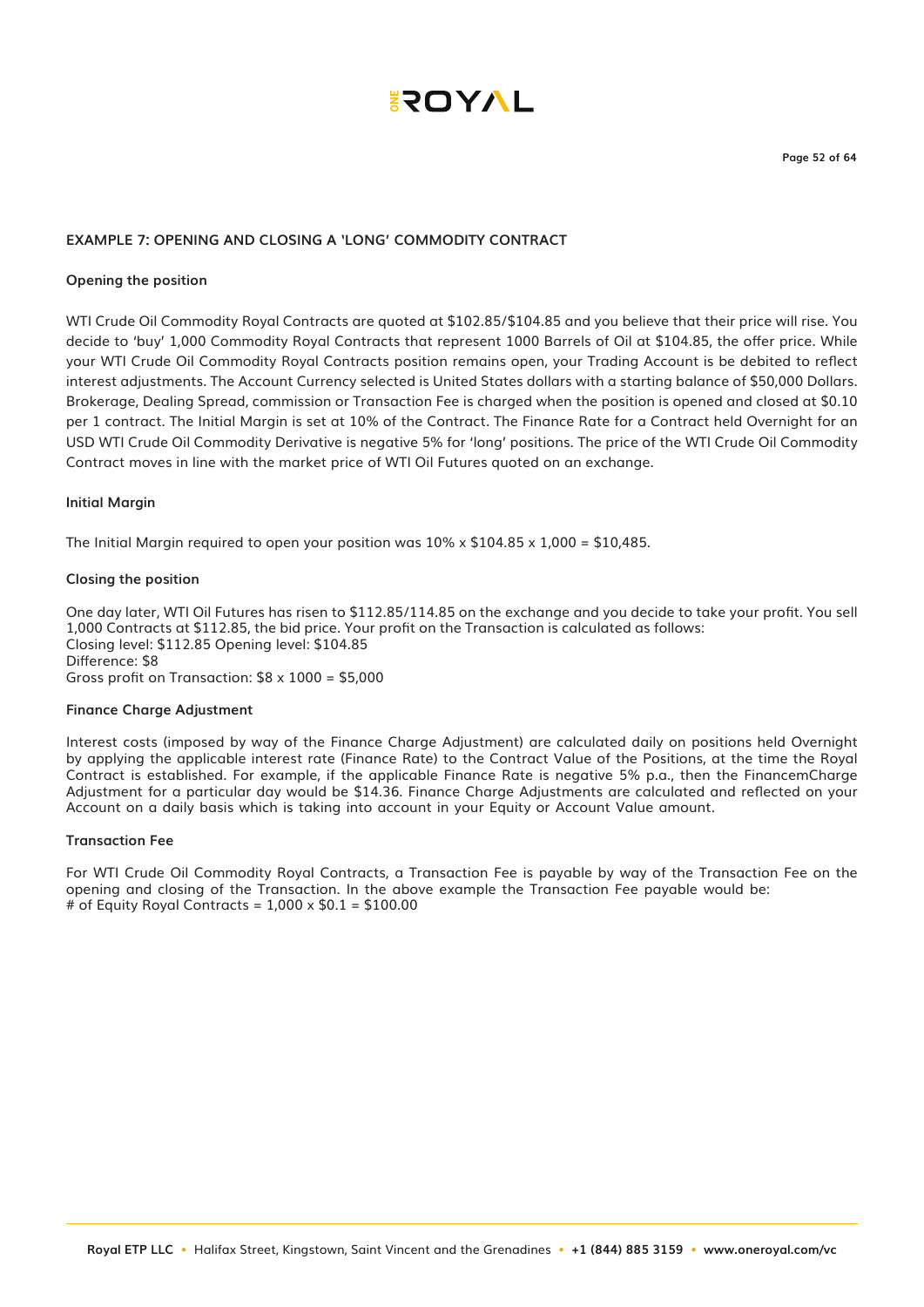#### **Calculating the overall result**

To calculate the overall or net profit, you have to take into account the Transaction Fees you have paid and the Finance Charge Adjustment.

Gross profit on Transaction: \$8,000 Total Transaction Fees: (\$200.00) Finance Charge Adjustment: (\$14.36) Net profit on Transaction: \$ 7,785.64

| <b>Description</b>               | Amount       | <b>Balance</b> | <b>Free Margin</b> |
|----------------------------------|--------------|----------------|--------------------|
| <b>Account Value</b>             |              | \$0.00         | \$0.00             |
| Initial payment                  | 50,000.00    | \$50,000.00    | \$50,000.00        |
| <b>Initial Margin</b>            | (10, 485)    | \$50,000.00    | \$39,515.00        |
| <b>Transaction Fees debited</b>  | (100.00)     | \$49,900.00    | \$39,415.00        |
| <b>Interest (Finance Charge)</b> | (14.36)      | \$49,885.64    | \$39,400.64        |
| Realised profit on closing       | 7,785.64     | \$57,671.28    |                    |
| Realised profit on closing       | (1000.000)   | \$8,846.30     | \$3,946.30         |
| Simultaneously                   |              |                |                    |
| <b>Return of Margin</b>          | $+10,485.00$ |                | \$57,671.28        |
| <b>Transaction Fees debited</b>  | (100.00)     | \$57,571.28    | \$57,571.28        |
| <b>Account Value</b>             |              | \$57,571.28    | \$57,571.28        |

#### **EXAMPLE 8: OPENING AND CLOSING A 'SHORT' OR 'SOLD' COMMODITY CONTRACT**

#### **Opening the position**

WTI Crude Oil Commodity Royal Contracts are quoted at \$102.85/\$104.85 and you believe that their price will fall. You decide to 'sell 500 Commodity Royal Contracts that represent 500 Barrels of Oil at \$102.85, the Bid price. While your WTI Crude Oil Commodity Royal Contracts position remains open, your Trading Account is be credited to reflect interest adjustments. The Account Currency selected is Australian dollars with a starting balance of \$50,000 Australian Dollars. Brokerage, Dealing Spread, commission or Transaction Fee is charged when the position is opened and closed at \$2 spread. The Initial Margin is set at 10% of the Contract. The Finance Rate for a Contract held Overnight for an USD WTI Crude Oil Commodity Derivative is zero or 0% for 'short' positions. The price of the WTI Crude Oil Commodity Contract moves in line with the market price of WTI Oil Futures quoted on an exchange.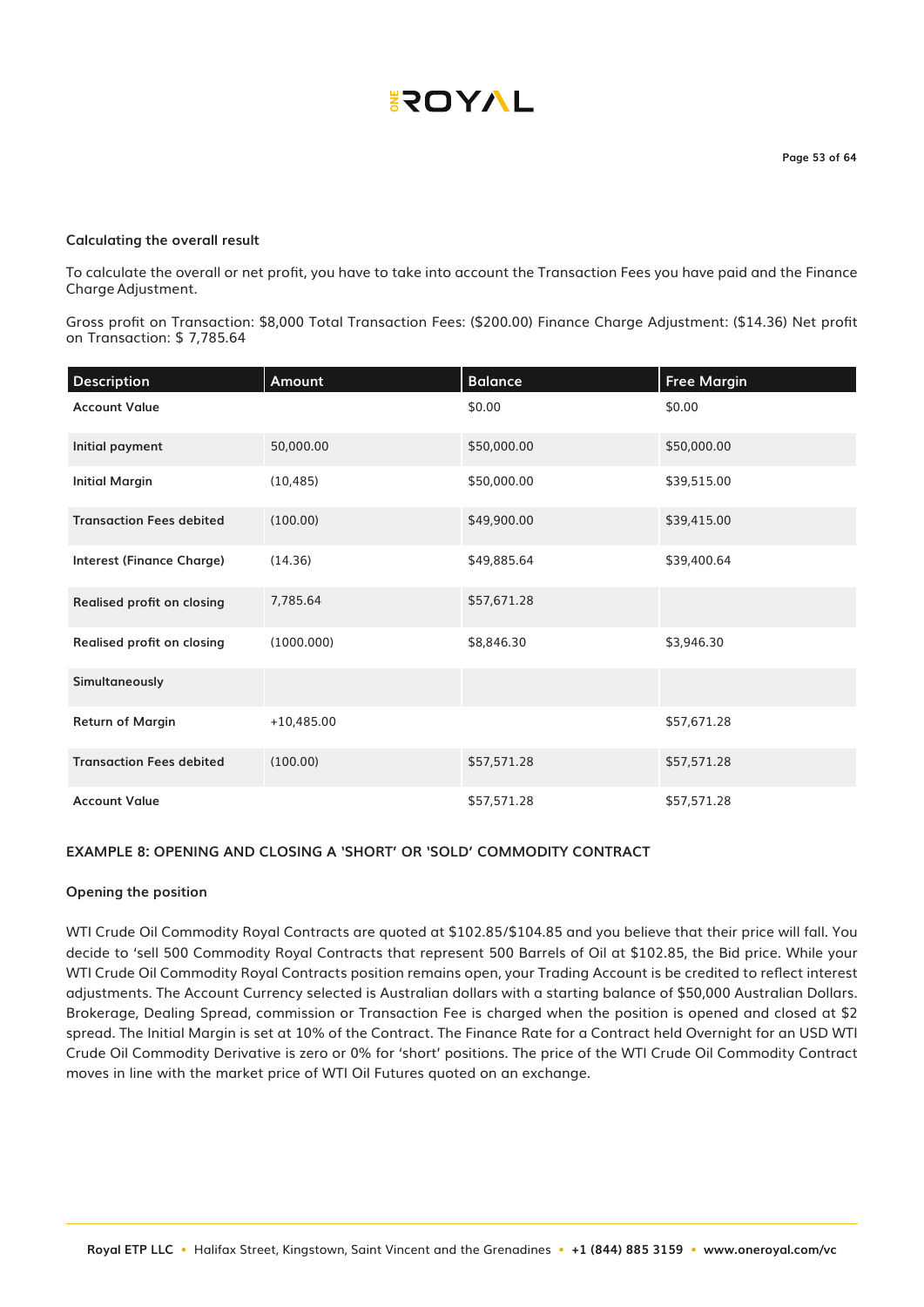#### **Initial Margin**

The Initial Margin required to open your position was  $10\% \times $102.85 \times 500 = $2571.25$ . To calculate the overall Initial Margin Requirement Royal converts Margin to the Currency of the Account. When the position is opened the USD/AUD rate is 1.05 USD \$2,571.25/ 1.05 = AUD 2,448.81

#### **Closing the position**

Two weeks later, WTI Oil Futures has risen to \$122.35/124.35 on the exchange and you decide to take your loss. You Buy 500 Contracts at \$124.35, the offer price. Your loss on the Transaction is calculated as follows: Closing level: \$124.35 Opening level: \$102.35 Difference: \$22 Gross loss on Transaction: \$22 x 500 = \$11,000

#### **Finance Charge Adjustment**

Interest costs (imposed by way of the Finance Charge Adjustment) are calculated daily on positions held Overnight by applying the applicable interest rate (Finance Rate) to the Contract Value of the Positions, at the time the Royal Contract is established. For example, if the applicable Finance Rate is 0% p.a., then the Finance Charge Adjustment for a particular day would be zero. No Finance Charge Adjustments are credited on your Account on a daily.

#### **Transaction Fee**

For WTI Crude Oil Commodity Royal Contracts, a Transaction Fee is payable by way of the Transaction Fee on the opening and closing of the Transaction. In the above example the Transaction Fee which is incorporated in a Dealing Spread would be: # of contracts =  $500 \times $2 = $1,000$ 

#### **Calculating the overall result**

To calculate the overall or net profit or loss on your Transaction you have to take into account the conversion of net profit or loss in the Currency of the Account. When the position is closed the USD/AUD rate is 1.05

| <b>Description</b>                  | Amount       | <b>Balance</b> | Free Margin |
|-------------------------------------|--------------|----------------|-------------|
| <b>Account Value</b>                | 0.00         | \$0.00         | \$0.00      |
| Initial payment                     | 50,000       | \$50,000.00    | \$50,000.00 |
| Initial Margin (i.e., min required) | (2,448.81)   | \$50,000.00    | \$47,551.19 |
| <b>Transaction Fees debited</b>     | (0.00)       | \$50,000.00    | \$47,551.19 |
| Interest (Finance Charge)           | (0.00)       | \$50,000.00    | \$47,551.00 |
| Realised loss on closing            | (10, 476.19) | \$39,523.81    | \$37,075.00 |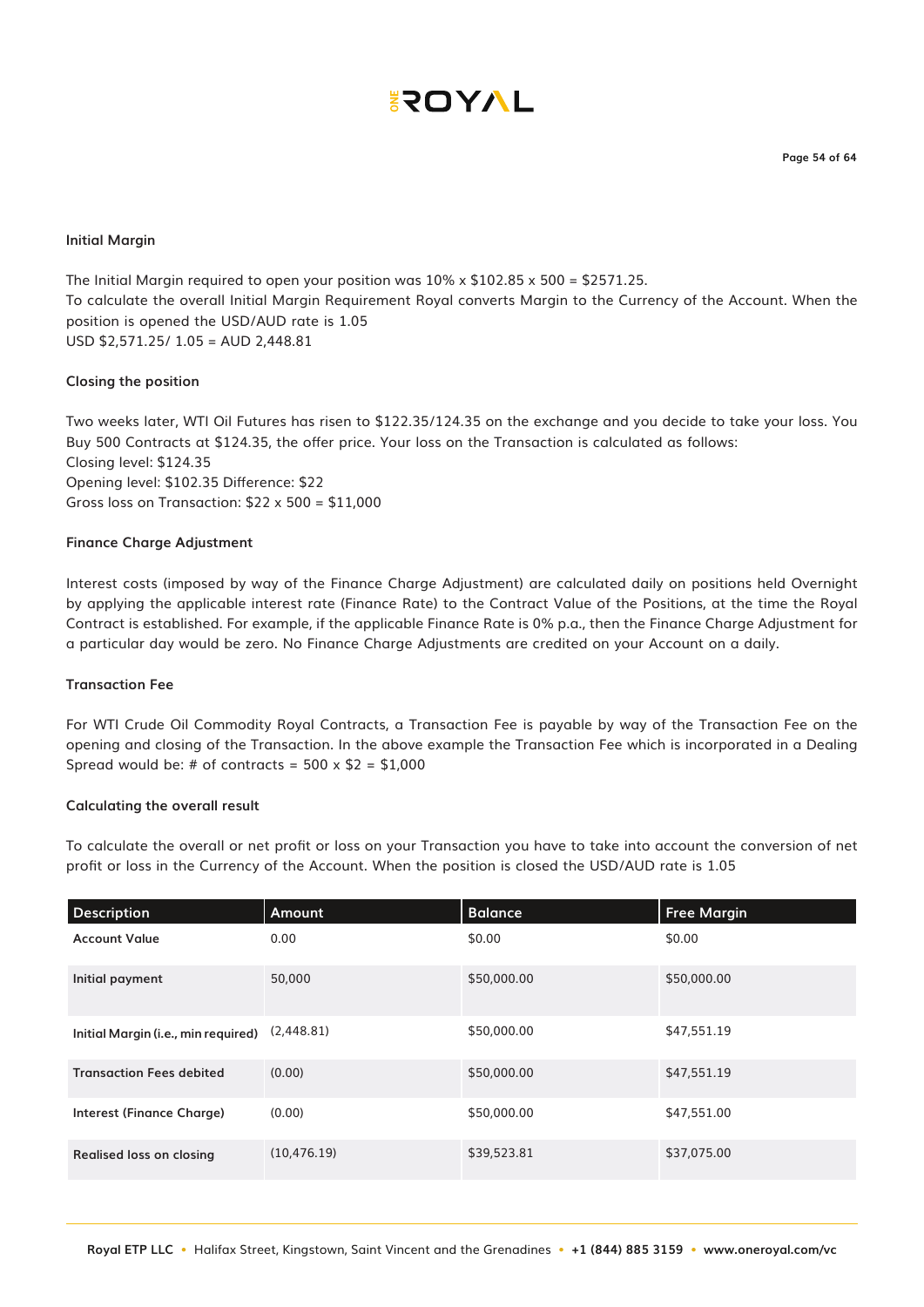| Simultaneously                  | ÷        |             |             |
|---------------------------------|----------|-------------|-------------|
| <b>Return of Margin</b>         | 2,448.81 |             | \$39,523.81 |
| <b>Transaction Fees debited</b> | (0.00)   | \$39,523.81 | \$39,523.81 |
| <b>Account Value</b>            |          | \$39,523.81 | \$39,523.81 |

#### **Notes to all examples in this PDS:**

1. The above examples are to illustrate the impact of key variables on the outcome of a Transaction. They are not forecasts or projections of any particular Transaction.

2. The worked examples illustrate in dollar terms how trading incurs fees (including fees charged by Royal), charges or other payments. These examples are not intended to be exhaustive and document every trading strategy.

3. The examples use simplifying assumptions by not taking into account an investor's tax rate or overall tax position, potential changes in interest rates charged to or earned on the Account or the time value of money. While these variables will undoubtedly change the outcome of a Transaction, they are normal market variables which cannot now be predicted and so must be taken into consideration by a potential investor in Transactions.

4. Margin requirements, interest rates and external charges may change at any time and are hypothetical only. Please refer to Trading Conditions prior to trading.

5. Royal's Auto-Liquidation feature has been ignored in the scenarios in order to show the potential impact of changes. The scenarios assume that Royal has manually Closed Out these positions. You are reminded that Royal may set a lower Liquidation Level without telling you and so you should also not assume that Royal will apply an automatic Close Out if its internal Liquidation Level is exceeded. You should decide your own Close-Out levels and monitor your positions.

#### **SECTION 6 – GENERAL INFORMATION**

#### **6.1 ACCOUNTS DENOMINATED IN FOREIGN CURRENCY**

Your Account and each Account may be denominated in United States Dollars (USD) or any other currency permitted by Royal from time to time.

If you instruct Royal to effect a Transaction denominated in a currency different from the denomination of your Account currency, Royal will convert the currency value of your Transaction into the Account's currency.

The foreign currency conversions can expose you to foreign exchange risks between the time the Transaction is entered into and the time the relevant conversion of currencies occurs. This will immediately impact on the Margining of your Account, so you must be careful to understand and to monitor the effect of trading in products denominated in foreign currencies.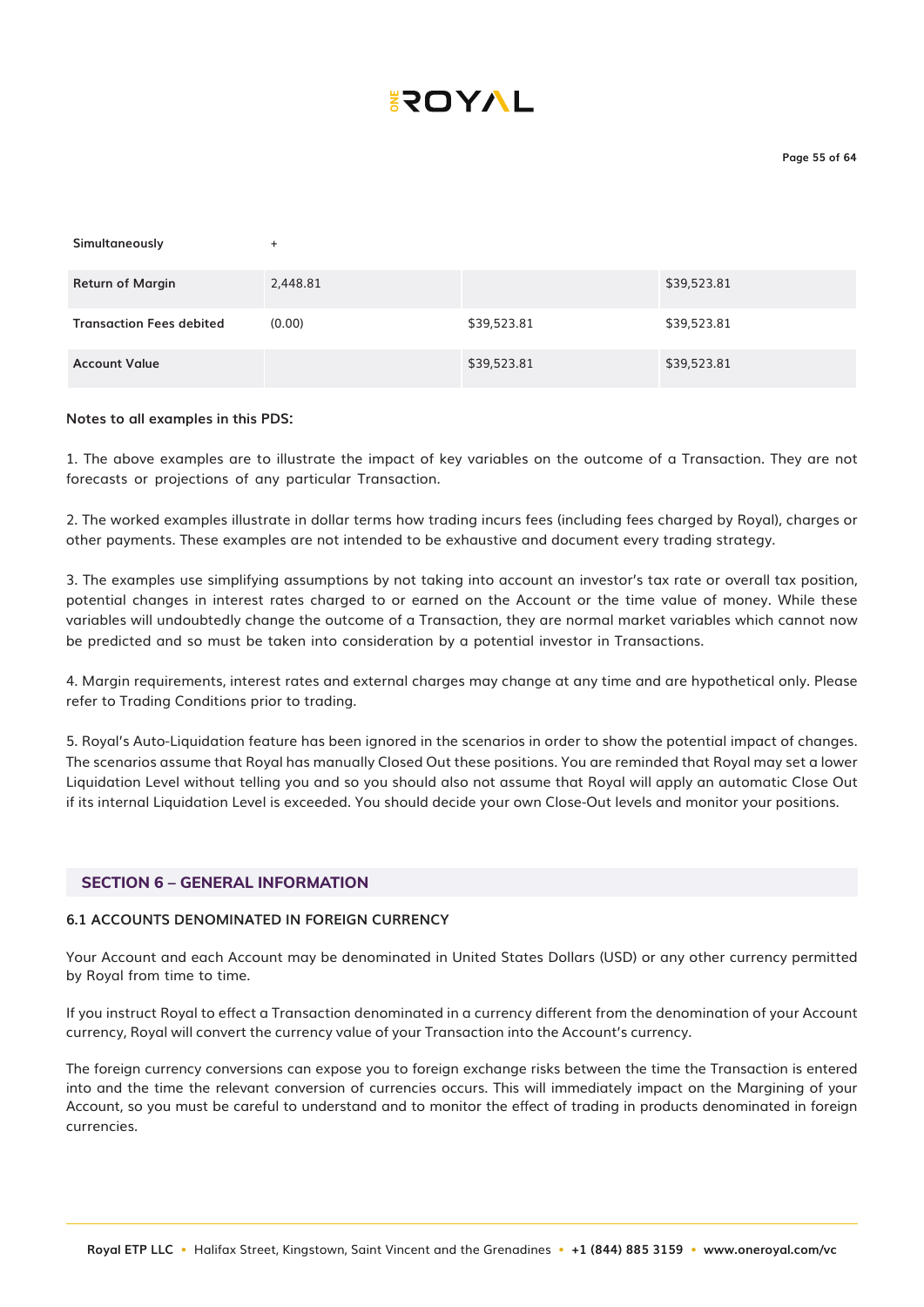

Foreign exchange markets can change rapidly. Exchange rates depend on a number of factors including for example, interest rates, currency supply and demand and actions of government. In some situations, exchanges of currency may be suspended. These will impact on the rates of conversion set by Royal.

#### **6.2 DISCRETIONS**

Royal has discretions under the Account Terms which can affect your Orders and positions. You do not have any power to direct how we exercise our discretions.

When exercising our discretions we will comply with our legal obligations in accordance with Saint Vincent & the Grenadines laws and regulations. We will have regard to our policies and to managing all risks (including financial, credit and legal risks) for ourselves and all of our Clients, our obligations to our counterparties, market conditions and our reputation. We will endeavour to act reasonably and in good faith in exercising our discretions

Our significant discretions are:

- whether to accept your Order (including to Close Out a position) or to amend it;
- any risk limits or other limits we impose on your Account or your trading;
- determining Margin requirements, especially the amount of Initial Margin, minimum Margin requirements, the time to meet any changed Margin requirement;
- determining values of Underlying Securities (for opening and closing positions and for determining Margin);
- whether to cancel your order where in Royal's reasonable opinion you have engaged in scalping, arbitrage, market manipulation, insider trading or any other fraudulent, deceitful or nefarious behaviour;
- where, in the reasonable opinion of Royal, a Black Swan event has occurred or is occurring, Royal reserve the right in its absolute discretion to re-adjust contract prices;
- setting Bid prices and Ask prices; and
- closing your positions and setting the Closing Value.

You should consider the significant risks that arise from Royal exercising its discretions – see Section 4. Our other discretions include:

- setting our fees and interest rates (i.e. Base Rates);
- adjusting our positions for adjustments made by the market or an Exchange to the Underlying Security;
- setting foreign exchange conversion rates;
- opening and closing your Account;
- giving you a grace period for full compliance in paying by cleared funds any amount you owe; and
- interpretation, variation and application of our policies.

Please note that while we have discretions, the Trading Conditions typically are set or applied for automatic outcomes, such as Closing Out all of your Open Positions if you do not maintain the required minimum Margin cover.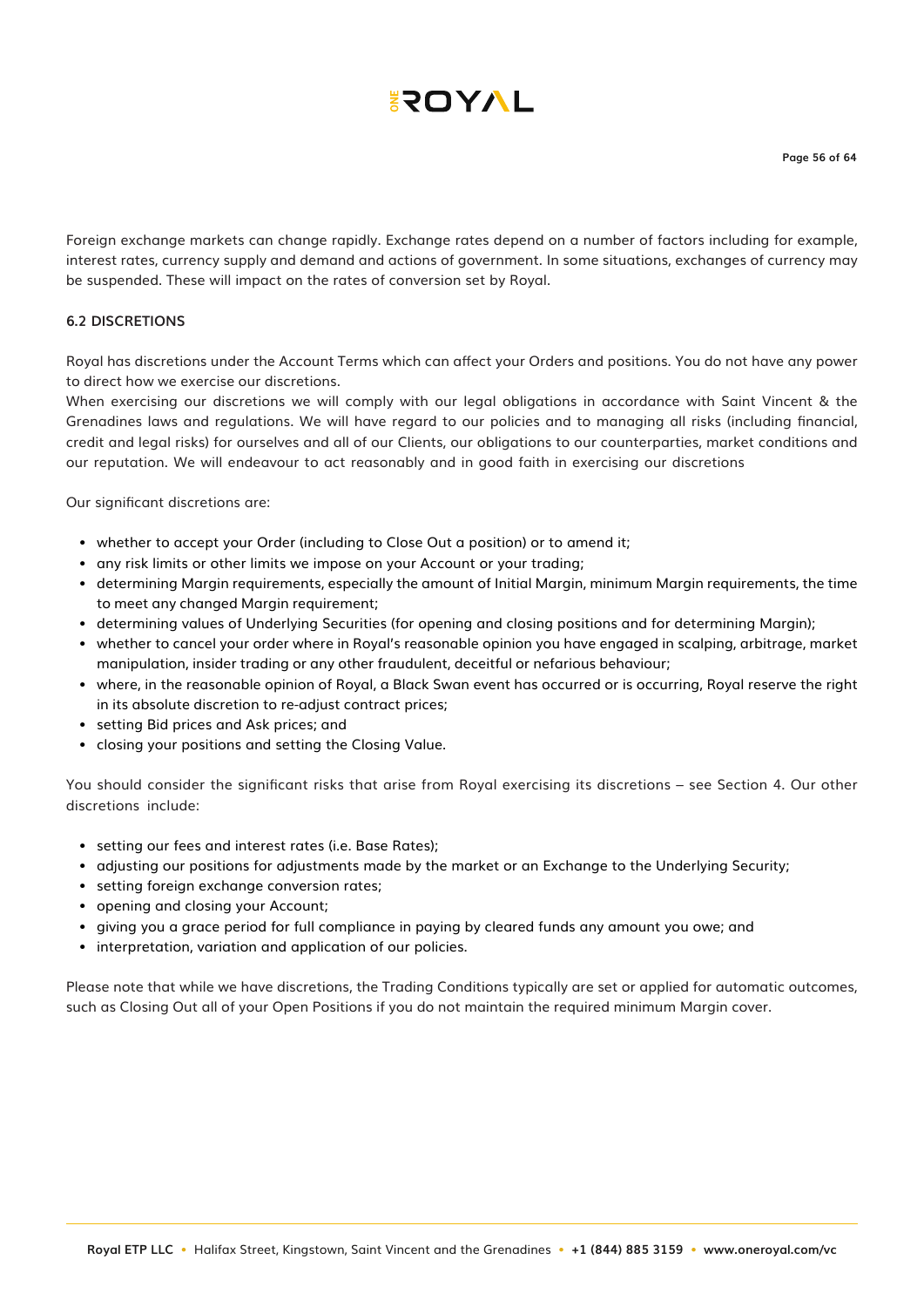#### **6.3 POLICIES**

Royal has a number of policies that can affect your investments. The policies are guidelines that Royal (including all of its staff) is expected to follow but policies are not part of the Account Terms and do not give you additional legal rights or powers.

We may change our policies at any time without notice to you. We may amend, withdraw, replace or add to our policies at any time without notice to you. Our policies may help you understand how we operate but all of the important information is set out in or referred to in this PDS so you should only rely on this PDS and not on the policies.

A summary of the policies are available by contacting us, we will send you a summary free of charge. Our key policies relevant to our products currently are:

- client suitability policy;
- client moneys policy;
- margin call policy;
- conflicts of interests management policy; and
- Hedging Policy.

#### **6.4 ANTI-MONEY LAUNDERING LAWS**

Royal is subject to anti-money laundering and counter- terrorism financing laws (AML laws) hat can affect the contracts. If your Account is established, Royal may disclose your personal information or stop transactions on your Account for the purposes of the AML laws or under Royal's AML laws procedures, without liability to you for any loss that arises due to that occurring. By opening an account with us, you warrant and represent that your trading activities do not contravene the AML Laws.

#### **6.5 ABOUT ROYAL**

Royal is a limited liability company that provides financial services to their clients.

#### **6.6 APPLICATIONS**

You apply for an Account by returning to Royal a completed application form or by applying online. The application form and Account Terms are available online or by contacting Royal directly.

Accounts can be funded by credit card, electronic transfer, and cheque. Further details are available by contacting Royal or on its website at: **www.oneroyal.com/vc**

Please be reminded that funding your Account by credit card has additional risks and costs for you. By using these payment methods you effectively would be doubling your leverage by taking credit from your credit card account and trading with leverage on your Account. This can add to the risks and volatility of you positions as well as incurs higher interest costs on your credit card account.

If you lose on your Royal Contracts, you might not have other financial resources to repay your credit card account, incurring higher interest costs and possibly defaulting on your credit card terms.

Although Royal accepts payments of more than \$1,000 from credit card accounts to fund your Account and to meet later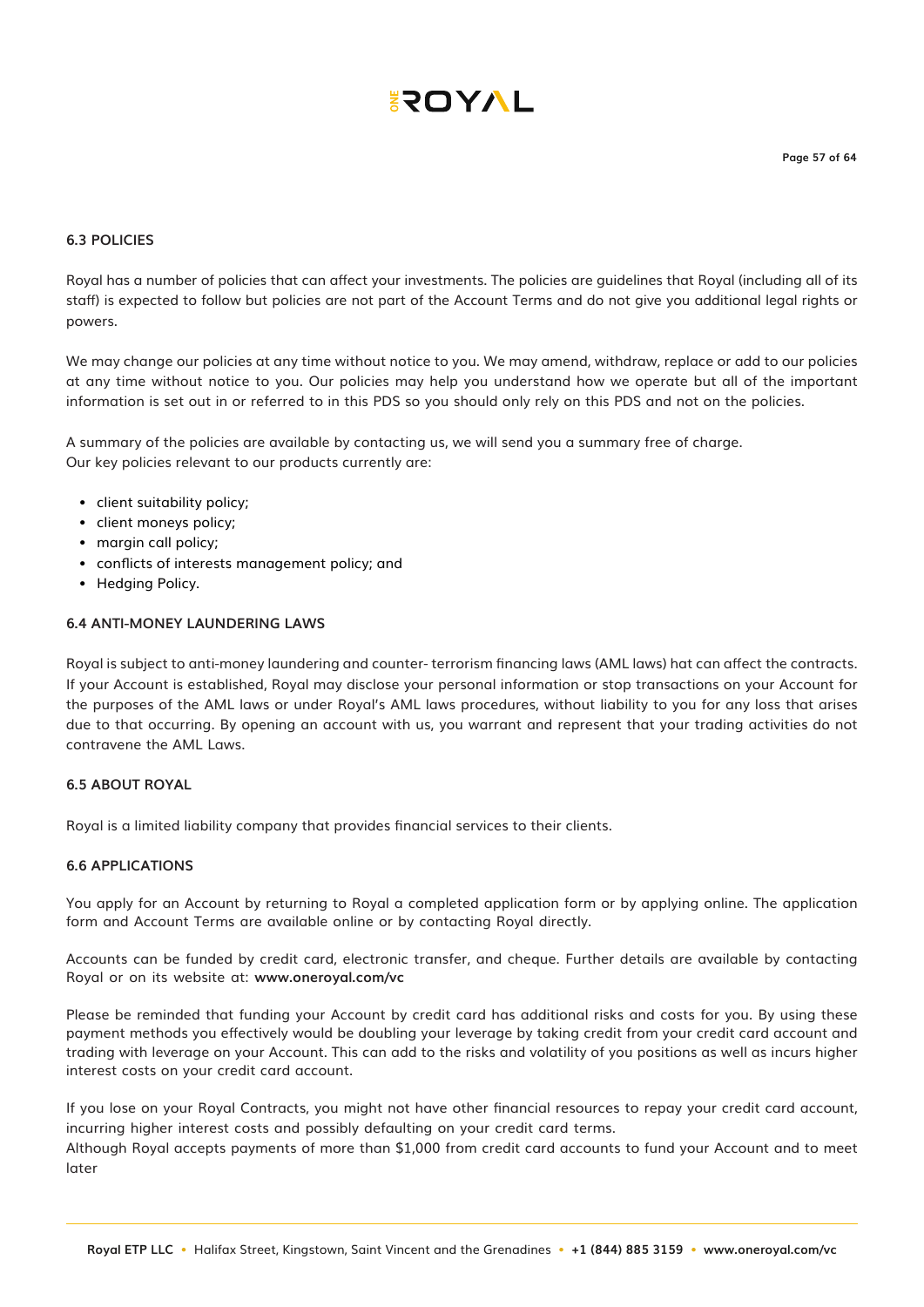Margin payments, please carefully consider whether this payment method is suitable for your trading and limit it to what you can afford.

Please be aware that in some instances Royal may conduct a credit reporting check, this occurs where Royal enquires with a creditreporting agency such as Veda about your creditworthiness.

#### **6.8 TAXATION IMPLICATIONS**

Our products will have taxation implications for Clients, depending on the current tax laws and administration, the nature of the Client for tax laws, the terms of the transactions and other circumstances. These are invariably complex and specific to each Client. You should consult your tax advisor before trading in these financial products.

The following summary assumes that the Client will hold the Royal Contract on revenue account, i.e., the Client will be carrying on a business of either trading or investing in these types of financial products or the Client will enter into the financial products for profit making purposes (or both). This summary does not consider the taxation position if you enter into the financial products detailed in this PDS for the purposes of hedging risks associated with other investments held by the Client on capital account, or for the purpose of non-business gambling.

If you are entering into a Royal Contract for the purposes of hedging, then the taxation consequences will depend on the nature of the underlying transaction or the asset or liability which is being hedged. It is recommended that you obtain your own professional taxation advice for this scenario.

#### **PROFITS AND LOSSES ON OUR ROYAL CONTRACTS**

Any realised gains derived or losses incurred by you in respect of a contract such as a Royal Contract ordinarily should be included in your assessable income. Realisation will generally occur when the right or obligation to receive or pay on the contract ceases.

When calculating the amount of profit or loss, you need to consider the difference between the Closing Value and the Contract Value on commencement of the position and any fees on Open Positions paid or received by you. The availability of tax deductions or losses incurred as a result of entering into these Royal Contracts to offset current and future year income will depend on your personal circumstances and you will need to seek advice from your tax adviser in this regard.

#### **Tax file number withholding rules**

The tax file number withholding rules only apply to those investments as set out in income tax legislation. Royal's current understanding is that those withholding rules do not apply to its financial products; however, if it is later determined to apply and you have not provided Royal with your tax file number or an exemption category, Royal may be obliged to withhold interest payments at the highest margin tax rate and remit that amount to the ATO.

#### **Other fees, charges or commissions**

If the position gives rise to gains that are assessable or losses that are deductible, any fees other than charges or commissions ordinarily should be available as a deduction at the time they are paid by the investor and debited against their Account.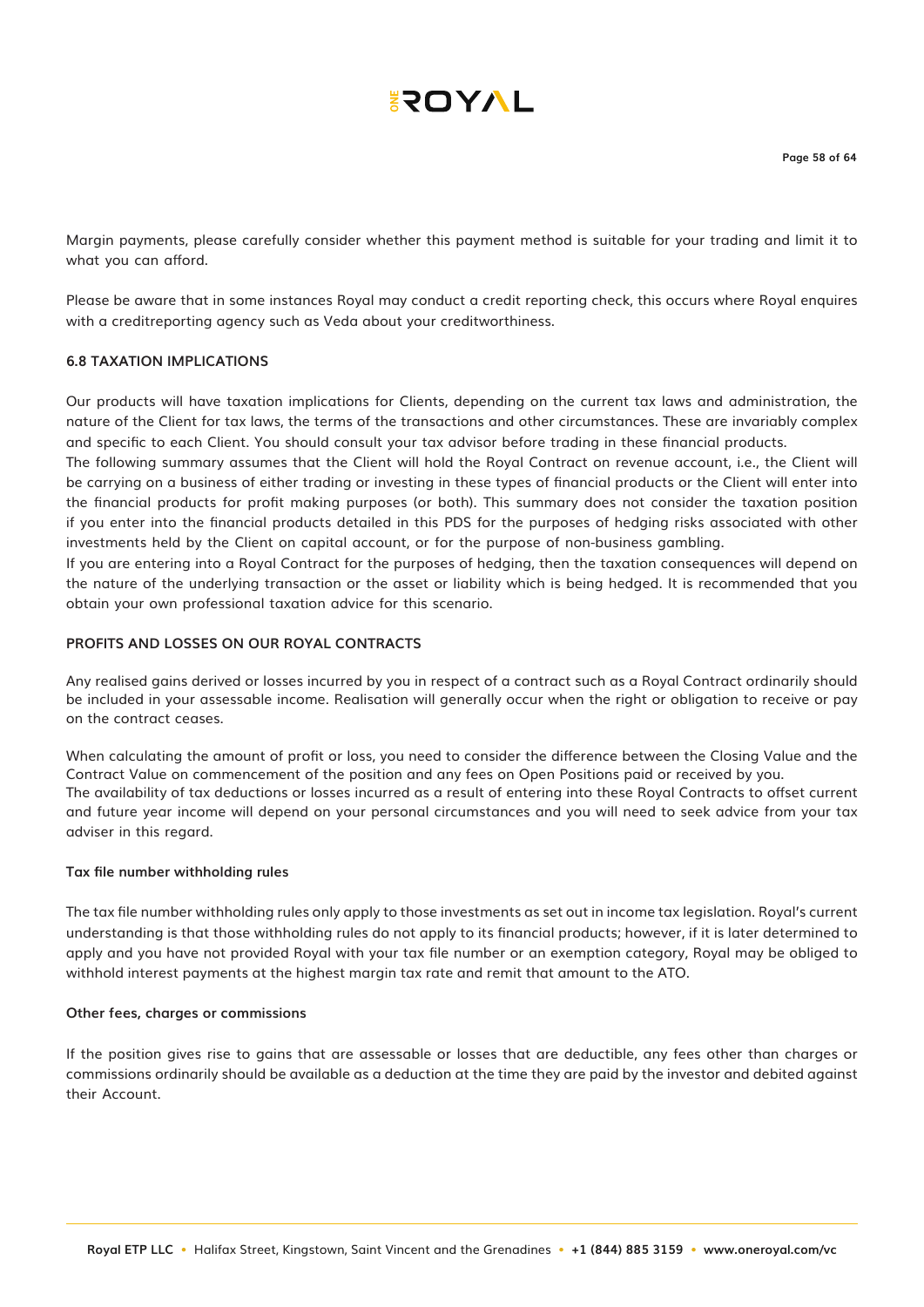#### **Goods and Services Tax**

With the exception of fees and charges as set out in this PDS, amounts payable for or in respect of positions are not subject to goods and service tax. Clients should seek their own independent advice.

#### **6.9 COOLING OFF**

There is no cooling off arrangement for our offering. This means that you do not have the right to return any Royal Contracts acquired, nor request a refund of the money paid to acquire the contract. If you change your mind after entering into a Royal Contract with Royal, you must close it out, pay any Transaction costs and take the risk of incurring a loss in doing so.

#### **6.10 ETHICAL CONSIDERATIONS**

Our Royal Contracts do not have an investment component. Labour standards or environmental, social or ethical considerations are not taken into account by Royal when making, holding, varying or Closing Out the Royal Contracts.

#### **6.11 JURISDICTIONS**

The distribution of this PDS in jurisdictions outside Saint Vincent and Grenadines may be subject to legal restrictions. Any person who gains access to this PDS should comply with any such restrictions and failure to do so may constitute a violation of financial services laws. The offer to which this PDS relates is not available to investors in the USA.

#### **6.12 LIMITATIONS ON LIABILITY**

If you fail to pay or provide security for amounts to us, or fail to perform any obligation under your contracts, we have extensive powers under the Client Agreement with you to take steps to protect our position including for example, power to close-out positions and to charge default interest. Under the Client Agreement you also indemnify us for certain losses and liabilities. Further, our liability to you is expressly limited.

#### **6.13 REFERRAL BENFITS FOR OTHER SERVICE PROVIDERS**

You may have been referred to us by a service provider who may receive financial or non-financial benefits from us. These should have been disclosed to you by the services provider in question. Please note that such benefits will not impact transaction fees or the rate you will be offered.

#### **6.14 GOVERNING LAW**

This PDS, the Account Terms and all transactions with us will be governed and construed in accordance with the laws of Saint Vincent & the Grenadines and be subject to the jurisdiction of the Courts of Kingstown.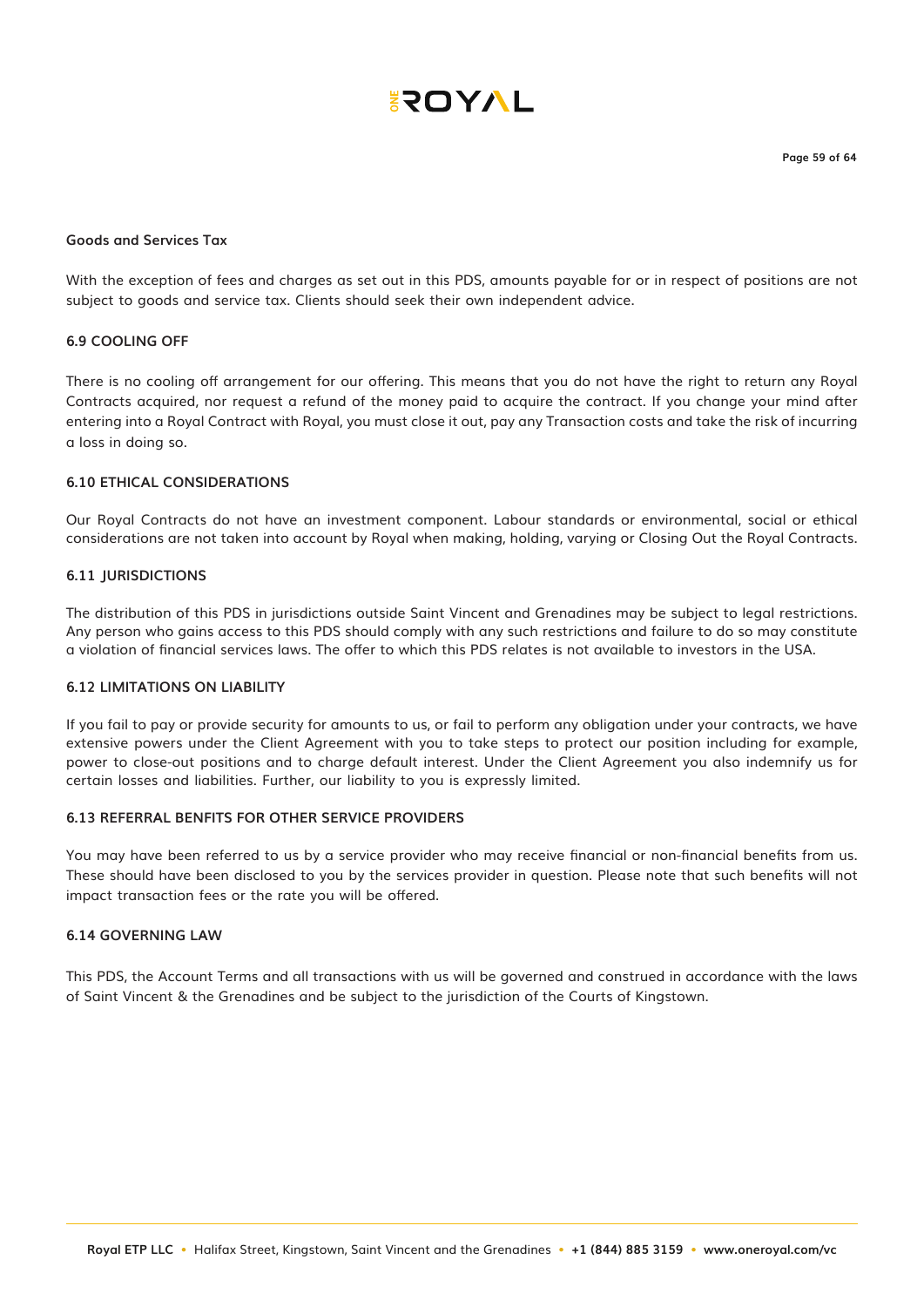# **AYOT!**

#### **6.15 DISPUTE RESOLUTION**

Royal wants to know about any problems you may have with the service provided to you so we can take steps to resolve the issue. If you have a complaint about the financial product or service provided to you, please see the document "the complaints handling procedure", available by:

1. Contacting a Royal representative on – **(+1 (888) 705-9006)** and outlining the details of your complaint.

2. If your complaint is not satisfactorily resolved through your adviser, within three Business Days of receipt of your complaint, please contact the Compliance Department on **compliance@oneroyal.com.vc**

Royal will try to resolve your complaint quickly and fairly. Complaints received in writing will be acknowledged as soon as possible with a written receipt of your complaint and we will use our best endeavours to try to resolve your complaint within 45 days of receipt of your written complaint.

#### **6.16 PRIVACY**

All of the information collected by Royal, in the application form or otherwise, is used for maintaining your Account and for the purpose of assessing whether you would be suitable as a Client.

Royal has procedures in place to ensure its compliance with, GDPR rules; these include the following:

#### **1. Collecting personal information**

In collecting personal information, Royal is required to:

- collect only information which is necessary for the purpose described above;
- ensure that collection of the information is by fair and lawful means; and
- take reasonable steps to make you, the individual, aware of

 If necessary, Royal also collects information on directors of a corporate client or agents or representatives of the Client. Royal may be required by law to collect information, such as for taxation purposes or to identify persons who open or operate an account.

Royal may take steps to verify information given to it, such as consulting registries, referees, employers or credit agencies. This information will not be disclosed to any other person although Royal may disclose this information to its related bodies corporate if you intend to use the services of any of those related bodies corporate.

#### **2. Using the personal information**

Once Royal has collected the information from you, Royal will only use the information for the purposes described above unless you consent otherwise.

Personal information may be disclosed to:

- any person acting on your behalf, including your advisor, accountant, solicitor, executor, attorney or other representative whether in Saint Vincent & the Grenadines or overseas;
- related bodies corporate of Royal if you use, or intend to use, services of those other corporations;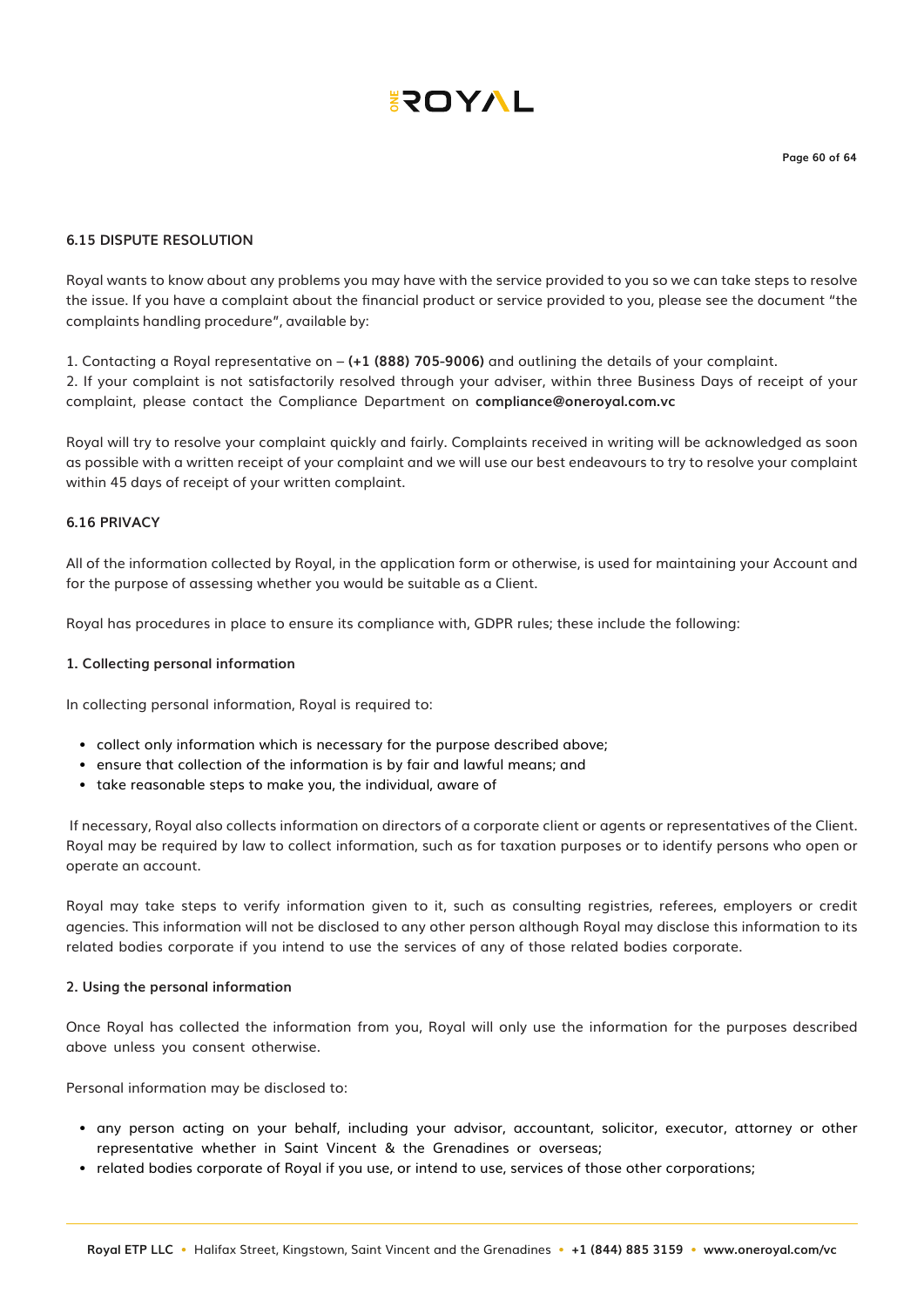

- any organisations to whom Royal outsources administrative functions;
- brokers or agents who refer your business to Royal (so that we may efficiently exchange information and administer your account);
- regulatory authorities;
- as required or permitted by law or by court order.

This information will not be disclosed to any other personwithout your consent.

You may access your personal information held by Royal (subject to permitted exceptions), by contacting Royal. We may charge you for that access.

As Royal is obliged by law to take reasonable steps to ensure that the personal information used is accurate, up to date and complete, please inform us immediately if any of the information provided in this section changes.

#### **3. Retaining personal information**

Royal has implemented and maintains secure protection of all personal information obtained from misuse, loss, unauthorised access, modification or disclosure. The information will be destroyed or de-personalised if Royal no longer requires the information for the purpose referred to above. All of the information collected by Royal, in the application form or otherwise, is used for maintaining your Account and for the purpose of assessing whether you would be suitable as a Client. Royal has obligations under, and has procedures in place to ensure its compliance with GDPR rules.

#### **SECTION 7 – GLOSSARY**

Account means your account with Royal established under the Account Terms, including all Transactions recorded in them, for using the Royal Electronic Trading Platform.

Account Currency is the currency that your Account is denominated in. This may be Australian dollars or U.S. dollars or any other currency permitted by Royal from time to time.

Account Terms means the terms of your Account with Royal for all of your Accounts by which you deal in Transactions (as amended from time to time). Variations or additional terms may be notified to you from time to time in accordance with your current Account Terms.

Account Value means the current value of your Account which is calculated by Royal by combining:

- the equivalent balance of your Account in the Royal client moneys trust account;
- indicative costs to Close (Transaction Fees, Finance Charges); and
- the values of Transactions not yet booked. This is also known as "Equity" or "Gross Liquidation Value" (GLV).

AML Laws means the Anti-Money Laundering and Counter Terrorism Financing laws and any related regulations, rules and instruments.

Ask means the price which Royal as the seller is willing to accept i.e., the price at which you can buy the Royal Contract. This is also known as the "buy price" or "offer price".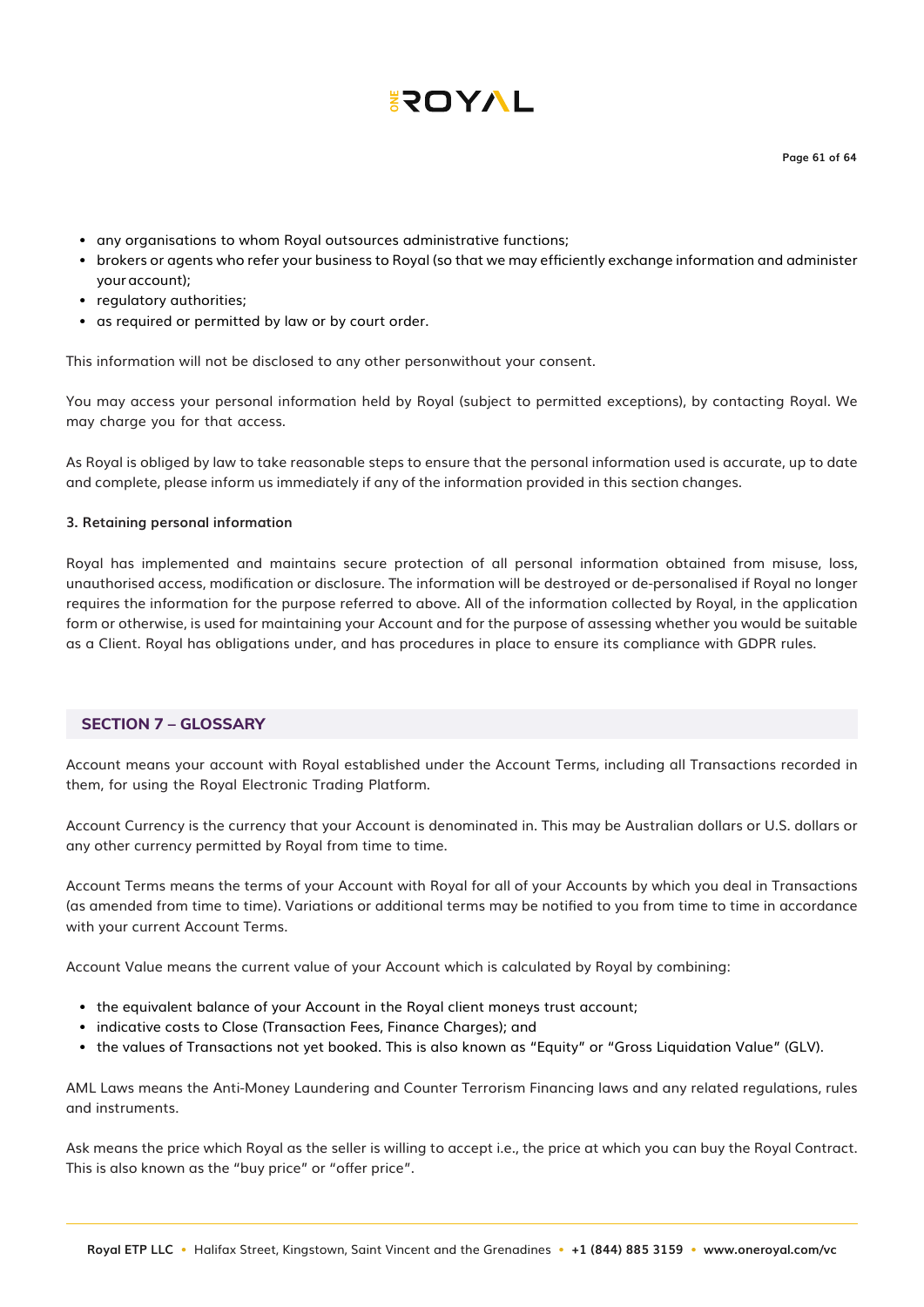

Australian Dollars or A\$ means the lawful currency of the Commonwealth of Australia.

Balance means the current value of your Trading Account in the Account Currency. This is calculated by Royal as the Balance of the account being the deposit, withdrawals and closed/ realised profit and loss and fees incurred. Balance does not include open trades, fees or charges. This is also known as "Cash".

Base Currency is the bfirst currency quoted when requesting a quote for a Royal Contract, for example in the quote AUD/USD, the AUD is the Base Currency.

Base Rate means the rate nominated by Royal for this term from time to time, as notified to you (including through the online trading platform) or posted on its website.

Bid means the price which Royal as the buyer is willing to accept i.e., the price at which you can sell the Royal Contract. This is also known as the "sell price".

Black Swan Event means an event or occurrence with reference to the Underlying Security which deviates beyond what is normally expected of a situation and that would be extremely difficult to predict and which has in the opinion of Royal has a material impact on the Royal Contract.

Business Day means a weekday which is not a gazetted public holiday in Saint Vincent & the Grenadines.

Client refers to the person who has an Account with Royal.

Close Out, Closed Out and Closing Out in relation to a Transaction means discharging or satisfying the obligations of the Client and Royal under the transaction and this includes matching up the Transaction with a Transaction of the same kind under which the Client has assumed an offsetting opposite position.

Closing Date means the date on which the Royal Contract is agreed to be Closed Out, or earlier, if deemed to be Closed Out in accordance with the Account Terms.

Closing Value means the value determined by Royal by multiplying the number of your Royal Contracts by the price (or, if an index, the level) of the Royal Contract at the Closing Date.

Commodity Contract means a Royal Contract (issued by Royal) whose Underlying Security is a Commodity Transaction or Futures Contract.

Commodity Transaction means transaction to buy or sell a specific quantity of a described commodity or to make a payment calculated by reference to changes in the level of a commodity; today or at an agreed date in the future, whether or not it is physically settled or capable of being physically or cash settled, and includes an option for such a transaction.

Contract Value means the face value of the Royal Contract, and is calculated by Royal by multiplying the applicable price (or, if an index, the level) of the Royal Contract by the number of Royal Contracts.

Current Market Price is the Bid prices for the Royal Contracts, which may be a delayed price depending on whether you have subscribed for live pricing.

Finance Charge means a charge payable by you in respect of your Transaction in accordance with the Account Terms.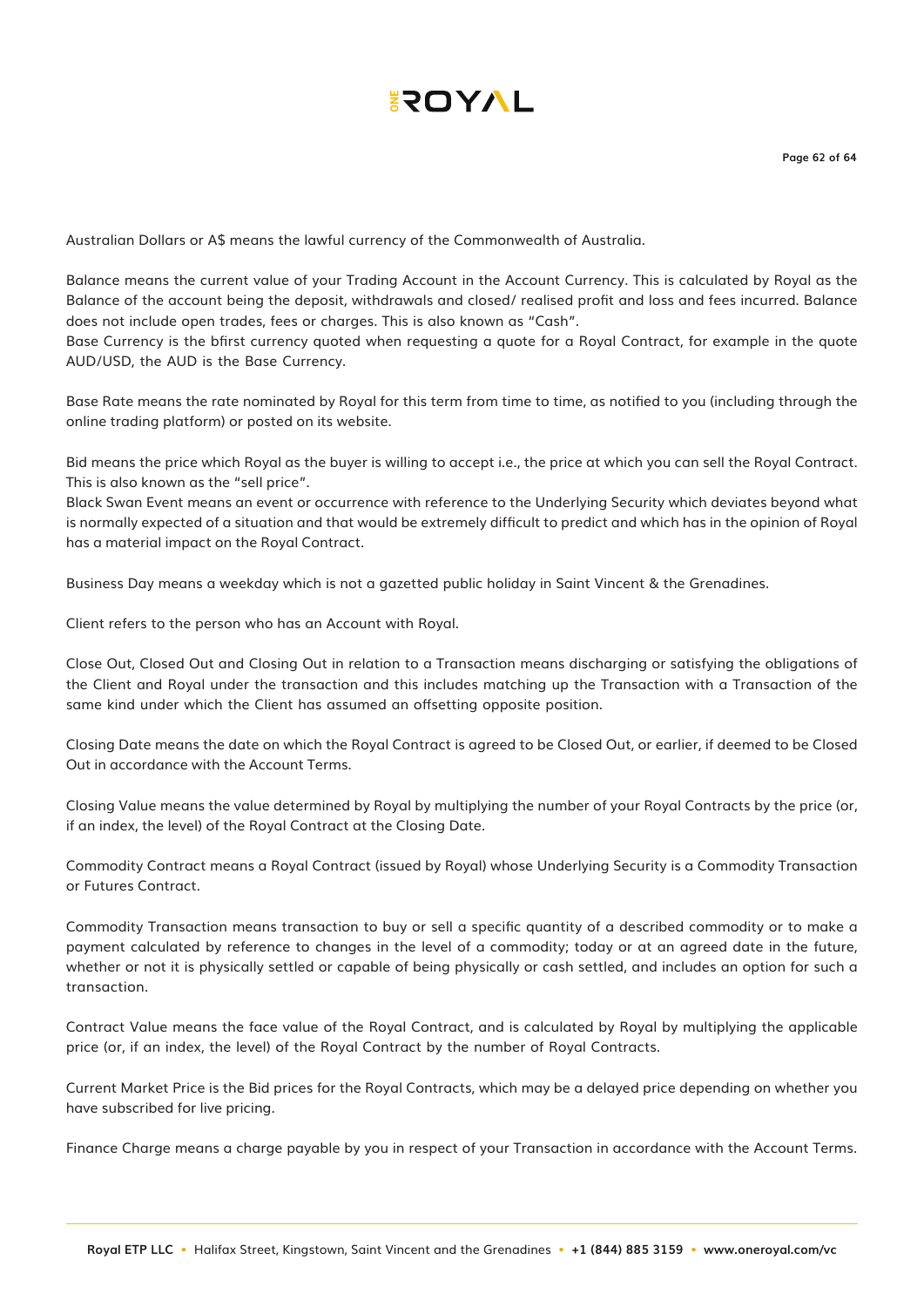

Free Equity means Free Margin or the value of funds that are available for opening and maintaining a position. It is calculated by Royal by subtracting from the Account Value the required Margin. Please remember that this is a value – no funds are held on deposit for you.

Futures Contract means an Exchange traded transaction to buy or sell a specific quantity of a described commodity or index to make a payment calculated by reference to changes in the level of an index or commodity, at an agreed date in the future, whether or not it is physically settled or capable of being physically or cash settled, and includes an option for such a transaction.

Hedge Counterparty means a person with whom Royal enters into a hedge contract to hedge Royal's exposure to Royal Contracts.

Index Contract means a Royal Contract whose Underlying Security is Futures Contract or an index comprised of securities of issuers listed on an Exchange, typically an index sponsored or promoted by an Exchange. The S&P™/ ASX 200™ is an example, so a S&P™/ ASX 200™ Share Index Contract is a Royal Contract whose Underlying Security is the S&P™/ ASX 200™ and the values are based on the index levels of the S&P ™/ ASX 200™. The index sponsor has no involvement in the Royal Contract.

Initial Margin means the amount which you are required to pay to Royal as the initial Margin for any Transaction which you propose to enter into.

Liquidation Level means the minimum Margin Cover allowable before there might be automatic Close Out of all or some of your Open Positions.

Margin means the amount of cash or other assets paid to Royal and credited to your Account as Margin

Margin Cover means the amount of Margin available for margin trading on your Account. It is calculated by Royal by subtracting from the Account Value:

- (i) the required Margin; and
- (ii) a percentage of the value of Open Positions.

Open Position means, at any time, a Transaction which has not been Closed Out or settled prior to the time agreed for settlement.

Order means any order placed by you to enter into a Transaction.

OTC means over-the-counter.

OTC contract means an over-the-counter contract for a financial product, including the Royal Contracts.

Share Contract means a Royal Contract whose Underlying Security is a financial product traded on an Exchange. This covers Exchange traded equities, units in listed funds, stapled securities, exchange traded funds (known as ETFs).

Spot means the theoretical Value Date for a Transaction two Business Days following the day on which the Transaction is entered into.